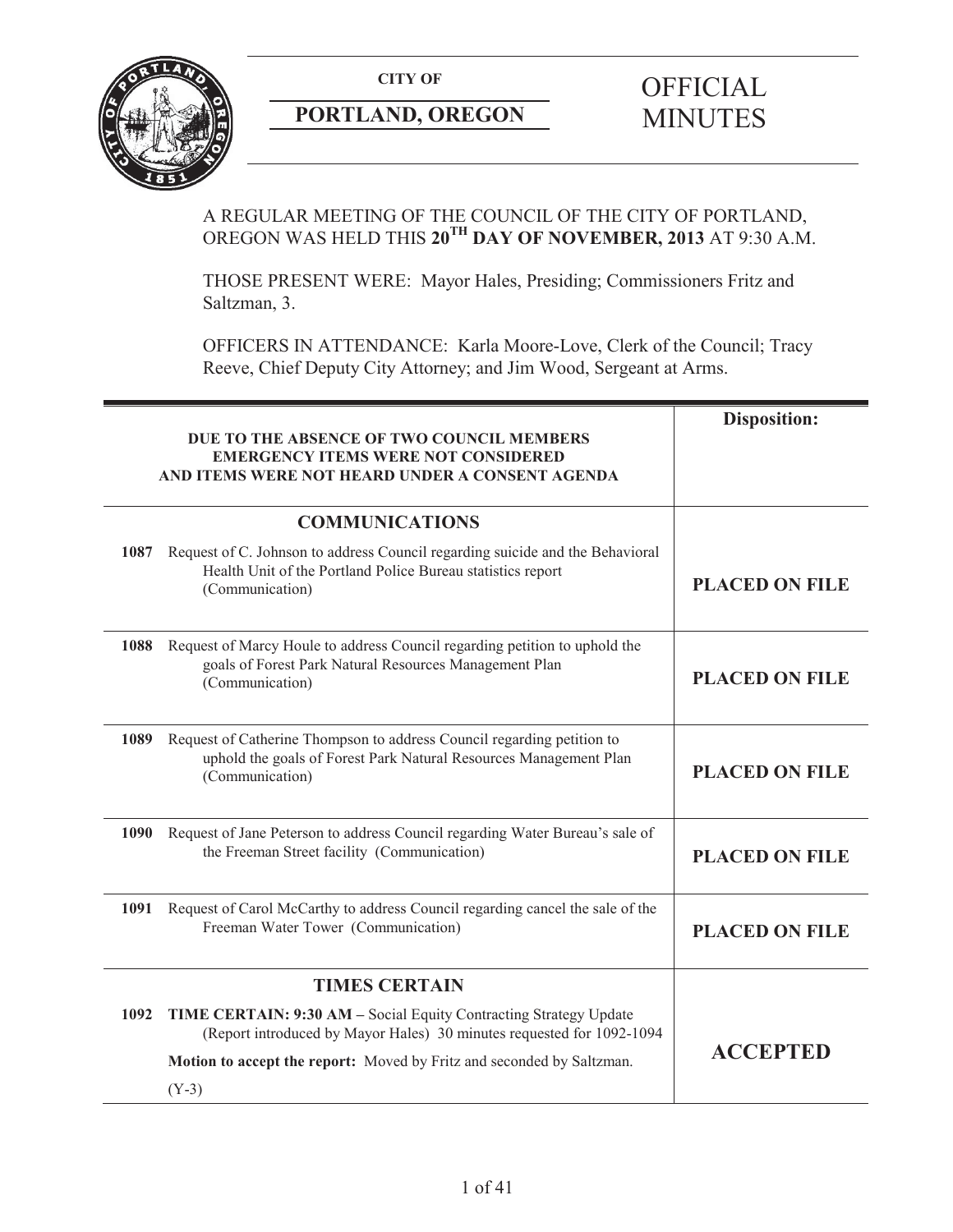| 1093  | Establish the City of Portland Fair Contracting Forum to support and promote<br>accountable, transparent, fair, effective and efficient contracting practices<br>(Resolution introduced by Mayor Hales)                                                                                                                             | 37041                                                                               |
|-------|-------------------------------------------------------------------------------------------------------------------------------------------------------------------------------------------------------------------------------------------------------------------------------------------------------------------------------------|-------------------------------------------------------------------------------------|
|       | $(Y-3)$                                                                                                                                                                                                                                                                                                                             |                                                                                     |
| 1094  | Authorize a pilot program with KIVA Microfunds to identify and recommend<br>small businesses in the Portland Metropolitan area for KIVA ZIP's micro<br>lending platform (Resolution introduced by Mayor Hales)                                                                                                                      | 37042                                                                               |
|       | $(Y-3)$                                                                                                                                                                                                                                                                                                                             |                                                                                     |
| 1095  | <b>TIME CERTAIN: 10:00 AM – Continue the Lloyd Business District property</b><br>management license fee for an additional ten years (Resolution<br>introduced by Mayor Hales) 1 hour requested for 1095-1097                                                                                                                        | 37043                                                                               |
|       | $(Y-3)$                                                                                                                                                                                                                                                                                                                             |                                                                                     |
| *1096 | Amend the District Property Management License code to update the fee and<br>cap formulas for the Lloyd Business District, add a yearly fee payment<br>escalator and District Board's opportunity to recommend against it, and<br>make other housekeeping changes (Ordinance introduced by Mayor<br>Hales; amend Code Chapter 6.06) | <b>CONTINUED TO</b><br><b>NOVEMBER 27, 2013</b><br>AT 9:30 AM                       |
|       | Motion to add emergency clause: Moved by Saltzman and seconded by Fritz.<br>$(Y-3)$                                                                                                                                                                                                                                                 | <b>AS AMENDED</b>                                                                   |
| 1097  | Authorize agreement with Lloyd B.I.D., Inc. for program management in the<br>Lloyd Business District (Ordinance introduced by Mayor Hales)                                                                                                                                                                                          | <b>PASSED TO</b><br><b>SECOND READING</b><br><b>NOVEMBER 27, 2013</b><br>AT 9:30 AM |
|       | <b>REGULAR AGENDA</b>                                                                                                                                                                                                                                                                                                               |                                                                                     |
|       | <b>Mayor Charlie Hales</b>                                                                                                                                                                                                                                                                                                          |                                                                                     |
|       | <b>Bureau of Planning &amp; Sustainability</b>                                                                                                                                                                                                                                                                                      |                                                                                     |
| 1098  | Consent to transfer of residential solid waste, recycling and composting<br>franchise for American Sanitary Service, Inc. to Waste Connections of<br>Oregon, Inc. (Second Reading Agenda 1060)                                                                                                                                      | 186333                                                                              |
|       | $(Y-3)$                                                                                                                                                                                                                                                                                                                             |                                                                                     |
|       | <b>Office of Management and Finance</b>                                                                                                                                                                                                                                                                                             |                                                                                     |
| 1099  | Extend term of a temporary, revocable permit granted to Portland State<br>University for electric vehicle supply equipment services (Second<br>Reading Agenda 1064; amend Ordinance No. 184805)                                                                                                                                     | 186334                                                                              |
|       | $(Y-3)$                                                                                                                                                                                                                                                                                                                             |                                                                                     |
|       | <b>Commissioner Steve Novick</b>                                                                                                                                                                                                                                                                                                    |                                                                                     |
|       | <b>Position No. 4</b>                                                                                                                                                                                                                                                                                                               |                                                                                     |
|       | <b>Bureau of Transportation</b>                                                                                                                                                                                                                                                                                                     |                                                                                     |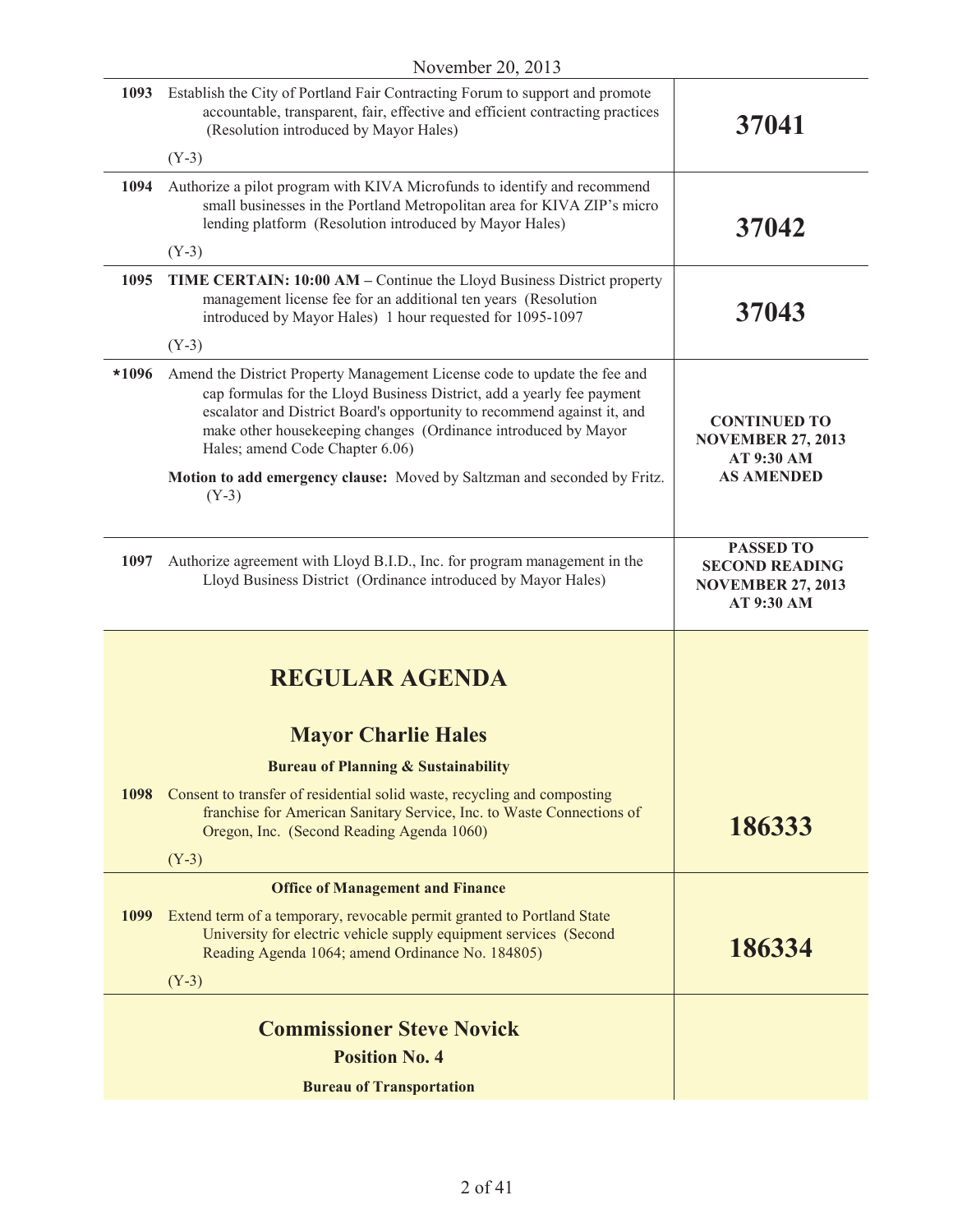| <b>1100</b> | Authorize a competitive solicitation for installation of Automatic Train Stop<br>equipment on Portland Streetcar vehicles (Second Reading Agenda 1070)                                                                                                                                                                                                                       | 186335 |
|-------------|------------------------------------------------------------------------------------------------------------------------------------------------------------------------------------------------------------------------------------------------------------------------------------------------------------------------------------------------------------------------------|--------|
|             | $(Y-3)$                                                                                                                                                                                                                                                                                                                                                                      |        |
| <b>1101</b> | Assess benefited properties for street, sidewalk and stormwater improvements<br>in the NE Alberta St Phase I Local Improvement District (Second<br>Reading Agenda 1082; Ordinance; C-10037)                                                                                                                                                                                  | 186336 |
|             | $(Y-3)$                                                                                                                                                                                                                                                                                                                                                                      |        |
|             | <b>Commissioner Nick Fish</b>                                                                                                                                                                                                                                                                                                                                                |        |
|             | <b>Position No. 2</b>                                                                                                                                                                                                                                                                                                                                                        |        |
|             | <b>Bureau of Environmental Services</b>                                                                                                                                                                                                                                                                                                                                      |        |
| 1102        | Update Bureau of Environmental Services Sewer and Drainage Rates and<br>Charges fee schedule to establish application and appeal fees for<br>evaluation of manufactured stormwater treatment technologies (Second<br>Reading Agenda 1072)                                                                                                                                    | 186337 |
|             | $(Y-3)$                                                                                                                                                                                                                                                                                                                                                                      |        |
| 1103        | Move existing Bureau of Environmental Services fees from the Stormwater<br>Management Manual to the Sewer and Drainage Rates and Charges fee<br>schedule (Second Reading Agenda 1073)                                                                                                                                                                                        | 186338 |
|             | $(Y-3)$                                                                                                                                                                                                                                                                                                                                                                      |        |
| <b>1104</b> | Authorize a master Intergovernmental Agreement with Portland State<br>University to partner on sewer system needs and watershed health-related<br>research and analysis projects, not to exceed \$500,000 (Second Reading<br>Agenda 1074)                                                                                                                                    | 186339 |
|             | $(Y-3)$                                                                                                                                                                                                                                                                                                                                                                      |        |
| 1105        | Authorize the Bureau of Environmental Services to amend legal descriptions<br>for temporary easements and to acquire said easements for the<br>construction of the Luther Road Habitat Restoration Project No. E06947<br>through the exercise of the City's Eminent Domain Authority (Second<br>Reading Agenda 1075; amend Ordinance No. 185082 and Ordinance No.<br>185241) | 186340 |
|             | $(Y-3)$                                                                                                                                                                                                                                                                                                                                                                      |        |
| <b>1106</b> | Authorize the contract and provide for payment for construction of Luther Road<br>Habitat Restoration Project for Project No. E06947 \$3.63 million<br>(Second Reading Agenda 1076)                                                                                                                                                                                          | 186341 |
|             | $(Y-3)$                                                                                                                                                                                                                                                                                                                                                                      |        |
| 1107        | Authorize a contract and provide payment for construction of the Interstate 5 at<br>SW 26th Water Quality Facility Project No. E08679 for \$2,600,000<br>(Second Reading Agenda 1077)                                                                                                                                                                                        | 186342 |
|             | $(Y-3)$                                                                                                                                                                                                                                                                                                                                                                      |        |
| 1108        | Authorize sole source award of land application services contract to Madison<br>Biosolids, Inc. estimated amount \$675,000 (Second Reading Agenda<br>1083)                                                                                                                                                                                                                   | 186343 |
|             | $(Y-3)$                                                                                                                                                                                                                                                                                                                                                                      |        |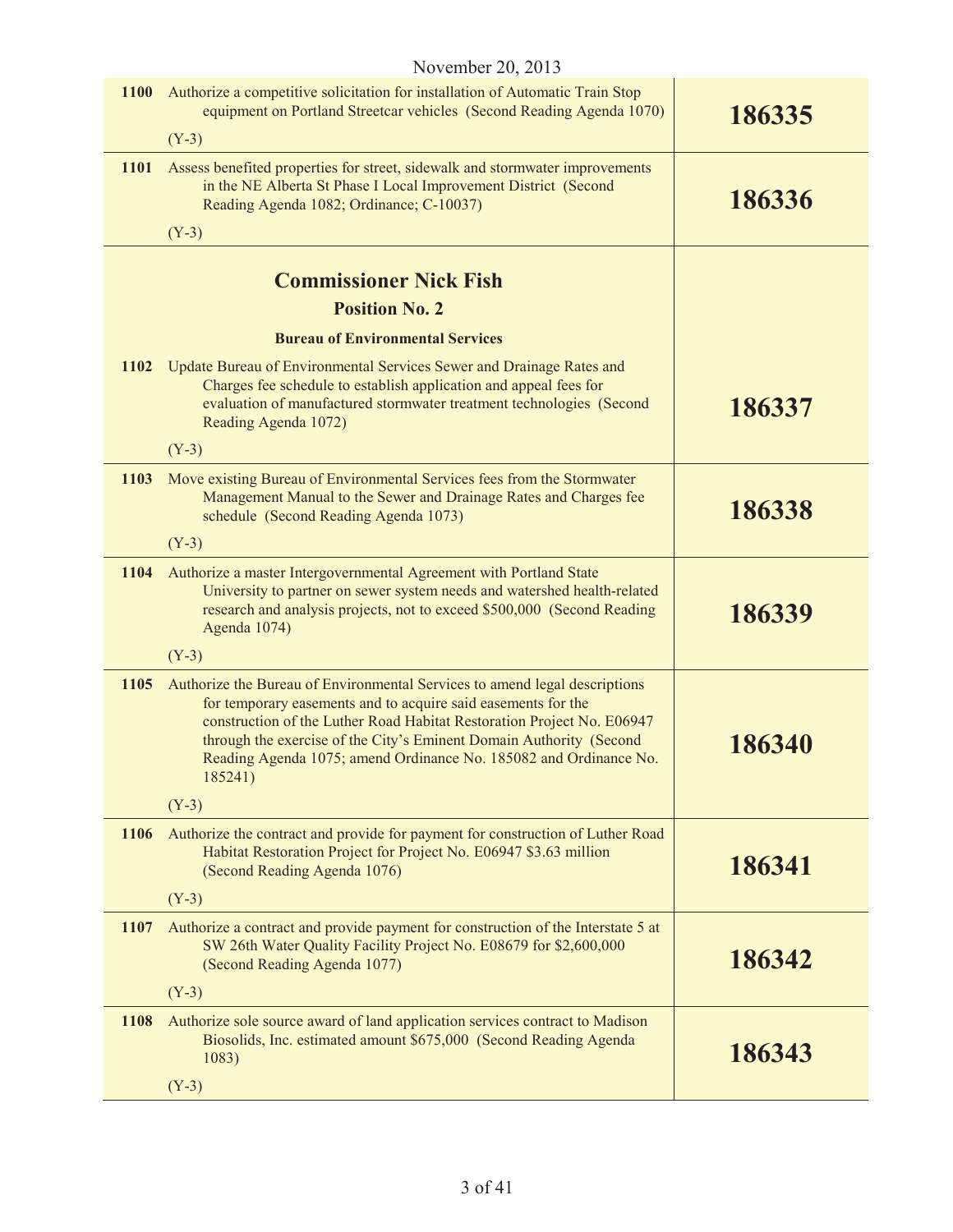| <b>Commissioner Dan Saltzman</b><br><b>Position No. 3</b> |                                                                                                                                                                                                            |        |
|-----------------------------------------------------------|------------------------------------------------------------------------------------------------------------------------------------------------------------------------------------------------------------|--------|
|                                                           | <b>Portland Fire &amp; Rescue</b>                                                                                                                                                                          |        |
| <b>1109</b>                                               | Authorize agreement with the State of Oregon, Office of the State Fire Marshal<br>for Regional Hazardous Materials Emergency Response Team Services<br>(Second Reading Agenda 1078; Contract No. 30003647) | 186344 |
|                                                           | $(Y-3)$                                                                                                                                                                                                    |        |

At 11:31 a.m., Council recessed.

| <b>WEDNESDAY, 2:00 PM, [DATE], 2013</b>                 |  |
|---------------------------------------------------------|--|
| DUE TO LACK OF AN AGENDA<br><b>THERE WAS NO MEETING</b> |  |
|                                                         |  |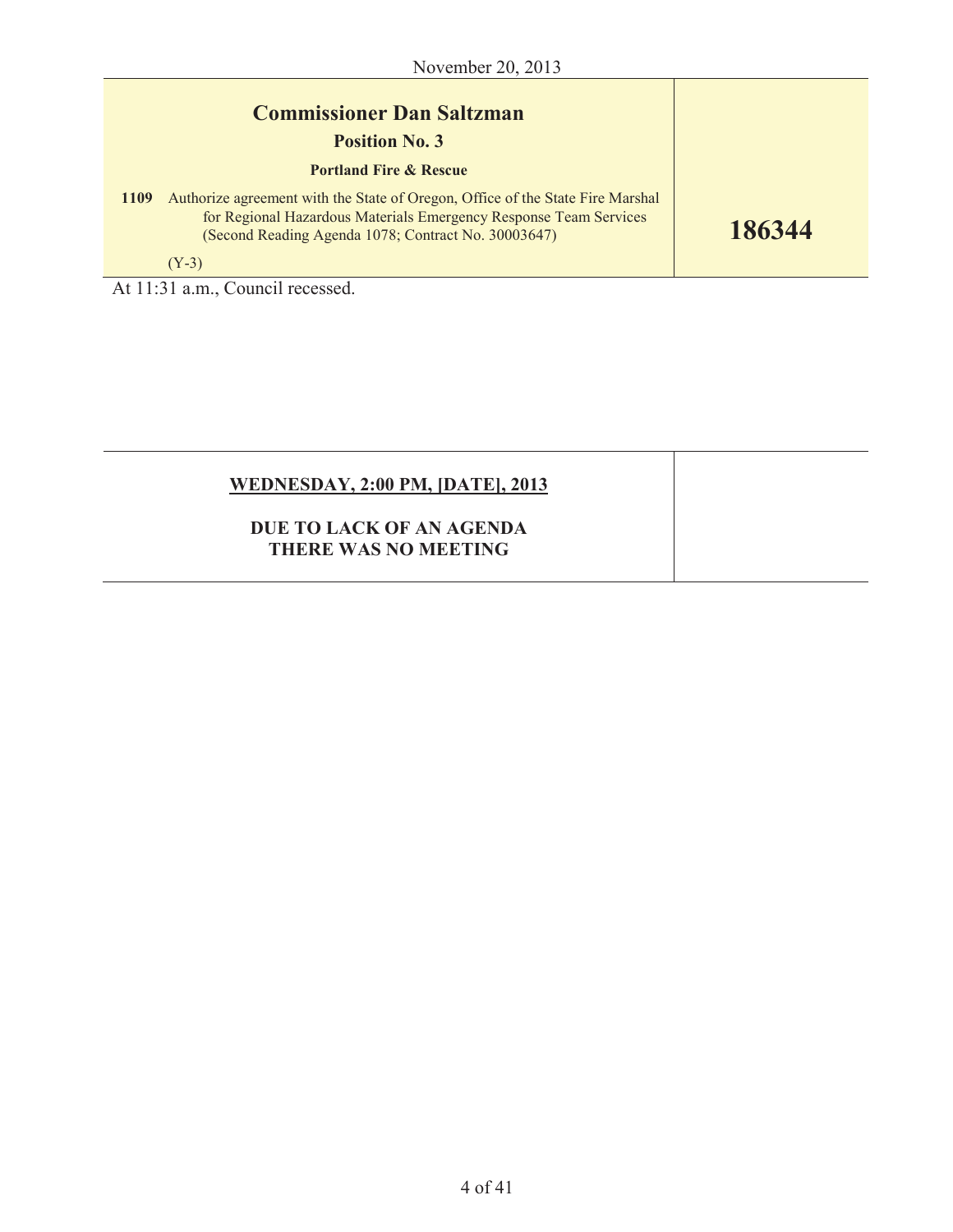# A RECESSED MEETING OF THE COUNCIL OF THE CITY OF PORTLAND, OREGON WAS HELD THIS **21ST DAY OF NOVEMBER, 2013** AT 2:00 P.M.

THOSE PRESENT WERE: Mayor Hales, Presiding; Commissioners Fish, Fritz and Saltzman, 4.

OFFICERS IN ATTENDANCE: Karla Moore-Love, Clerk of the Council; Kathryn Beaumont, Chief Deputy City Attorney; and Wayne Dykes, Sergeant at Arms.

|                                                                                                                                                                                                                                                                                                                                                                                                                                                                                                                                                                                                                                     | Disposition:                                                                                                                                    |
|-------------------------------------------------------------------------------------------------------------------------------------------------------------------------------------------------------------------------------------------------------------------------------------------------------------------------------------------------------------------------------------------------------------------------------------------------------------------------------------------------------------------------------------------------------------------------------------------------------------------------------------|-------------------------------------------------------------------------------------------------------------------------------------------------|
| 1110<br>TIME CERTAIN: 2:00 PM – Consider the proposal of Firenze Development<br>Inc. et al, and the recommendation from the Hearings Officer for approval<br>to change the Comprehensive Plan Map designation from High Density<br>Single Dwelling to Attached Residential and the Zoning Map designation<br>from R5a to R2.5 for property located in the vicinity of NE $14th$ Ave and<br>NE Fremont St (Hearing introduced by Commissioner Fritz; LU 13-<br>115249 CP ZC) 1 hour requested for items 1110 and 1111<br>Motion to tentatively adopt Hearing Officer's recommendation: Moved by<br>Fritz and seconded by Fish. (Y-4) | <b>TENTATIVELY ADOPT</b><br><b>HEARINGS OFFICER'S</b><br><b>RECOMMENDATION;</b><br><b>CONTINUE TO</b><br><b>NOVEMBER 27, 2013</b><br>AT 9:30 AM |
| 1111 Amend the Comprehensive Plan Map designation and change zoning of<br>property at 3607, 3617, 3623 and 3637 NE 14th Ave at the request of<br>Peter Kusyk of Firenze Development Inc., Kevin Palmer and Dawn M.<br>Meaney (Ordinance introduced by Commissioner Fritz; LU 13-115249<br>CP ZC)                                                                                                                                                                                                                                                                                                                                    | <b>PASSED TO</b><br><b>SECOND READING</b><br><b>NOVEMBER 27, 2013</b><br>AT 9:30 AM                                                             |
| <b>REGULAR AGENDA</b><br><b>Commissioner Amanda Fritz</b>                                                                                                                                                                                                                                                                                                                                                                                                                                                                                                                                                                           |                                                                                                                                                 |
| <b>Position No. 1</b>                                                                                                                                                                                                                                                                                                                                                                                                                                                                                                                                                                                                               |                                                                                                                                                 |
| <b>Bureau of Development Services</b>                                                                                                                                                                                                                                                                                                                                                                                                                                                                                                                                                                                               |                                                                                                                                                 |
| Consider the proposal of Casey Murry, Castaway Bronze LLC and the<br>1112<br>recommendation from the Hearings Officer for approval to change the<br>Comprehensive Plan Map designation from Industrial Sanctuary and the<br>Zoning Map designation from IG1 General Industrial 1 to Central<br>Employment and EXd, Central Employment with design overlay for the<br>property located at 1900 NW 18 <sup>th</sup> Ave (Previous Agenda 1084; Adopt<br>Hearings Officer's Recommendation; LU 13-182710 CP ZC)                                                                                                                        | <b>ADOPT</b><br><b>HEARINGS OFFICERS</b><br><b>RECOMMENDATION</b>                                                                               |
| $(Y-4)$                                                                                                                                                                                                                                                                                                                                                                                                                                                                                                                                                                                                                             |                                                                                                                                                 |
| Amend the Comprehensive Plan map designation and change zoning of<br>1113<br>property located at 1900 NW 18th Ave at the request of the property<br>owner Casey Murry, Castaway Bronze LLC (Second Reading Agenda<br>1085; LU 13-182710 CP ZC)                                                                                                                                                                                                                                                                                                                                                                                      | 186345                                                                                                                                          |
| $(Y-4)$                                                                                                                                                                                                                                                                                                                                                                                                                                                                                                                                                                                                                             |                                                                                                                                                 |

At 2:57 p.m., Council adjourned.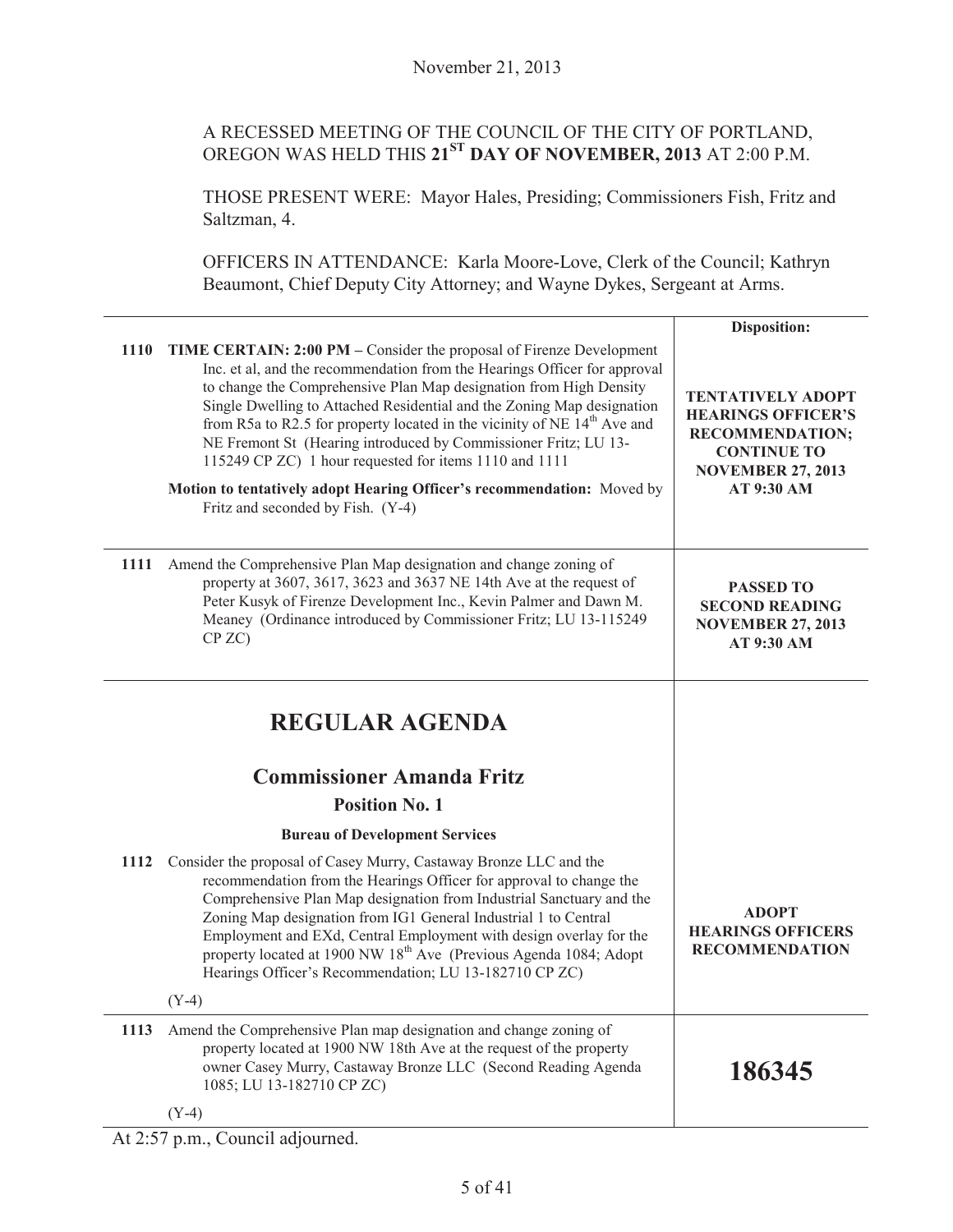# November 21, 2013 **LAVONNE GRIFFIN-VALADE** Auditor of the City of Portland

Call

By Karla Moore-Love Clerk of the Council

For a discussion of agenda items, please consult the following Closed Caption File.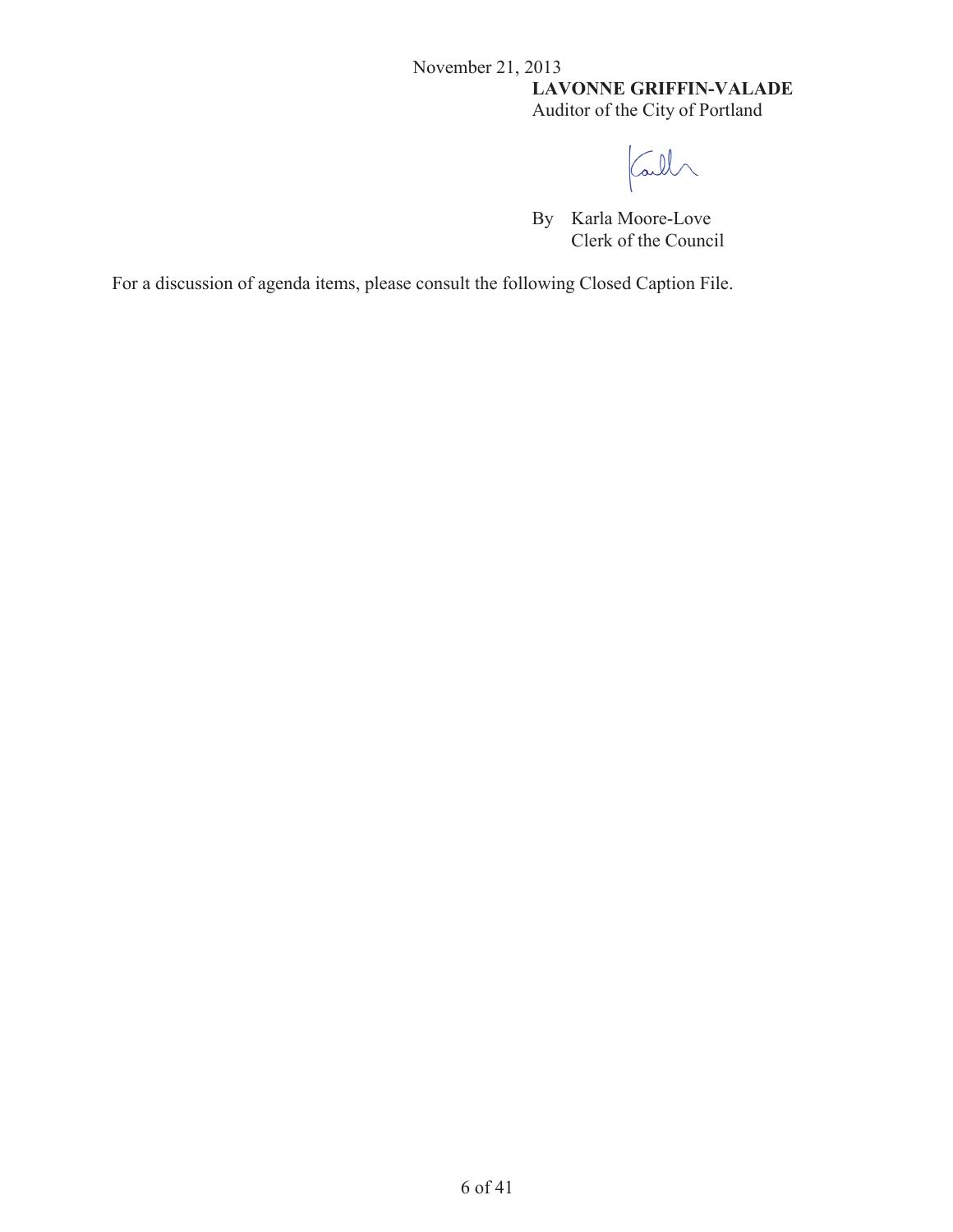#### November 20, 2013 **Closed Caption File of Portland City Council Meeting**

This file was produced through the closed captioning process for the televised City Council broadcast and should not be considered a verbatim transcript. Key: **\*\*\*\*\*** means unidentified speaker.

# **NOVEMBER 20, 2013 9:30 AM**

**Hales:** Good morning, and welcome to the November 20th meeting of the Portland City Council. Would you call the roll please, Karla.

#### **Fritz:** Here. **Saltzman:** Here. **Hales**: Here.

**Hales:** Obviously, there are three of us here so those of us here for the regular council business, we'll be working our way through a lot of mundane things that would normally be on the consent calendar, as well as some more important things, so, bear with us. But first of all, buenos dias. We want to welcome to Portland a group of 12 students that have come here through the work of the world affairs' council. They are from Bolivia and Peru. They arrived here in Portland yesterday, and they are here until Saturday. Welcome. And this is a delegation that's here through the youth ambassador's program that's sponsored by the United States Department of State, aims to develop a network of young adults with strong awareness of global issues, interpersonal leadership skills and an understanding of civic engagement and multiculturalism. The students participated in this program are selected based on academic performance and community involvement. They're accompanied by a couple of adult mentors from their home country and staff from the world affairs' council. So we would like to say thank you for supporting these students in their leadership development. After this, they are headed to the rose room where they will hear about civic engagement and Portland's public process. So, bienvenido a Portland. Welcome. Thank you very much. Do you want to say something while you are here? Do you want to give them a chance to say hello, Judy, and translate for them?

**Alex Fernando:** Yeah. Well, my name is Alex Fernando and we are really excited and we are very happy as a group to be here in Portland. It's an amazing experience. We are having funny moments here.

**Hales:** Great, welcome, welcome.

**Laura Diaz [spelling?]:** I'm Laura Diaz, I'm from Peru, and I am very excited to be here, this is a great experience. It just happens one time, and so I am really happy. Thank you.

**Hales:** We are so glad that you are here, we hope that you enjoy our city and that you go back home and become city leaders in your own communities.

#### **Diaz:** Thank you.

**Fernando:** Thank you.

**Hales:** Thank you for coming. And welcome. [applause] I think you guys are going to head to the rose room, and Judy will take it from there, but thanks so much for being here today. Okay I think our next item is another international one, if Nancy and, and, yes, they are here. We're here to say hello to or partners from Brazil. Sustainable Hub is a Brazilian consulting firm with a contract with PDC to develop relationships between Portland and Brazil. There's information about that on the sustainable business Oregon website, as well as on PDC's website, but we also have the men involved in this effort here today. Altair Assumpção is a former banker and is now helping Brazilian companies and municipalities go green. He's brought three separate delegations to Portland. A textile delegation last August, the municipal delegation this spring, and most recently Jaraguá do Sul, which has also signed a relationship with Portland and with a Portland firm for doing master planning work. And he's here with the representative from the city of Jaraguá, Matias Cataran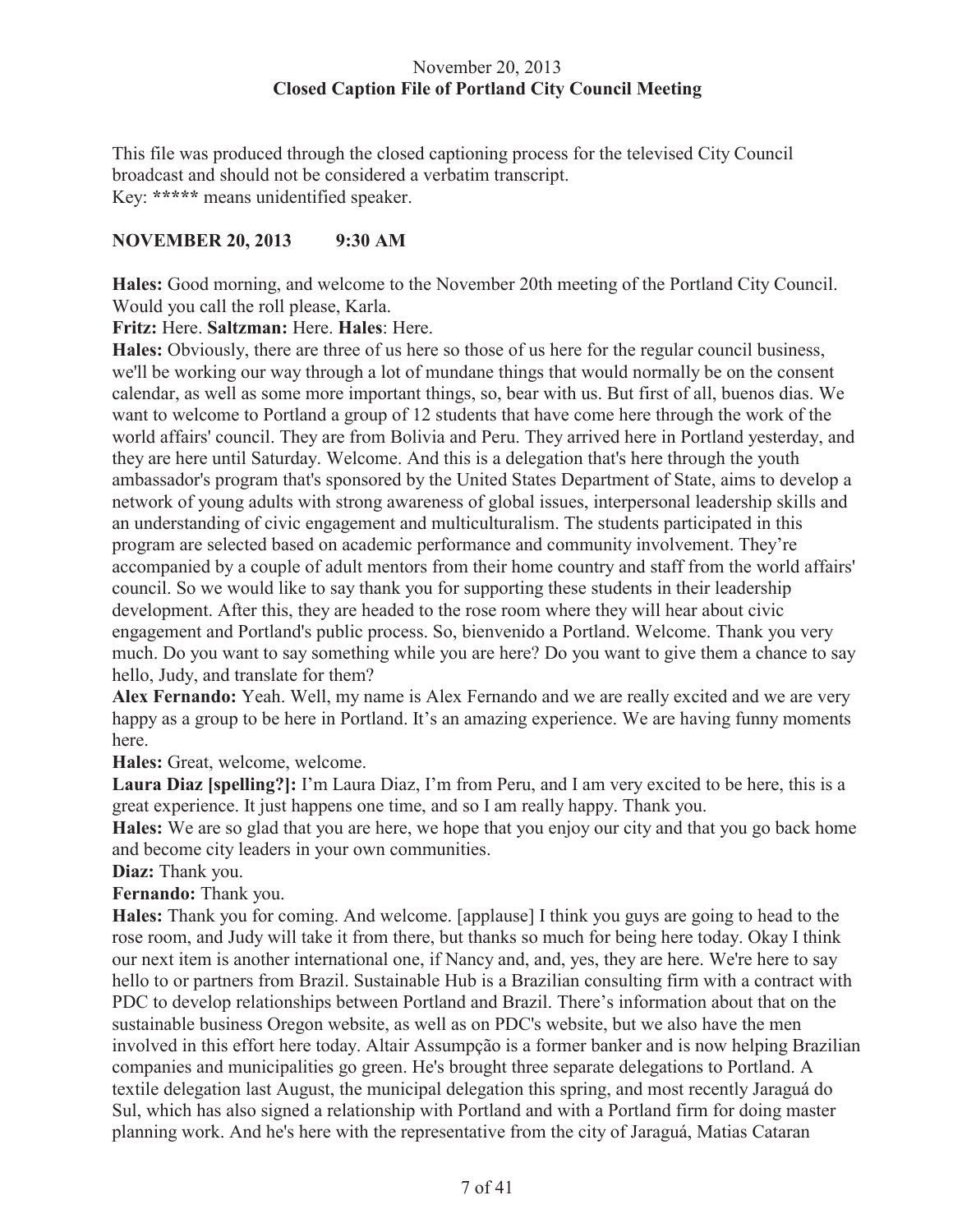[spelling]. They want to continue this cooperation. They are here to build on the good start that this relationship already has, and I just want to say welcome back to Portland, welcome to Portland, and we're happy to be your partners. A couple minutes to tell us how this is working.

**Altair Assumpção:** This is something that we start, I think, two years and a half ago, we start the relationship with Portland. So far, it is absolutely fantastic because you have a tremendous city, a very, very interesting city in the sense of the way of living and transportation. And also good people, as well. So, our duty as Sustainable Hub is bringing a lot of companies as we can to Portland to learn about your city, about your way living, and then try to make something equal in Brazil. So this is our duty and we are happy to be here. Thank you, Mayor, for receiving us.

**Hales:** Thank you Altair. Nice to have back.

**Matias Cataran [spelling?]:** Mr. Mayor, thank you very much. We just want to say to say that we are amazed with the city. And as we were saying in lecture this morning, as a young guy interpreter, I'm just here for three days and I am already attracted to the city and truly willing to move in, so it's working. [laughter] I must say it's working. Good job.

**Hales:** Well, they need back in Jaraguá but maybe you can open a branch office here. It's great having you here and we appreciate this partnership. And I think that there is a lot of really interesting potential both in terms of the sustainable ideas, and planning and technology, and urban design, but also, in products. There is quite a textile industry in Santa Catarina state, and we think that there is great connections there between the apparel firms here in Portland and some of the firms in Brazil. So, a good start on a new front in the national trade relationship between our two countries.

#### **Assumpção:** Yes. Thank you very much.

**Hales:** Thank you for coming. Nice having you here. Thank you. [applause] We have one more precalendar item, and that is a proclamation. And I think that we have someone here from DEEP, yeah, Debbie Caselton is here, and there she is, Debbie, good morning. I will read the proclamation and give you chance to reflect on this. Whereas the city of Portland is committed to equity, diversity, social justice, and mutual respect as a fundamental aspect of a healthy community, and whereas transgender Oregonians face serious barriers to meeting basic needs such as housing, employment, health care, and accurate documentation, and whereas transgender people live with a significant degree of caution and concern due to the lack of public understanding towards the community. And whereas in the past year, 238 transgender people have been reported to be murdered worldwide. And whereas for over decade, more than one person a month has been murdered because of their actual or perceived gender identity or expression. These are just the cases that have been reported. And whereas transgender day of remembrance honors not just those who self-identify as transgender, but anyone murdered because of a bias against transgender and gender non-conforming individuals. Now therefore I, Charlie Hales, Mayor of the City of Portland, the city of roses, do hereby proclaim November 20th 2013, to be transgender day of remembrance in Portland, and encourage all residents to observe this day. Debbie, thank you for being here this morning. **Debbie Caselton, Bureau of Environmental Services:** Thank you very much. I am the chair the Diverse and Empowered Employees of Portland as well as the LGBTQ and Friends affinity group. Part my job as a chair of that group is to speak on behalf of our fellow employees, some of which are transgendered. As you know, we are the second city in the United States, and I think still the only second city, or the only other city other than San Francisco, that covers health insurance for their city employees for transgendered employees. And one of the reasons that's so important is also because of the suicide rate among transgendered individuals. I've heard, actually, that 60 to 70%, of transgender people attempt or commit suicide. The numbers that I see are 41% in the U.S. which is more than 25 times the rate of the general population, which is only 1.6 -- not only -- but is 1.6%. 19% of transgender people refuse medical care because of gender non-conforming status, and 2% are violently attacked in a doctor's office. Since January 2013, 22 worldwide were murdered, half of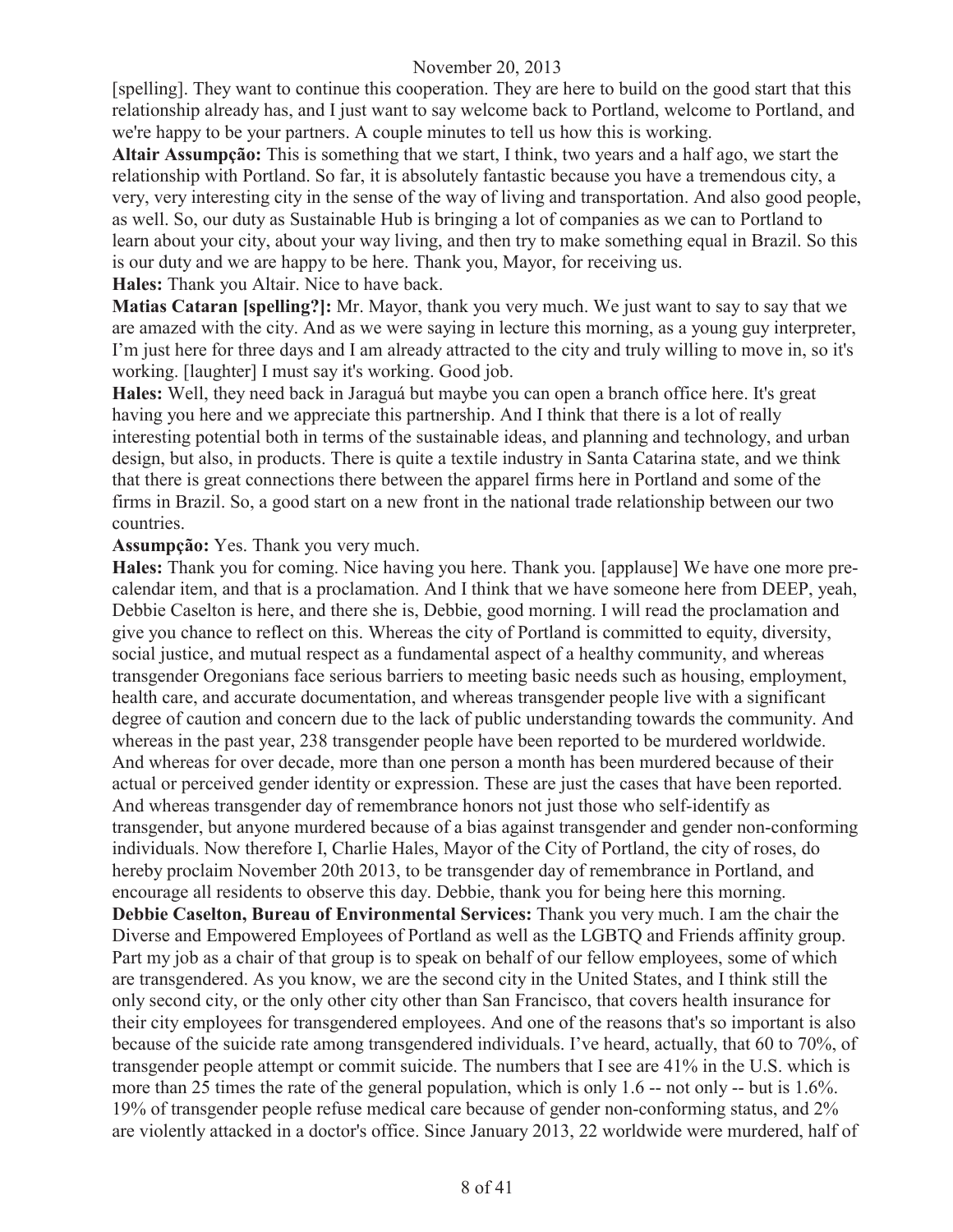them were under 18. So, in that 41% of suicide rate, 18 to 44 ages, 45% is that rate. A very high rate, so there is a lot of depression. And I think having health care insurance, like we have, really improves the wellbeing. Not just health-wise, but with their mental health, as well, and feeling welcomed, and I think this our employees are grateful for that even if it's not just to go out and get a sex change. It's just having that general health care, having a different identity marker than what your organs are, for instance. So, I want to thank you for having this proclamation and having this day of remembrance, which is an international day, but having it recognized here in Portland is really important, so thank you.

**Hales:** Thank you. So, let's take a moment of silence, please, for those who have been killed or who have in desperation taken their own lives simply because of who they are. [moment of silence] Debbie, thank you to you and all the members of DEEP for your advocacy.

**Caselton:** Thank you. [applause]

**Hales:** Let's begin with communications items, Karla, please.

**Item 1087.**

**Hales:** Good morning, Charles.

**Charles Johnson:** Good morning, commissioners. As you know, I'm Charles Johnson, I have some materials to go on the record and to be passed out to you.

#### **Hales:** Okay.

**Johnson:** Charles Johnson, and you can certainly say that I'm a, a co-director for global system, but it's an unpaid position. It's a little bit sad to be following Debbie as we give specific thought to loss life among transgendered people and unfortunately, the behavioral health unit did a report talking about 200 deaths. The paperwork you have in front of you comes from an event, NW Pilot, that primarily directs housing, and unfortunately it doesn't look like any city staffers were able to make that presentation at the UCC on Sunday. But when I signed up at the beginning of October when we had a communication problem, I had to wait this long to sit in front of city council. We'd put aside a little bit of money as a community to the city's behavioral health unit in the police department to do some research and find out how we're failing. That, in a 20 some month period over 200 of our neighbors had taken their own lives. And there's not been adequate response to that report. I have spoken with the director of Cascadia Behavioral Health, he's a suicideologist. And I was hoping that Commissioner Novick would be here because in a way, he's my favorite commissioner because he's the one person that we can point to as having taken the most concrete action to prevent deaths in this city. And I will be engaging with your staffs to help facilitate the process of a more active approach to suicide prevention. And I look forward to some discussions where concrete numbers will come in in the terms of the budget as to how we're going to back that up. Because we're creating unfortunate situations. Last week we were here, and the city decided, based on promises, verbal, political promises made in 2007, that the city had to forego \$800,000 in revenue that could have been used for suicide prevention studies. Arguably there's good economic impacts, and it's always important to live up to your word so when say you are going to give tax credits on 100,000, you probably ought to do it. But, my guess is that if I did get time with the budget specialist, we could probably find very little money in the city budget that's specifically earmarked to do the task of suicide prevention and intergovernmental cooperation on that. With that, I will, I will end my discussion about the most important topic in front of the city council, and we can move on and make sure that you do the right thing about the water bureau.

**Hales:** Alright, thank you.

**Fritz:** Mr. Johnson, I will be bringing a report to council on the success of the contract that we have with lines for life, creating the new number and the evidence that they have in terms of successes. Obviously, there is more work to be done and I appreciate your advocacy. That report will either be in December or January.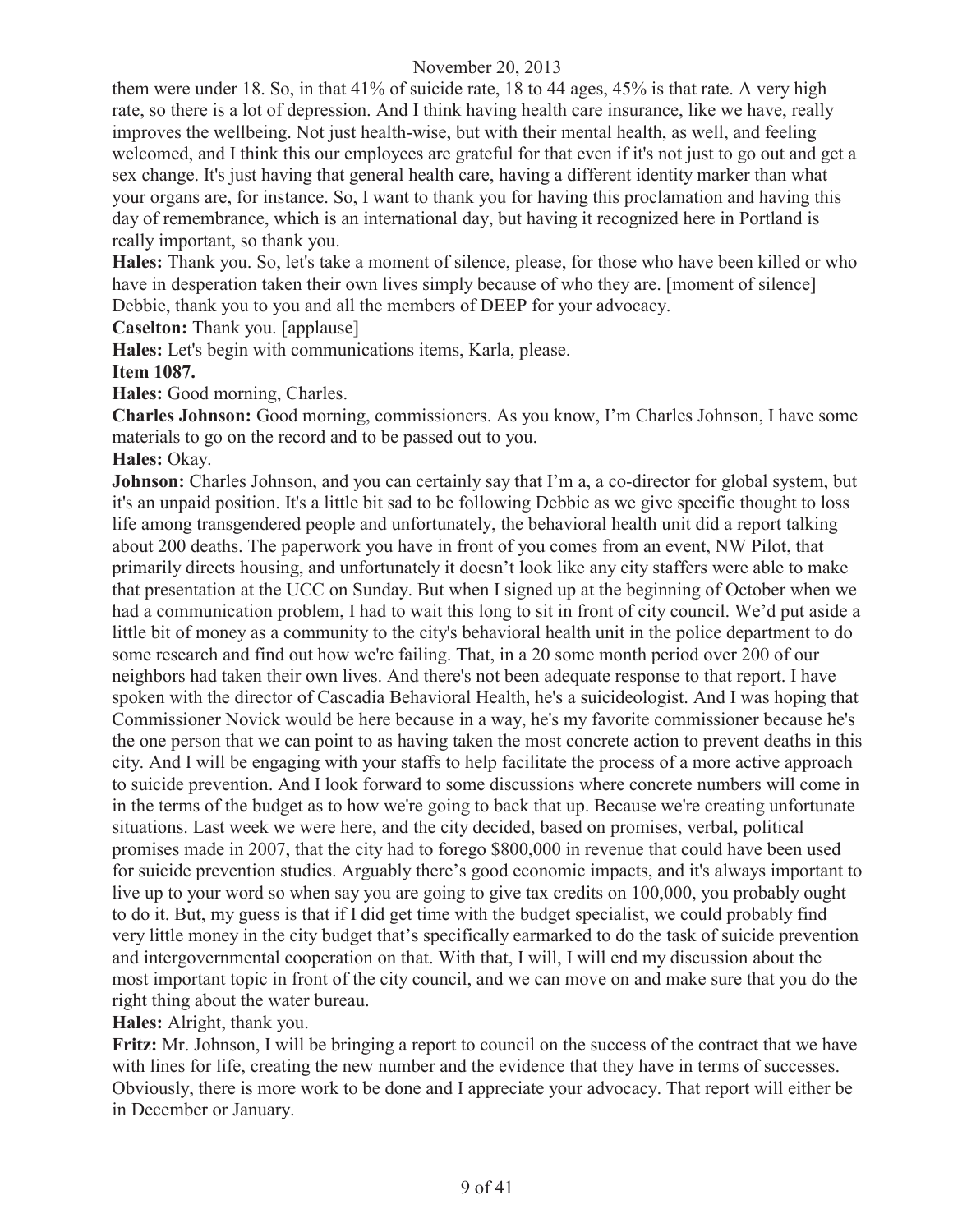**Johnson:** Thanks, because there are a lot of good people working on it that we'd like to partner you. Cameron and I were at PSU yesterday with social justice northwest, and thank you for your work. **Hales:** And I was, I happened to be watching the police bureau's training for suicidal situations last Friday, and I think they're continuing to improve their ability to respond thoughtfully and appropriately as police officers, but that's the end of the chain, that's when the person is already at a point of desperation. They were successful in ten hours of discussion of talking somebody off the St. John's Bridge a couple of weeks ago, that's great but, you are talking about farther up the stream, and I think that that's where the attention needs to go as well.

**Johnson:** Thank you for that comment, mayor, and I think that that's one thing that is, perhaps, missing from the budgeting and the department accountability process is that obviously we need to do the work of those crisis situation responses. But we also need to say, if we are spending, you know, \$900,000 in man hours and time, then we need to make sure that there is a budget to reduce the number of those situations so those dollars can be spent not at a crisis time.

**Hales:** Exactly. Thank you. Thank you all very much. [applause] The next two people want to come up together, 1088 and 1089.

#### **Item 1088. Item 1089.**

**Hales:** Come on up. Good morning.

**Catherine Thompson:** Good morning. So, we're here today to present a petition to the city council and parks department. And I am Dr. Catherine Thompson and a pediatrician and a member of the Portland county pediatrics.

**Marcy Houle:** And I am Marcy Houle.

**Thompson:** And over the past year, Marcy and I have communicated with you as individual citizens about our concerns about the welfare of the park and safety of the pedestrians in the park. And I shared my own story with some of you, my husband and I were walking on maple trail and a cyclist came around the corner, you know, cycling illegally, and skidded out of control. And we jumped out of the way, and he did stop, he said, I didn't hit you. And then he said, I'm riding here as an act of civil disobedience. And I was quite [inaudible] So today we would like to offer this petition because I'm not alone in this. We have collected signatures, and we have collected some stories about other people that really exhibits that my experience isn't unique. The petition asks the city government to do two things. One, is to uphold the goals of the Forest Park natural resources management plan. And two, 92% park users are pedestrians. And bicycles are illegally taking over pedestrian-only trails in Forest Park, causing safety hazards and damaging the trails. Portland Parks & Recreation resources must be prioritized to address this threat to user safety. Laws governing bicycles in Forest Park must be enforced, and no new trails should be considered until effective enforcement is in place. Activities that threaten user safety or harm the health of the park must be prohibited. And so we have collected hundreds of signatures, and we would like to tell some of the stories that came as comments in our online petition. Nancy wrote, one winter day I was walking a puppy on the Cumberland trail. The puppy was on a 5-foot leash. We were almost to the corner going uphill and could not see the trail in front of us when suddenly around the corner, coming down the hill was a bicyclist. He was going fast and could not stop in the mud. I went to one side of the trail and the puppy, terrified, went to the other side. He went between us. I, fortunately, had the sense to drop the leash and the bicyclist rode over it, it was really frightening. We could have been badly hurt. **Thompson:** And Sarah M. said, I've nearly been knocked down a couple times by bikes coming fast downhill with short lines of sight. Very dangerous to all.

**Houle:** George wrote, I use the trails of Forest Park as a blind person with a guide dog, and I cannot jump out of the way when a cyclist approaches at any speed. Most riders did not observe common courtesy by staying completely off the trails that are dedicated for pedestrians. There is no enforcement or follow-through on the laws. Mountain bikers should think about the fact that they frequently intimidate every other user of Forest Park.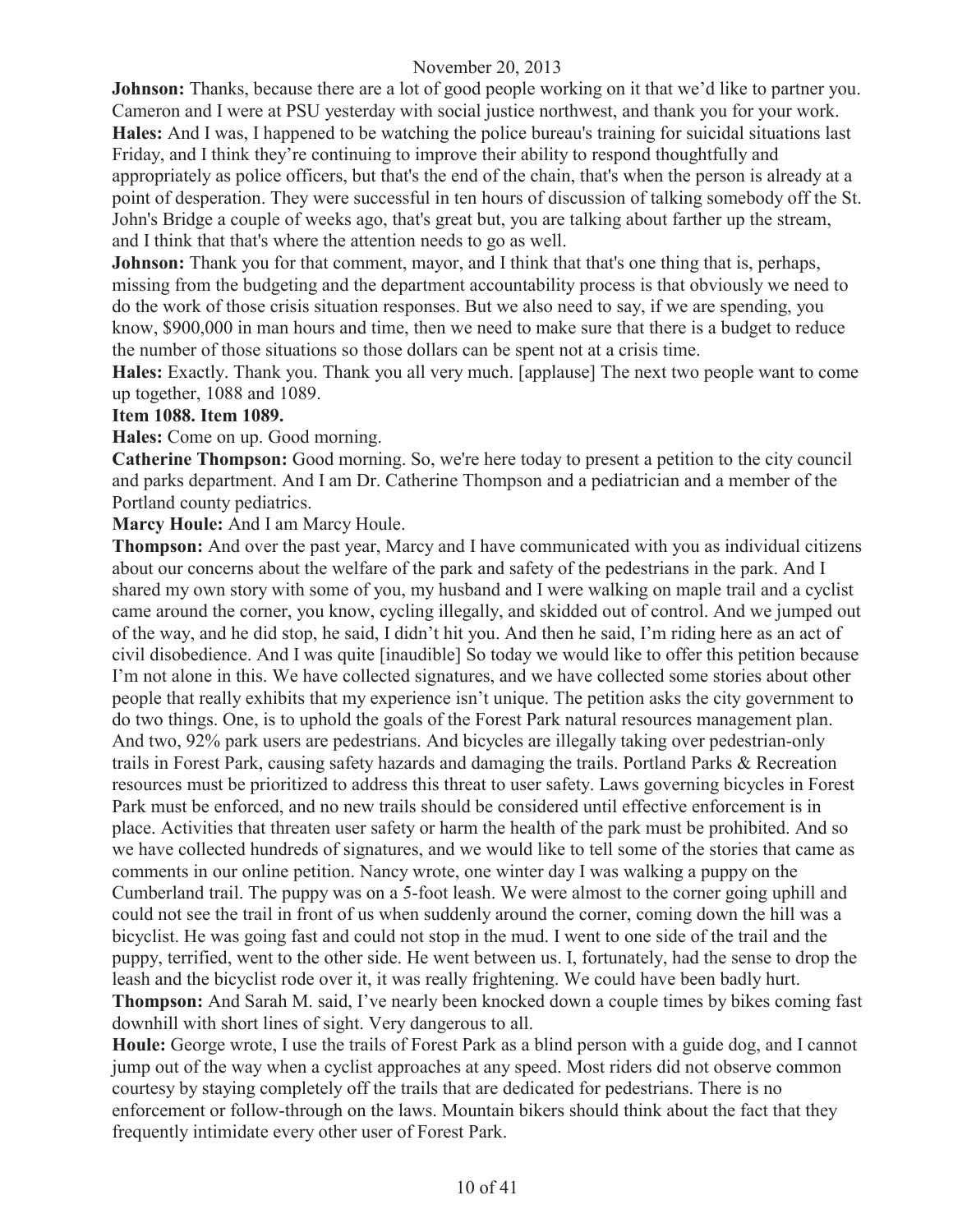**Thompson:** Karen said, I am saddened to see not only trail on the outer edge of Forest Park degraded by bicycles, but the intersections of Wildwood Trail. Many of the cyclists are riding during the late afternoon, early morning, and evening hours, and I witness all three on the clay side of wildwood. I addition, riders speed down Holman lane, which is posted as an uphill only trail. **Houle:** Carmel wrote, I have lived in this neighborhood and walked Forest Park for 40 years, and I have had many frightening encounters bicyclists on speeding around on blind corners on wildwood trail. I am able to jump out of the way. I doubt that families with young children would be so lucky.

**Thompson:** And Joan B. said, I live at the start of wildwood trail. My husband and I are well into our 70s and walk almost daily alone or with our grandchildren. On occasion, a biker has comes along and almost runs off the trail. It is scary and dangerous. Please don't let bikers take over these trails.

**Houle:** Now I want to direct your attention to the 2012 forest park recreation service done by Portland Parks & Recreation, and in conjunction with Portland State University. The purpose of this survey was to better understand preferences, motivations, and frequency of use by people coming to Forest Park. The results are telling and they give us a sharp picture of youth. 92% of all users in Forest Park are pedestrians. And how many people are we talking about come to Forest park each year? Well the study looked at that, too. It determined that nearly half a million visitors come to Forest Park. 475,000 to be exact. Which means that 357,000 walkers want safety on the trails. And this number is only projected to grow, another study conduct by Portland Parks and Oregon state parks concluded that walking for pleasure is Portland's most popular recreation activity. And these studies and statistics underscore the importance that pedestrians need to be safe when they use Forest Park.

**Thompson:** So, what can be done? Well we want to thank you, Mayor Hales, for your stewardship of the Forest Park natural resources management plan, which is state law, because the recommendations of what needs to be done are right there. One is to formulate strong and clear ordinances that reflect the laws governing the pedestrian-only trails. Two, to have universal signage, and three, to provide effective enforcement, give the rangers the capacity to issue citations to illegal cyclists, just as they can for those with dogs off-leash. There is recommendations to do collaborative efforts with the Portland police to stop this illegal behavior. Four, erect barriers or styles to deter cyclists from entering pedestrian-only trails. We want to thank you, again, Mayor Hales and also Mike Abbaté, for endorsing and promoting the greater Forest Park conservation initiative that sets the vision for preservation and expansion of the park for the 21st century. In order for this treasure to be a value to citizens, we need to be able to use the park safely.

**Houle:** And the forest park management plan is clear. Users not only need to be safe, they need to feel safe, and right now, as you have heard the testimonies, they are not safe. Thank you. **Hales:** Thank you very much. Thanks for your advocacy, and you have a number of present and past parks commissioners here, and forest park is a treasure. So, we appreciate your advocacy for the park in general, and for the issue of these conflicts, in particular. So thank you.

**Thompson:** Thank you very much.

**Houle:** Thank you. [applause]

**Hales:** Okay. We have two more that also want to come up together, I believe.

#### **Item 1090. Item 1091.**

**Hales:** Good morning, and welcome.

**Jane Peterson:** Thank you. Mr. Mayor, and commissioners, I appreciate the opportunity to speak with you. My name is Jane Peterson. And I have noticed that those who call others NIMBYs aren't the ones affected. The freeman tank is, actually, my backyard. I am about 10 feet -- it's about 10 feet from my studio windows. The parcel wraps around two sides my property that I have owned the last 30 years, and for me, this is not an abstraction. I was told by the developer who sold me my land that this public property would never be sold without full public notice. Should the sale go through,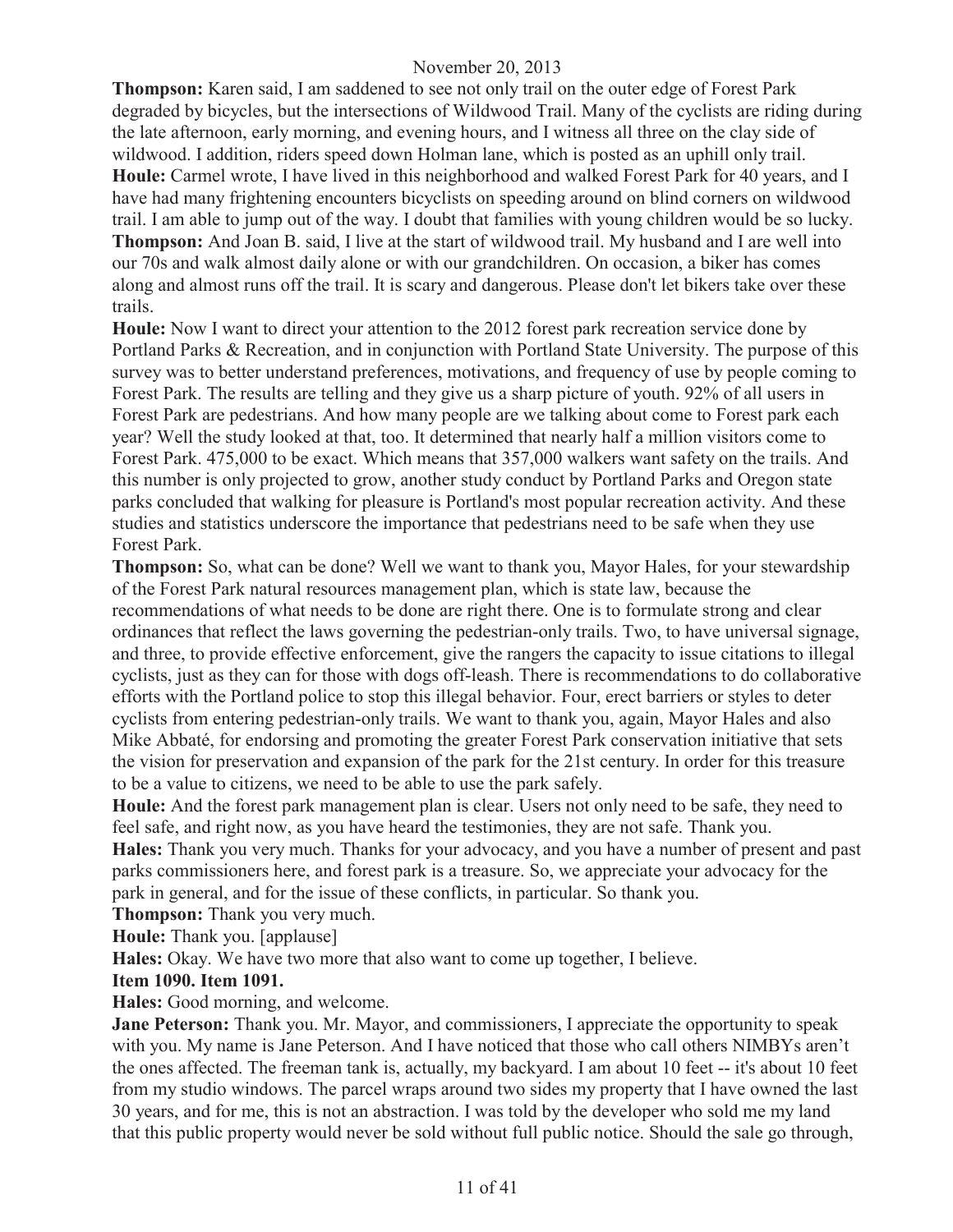my passive, solar, efficient little home will look out onto walls. During the tank demolition and housing construction, work in my studio office will be brought to a halt by the noise next door, so I guess that's my bad luck. In 2001, however, a development just below this parcel was stopped because this land is in a riparian zone, has poor draining soil, and steep landslide-prone slopes. Despite three drain fields on our property there is standing water on this land in the winter. What will happen when additional houses are built here? There are multiple stakeholders involved, not just me. There are rate payers who lost out when this land was not, as an independent analysis of comparable sales indicates, sold on the open market for the best price, terms, and conditions per city council ordinance 1839-52. Taxpayers, who possibly were deprived park land when other bureaus were offered this property at market value instead of book value as per city code 2112330. Citizens of three neighborhoods who long wished to connect parks, and trails, neighborhoods to the village business district. Neighbors who expressed interest in purchasing the land over the years, and were deprived of that opportunity due to the lack of public notice. And, of course, wildlife. And as rate payers, taxpayers, neighbors, and members of the public, we feel damaged by the lack of transparency in public notice. And by the apparent disregard of the state statute, city code, and council ordinance in the way that this sale was conducted. To quote the Millpond neighborhood association chair rosemary opp who wrote in 2010, two years before this transaction, in response to council ordinances 906 and 962-s that declared these properties surplus, these lands are public lands and as such, require a much broader outreach, in-depth consideration, and strict guidelines that must be adhered to when disposing of them. Here we are in 2013 with promises to do it right the next time. Commissioners, Mr. Mayor, as Rosemary's letter shows, the sale of the freeman facility is the next time. Please stop the sale. Thank you.

**Hales:** Thank you. Thanks. Good morning.

**Carol McCarthy:** Good morning. My name is Carol McCarthy, and I am here to urge to stop the sale of the freeman water tank property in Multnomah Village. I would like to show you a short video so you could see the property's appeal for yourselves. And you'll hear why neighbors think this public land should remain public. [video playing] [music]

**\*\*\*\*\*:** I think a lot of people see our signs and hear us talk and you may think we are just talking about a water tank tower area. And when you walk past it on the street, it does not look like much but you can't see everything behind it.

**\*\*\*\*\*:** This is a natural causeway for animals.

\*\*\*\*\*: And it's behind it which has the wildlife and nature that we would love people to see in person. The owls who live from the trees, there's woodpeckers and all kinds of wildlife. \*\*\*\*\*: We've got to save what we have got, and this is almost an acre of lovely nature. \*\*\*\*\*: That's what makes this property so important.

**\*\*\*\*\*:** I pose – [end of video]

**McCarthy:** It's a beautiful place. The freeman water tank property abuts open space that was added to woods memorial park in 2000. The open space is shown in the green in the first map of the handout. And it was purchased jointly by Metro and Parks for the high ecological value. The freeman water tank property has the same ecological value. And it's a natural extension to the current open space. The freeman water tank property is highly valued by three neighborhood associations and other community groups. The second map in my handout shows that since the property borders the number seven trail, it is the last remaining link to connect the Ashcreek neighborhood via woods park to the businesses in Multnomah village. This plan is consistent with Parks' 2020 vision for neighborhood connectivity. As the densities in the neighborhood increase, so does the value for public green space in promoting the livability that makes Portland an attractive place to live, work, and play. It appears this property was originally purchased by the taxpayers, not the rate payers, and by our estimates it could have been offered to the other businesses at book value of under \$20. This property never should have been listed on the ordinance. The ordinance instruct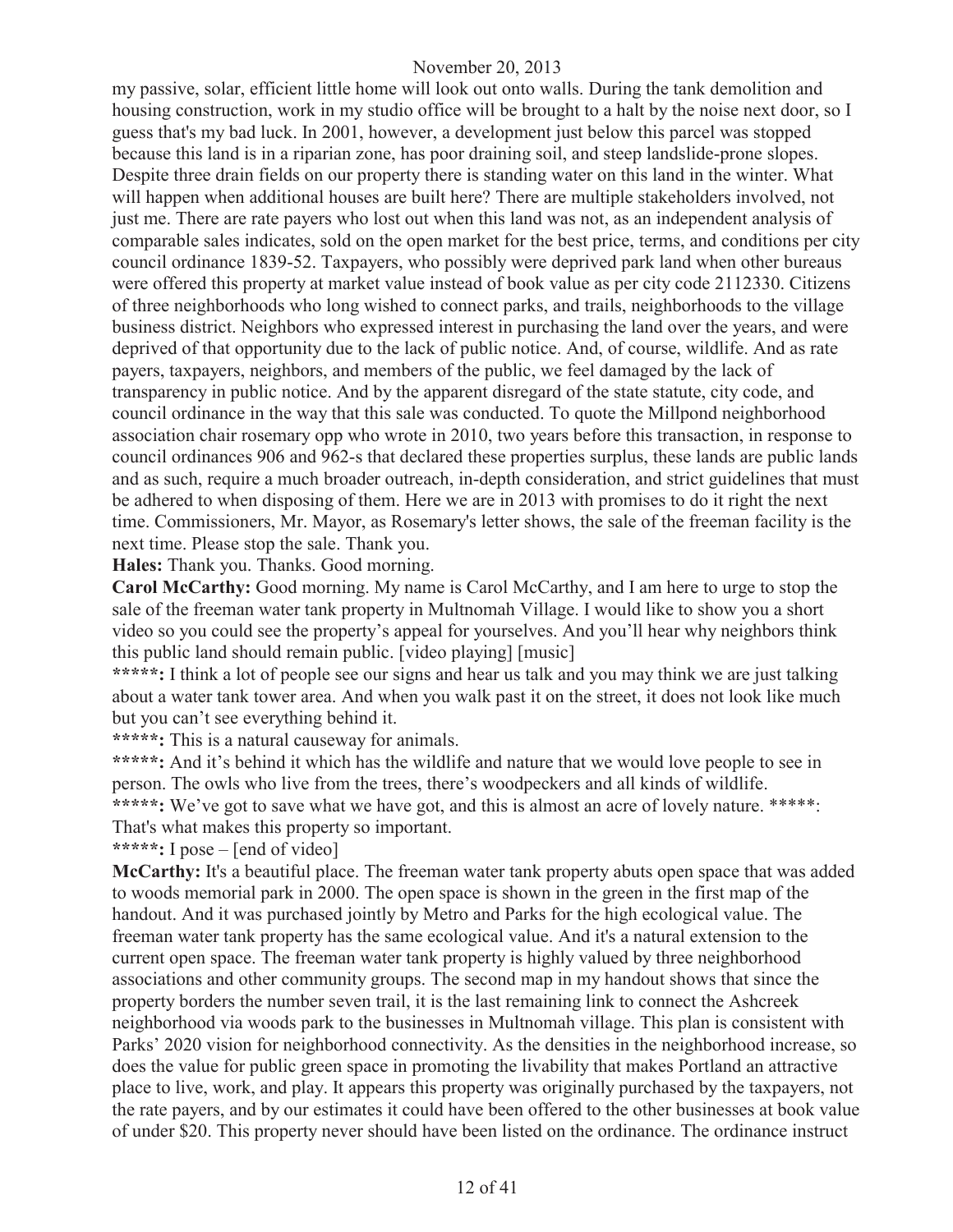the water bureau to sell the property on the open market for the best price, terms, and conditions in accordance with the city code. An analysis of comparable sales shows that the sales price was substantially below market value. The Craigslist ad did not meet notification requirements for selling property on the open market. The sales transaction was not in the rate payer's best interest. This property has been held for \$1000 escrow for over year at a time when property values are rising. This does not constitute best terms and conditions. The neighborhood associations were not notified, as required by city code. So the sales agreement does not – was not entered into an agreement in accordance to the city code. The ordinance qualifies -- if the ordinance qualifies as the Oregon statute 221.727, alternative procedure for selling municipal real property, then these tank properties constitute a class, and must be sold under a single procedure. The commissioner in charge of the water bureau has acknowledged there were problems with the procedure, so the changes that improve public involvement must be extended to the freeman water tower as well. I urge to you stop the sale and consult the Multnomah, Crestwood and Ashcreek neighborhood associations as well as the friends of woods park, to plan for its future consistent with its value as habitat, open space and it's role in promoting connectivity and livability. Thank you very much.

**Hales:** Thanks very much. You've obviously put a lot of thought into this material for us, and that will be very helpful for us. Thank you.

**McCarthy:** I appreciate that, thank you. [applause]

**Hales:** All right, we have a time certain item first up.

**Moore-Love:** Do you want to read all three of these?

**Hales:** Yes, please.

**Item 1092. Item 1093. Item 1094.**

**Hales:** Our chief procurement officer is here with a presentation, good morning.

**Christine Moody, Bureau of Internal Business Services:** Good morning, Mayor, commissioners. Christine Moody with the procurement office. We have a presentation.

**Hales:** Top bar, Karla. There you go. To the right. We can see it. Takes a village to start our AV system. Always, I think. [laughter]

**Moody:** So I wanted to start with the background. On July 19th, City Council adopted the social equity contracting strategy. This follows the adoption of the Portland plan in which the Portland plan includes a framework for equity in city operations and business plans. This strategy included a series of actions surrounding updates to programs, contractor workforce, prime contracting, professional services, and prequalification. So, the workforce training and hiring program is designed to increase the numbers of women and minority in the construction trades through apprenticeship opportunities. As of September 12 -- September of 2012, the City has now administrative rules for the program. This program applies to prime construction contracts over 200,000 and subcontracts over 100,000. Contractors must allocate 20% of labor hours per trade to state-registered apprentices, there is a 27% goal for apprentice and journey level workers and 18% minority and 9% female, and contractors are given a post-project report card that includes workforce percentages and MWESB subcontracting utilization. Through the strategy, council put in place a framework for a new program focused on increasing opportunities and furthering business development of MBE and WBE contractors.

**Fritz:** Could you define those terms?

**Moody:** Yes. A minority business enterprise and a women business enterprise as certified by the state of Oregon. And these are firms that want to compete as prime contractors in the areas of sewer infrastructure, water infrastructure, street improvements, and building construction and alteration for city contracts. This program has a tiered approach for projects estimated up to \$350,000. Tier 1 is \$5000 to \$150,000 and tier 2 is 150,000 to 350,000. In September of 2012, procurement services put out an initial call for applicants for this new program. Several presentations were made at community forums throughout the months of August and September, along with electronic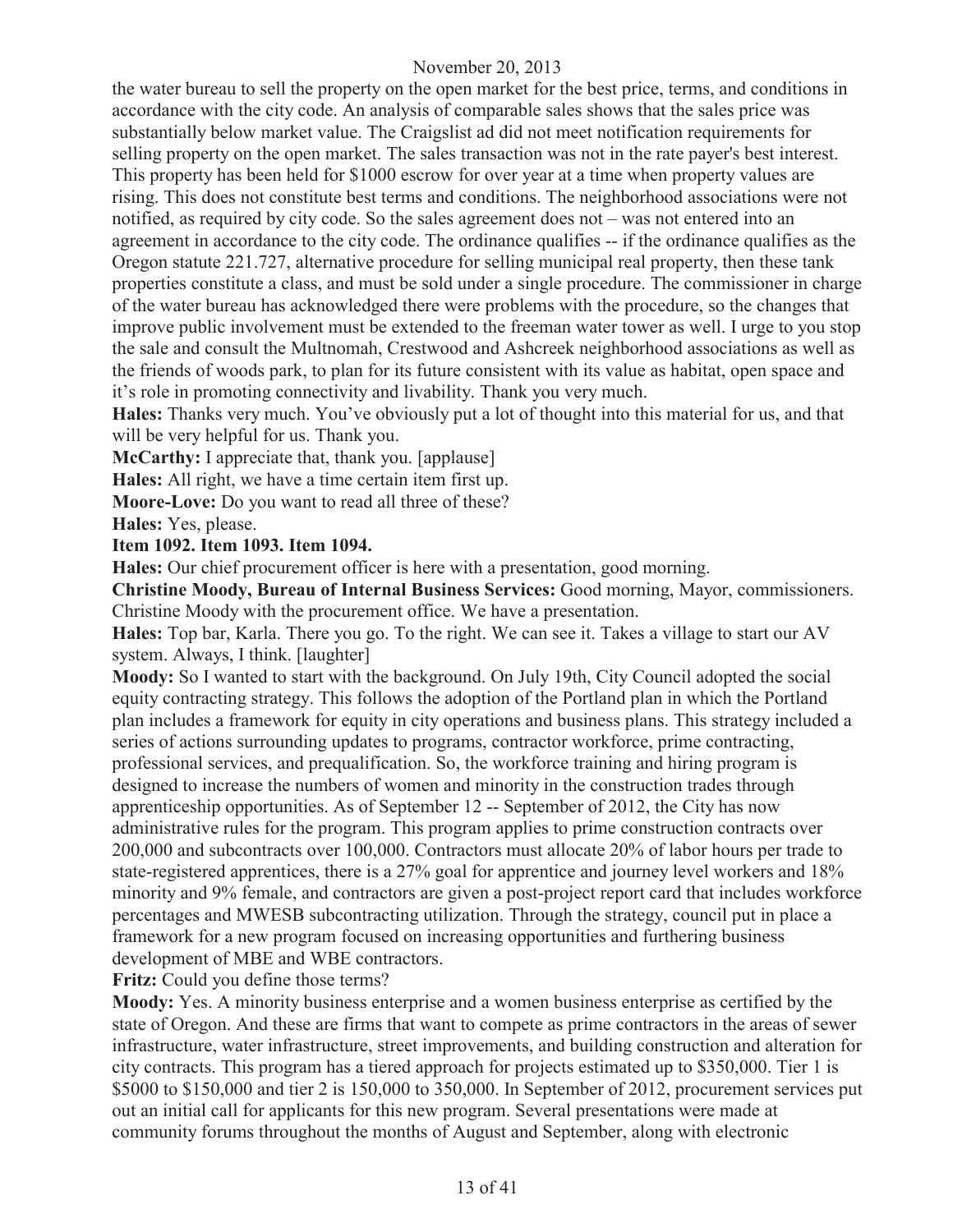marketing through list serves with our community partner organizations. There were also over 1000 individual emails sent to local construction firms letting them know of this opportunity. We received 42 applicants for the program. There was an application review process that consisted of representatives from the construction industry, minority contracting community, and city staff. Procurement services then performed a commercial useful function review at the places of business. This consisted of talking with the owner; reviewing documentation for all vehicles and equipment, offices and storage space; looking over prior agreements, and companies' employees lists that included positions and job titles. Lastly, companies were given a financial review from a third party provider in which financial statements were reviewed to make sure companies met the minimum program requirements. After all of that of that, 32 firms were accepted into the program. In tier 1 we have 23, and in tier 2 there are nine contractors. Tier 2 contractors must participate in the street-wise business development course. This is a nine-month course and a 100-hour commitment with the curriculum that teaches students business and leadership through coursework such as how to read and understand financial statements, human resources, and how to best market your business. And the first class of 13 graduated in October. We have partnered with PDC and the next class will include five PDC-sponsored professional services firms. This class is due to start next week. I want to thank Council for providing ongoing funding for the business development portion of this program as part of the last fiscal year's budget process. This is part of the program that sets this PCDP apart from anything that the city has done in the past. The city started the bidding projects into the PCDP in February of this year. And since then, there has been 20 projects bid over this construction season with a total dollar value of \$2.5 million. Professional, technical and expert services, small business contracting program, are what we call PTE services here at the city. And the PTE manual is the policy manual that guides the solicitation and contracting of PTE services. The manual was updated in January of 2013. Through this update, there were significant changes to how the city conducts outreach and contracts with MWESB businesses. There was an increase to the formal solicitation threshold from \$23,662 to \$100,000. This allows for targeting contracting with certified MWESB firms. Bureaus are asked to solicit from at least four qualified consultants in order to obtain a sufficient number of proposals and at least 50% of the consultants must be certified MWESBs, if a sufficient number of MWESBs are available. Changes to direct contracting with state-certified firms in any amount up to and including \$50,000, without following a competitive solicitation procedure. So, our change there is direct contracting with MWESBs, no solicitation required, and bureaus can enter into a contract with a certified firm. The City has established an overall goal of 20% in awarding PTE prime consultant and sub-consultant contracts to state certified Oregon certified business firms. The goal now includes minority and women-owned businesses. The diversity criteria in the request for proposals has been replaced with new corporate responsibility evaluation criteria. This section is weighted no less than 20% of the total point allocation. So 20 points out of 100, and that's an increase from 15% in our prior program. The proposers are asked to respond on if they are a certified firm and what the total percentage of work, in dollars, that is going to MWESB businesses both at a prime level and sub-consultant level. And this is 12 points out of the 20 points available in this criteria. The remaining eight points are allocated to the firm's workforce diversity and how they are involved with the community and what types of sustainable business practices they exercise as a company. The prequalification program is for construction projects. And the City requires contractors to be prequalified in certain areas of work. And part of the strategy was to eliminate prequalification on smaller projects under \$250,000. In May of this year, a work group made up of City staff from BES, water, parks, transportation, office of equity, and procurement started working on the procedures on the way the City prequalifies contractors with emphasis on consistent evaluation and streamlining processes city-wide. Administrative rules for prequalification were created and finalized last month, in October. And the new rules provide transparency to this process and additional oversight by procurement services. A prequalification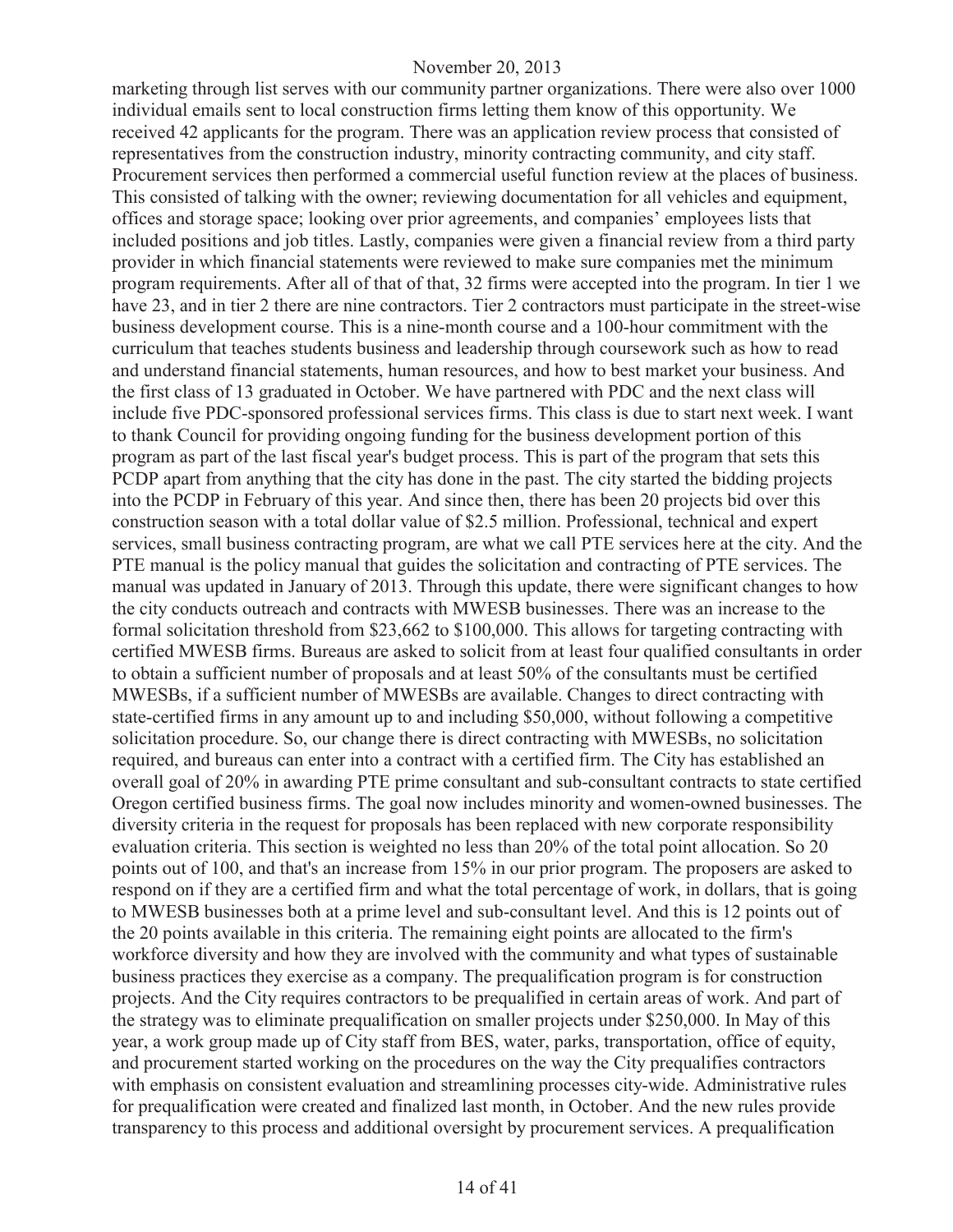board has been created and will have representatives from the infrastructure bureaus, the office equity and human rights, and procurement. All applications will be reviewed by the board through a standardized evaluation process. In addition, we've made an online fillable form and are now asking that applications be renewed every two years instead of annually to reduce paperwork for contractors. The project manager training program has taken on new look for the upcoming year. Procurement and human resources have partnered on the registration and procurement trainings. And now can be done through the city learner online registration tool. So human resources has a new tool, and we partner with them and we can do all our registrations through that. This allows an employee's training record to be complete with all of the coursework they have taken through the project manager training program to be confined with their human resources training as well. A new feature this year are the equity courses, which have been developed based on recommendations from the disparity study with the goal of providing more training and support to employees as they develop successful relationships with local minority, women, and emerging small businesses. Some of the courses are mentoring and relationship development with small firms, commercially useful function, and how to conduct outreach to MWESB firms, and unbundling projects, to name a few. The minority evaluator program is in its fourth year and continues to engage diverse members of the community into the city procurement evaluation and contractor's selection process. The program currently has over 435 minority evaluators in the database, and over 345 requests for selection committee members have been fulfilled. The partnership with the alliance of minority chambers has continued to thrive because of their vast outreach and experience, and knowledge of various communities, businesses, and organizations of color. We continue to receive positive feedback from our community of volunteers, as well as City staff to engage mep members for solicitation panels. As part of the strategy, we are embarking on a new partnership with KIVA microfunds and their pilot program KIVA ZIP in Oregon. KIVA ZIP helps entrepreneurs access the financial services that they need. Borrowers apply for KIVA ZIP loans by out an online application form, and loans are crowd-funded. Borrowers eligible for first-time loans up to \$10,000 at 0% interest. Once a borrower pays back, they could be eligible for further loans up to \$50,000.

**Fritz:** Can you just explain a little more about what the crowd funding is?

**Moody:** The crowd funding, actually, I will have Tiffani talk a bit about that.

**Tiffani Penson, Bureau of Purchases:** So, crowd funding is when people in the community all over the world, they can set up accounts. And they go onto the website and they look at businesses that interest them, or things that they want to support, and they can say hey, I want to give them \$50. Or hey, I want to give them \$1000. And so, it's the community funding business that to grow. It's national, too, it's not just within the United States. So it's kind neat way to be a part of your community.

**Fritz:** So it's not taxpayer dollars? It's private from people choosing what they want to help support in their community.

**Penson:** Yeah, you can set up an account, and I can set up an account, businesses can set up an account, anybody set up an account.

**Fritz:** Thank you.

**Moody:** So the KIVA ZIP borrower must be endorsed by a trustee. A trustee vouches for the character and business concept of the borrower based on their relationship. Procurement services will become a trustee, and recommend small businesses for the KIVA ZIP platform. By being the trustee, the City does not finance, guarantee or have any fiduciary duty to these businesses but rather facilitates the access of no-cost capital. As a trustee, we will focus on the local construction industry and firms within the prime contractor development program and PTE firms in the local area. I am going to turn it over to Tiffani Penson to talk a bit more about the pilot project.

**Penson:** Good morning, Mayor Hales, commissioners. My name is Tiffani Penson, I am the program coordinator for the minority evaluator program and also the supplier diversity officer for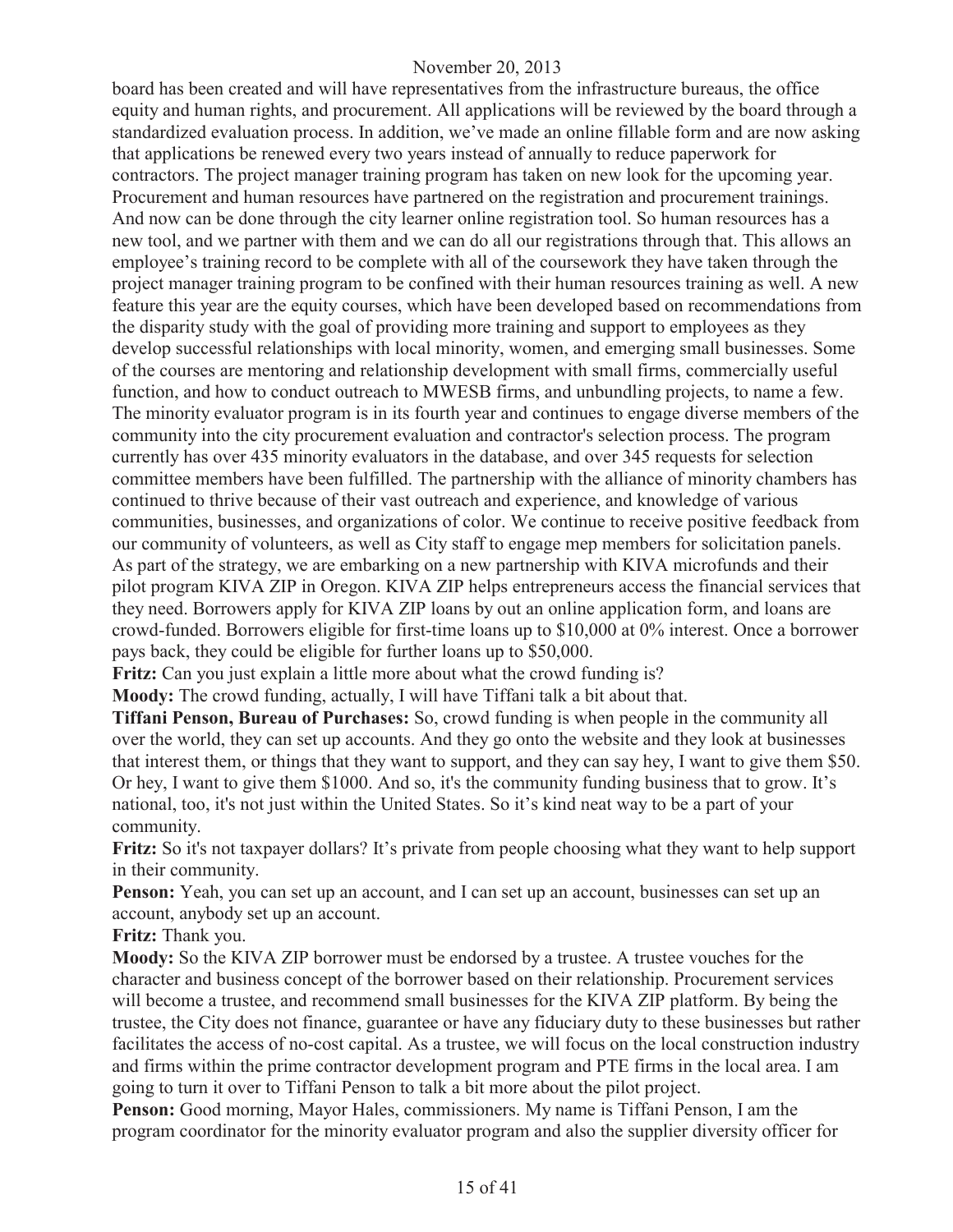procurement services. So, I want to give you some statistics about KIVA ZIP. In the past few months in Oregon, there have been 31 KIVA ZIP loans. 16 of those loans went to ethnic minority businesses. There's been a total of 2131 lenders. 93 lenders disclosed that they live in Oregon. And so, again, the money is coming from all over. KIVA ZIP loans in Oregon are being funded on the average of two weeks. So that's quick. There's an overall 90% return rate on all KIVA ZIP loans so far. We have a number of trustees in Oregon. 16 trustees have endorsed a borrower so far. Just to name a few that we know as partners of ours as well, is Hacienda Community Development Corporation, in seven months endorsed six loans totaling \$22,575 with 100% repayment rate. They currently have an additional three loans that are fundraising now. Adelante Mujeres, in seven months, has endorsed three loans totaling \$6000 with 100% repayment rate. Hispanic Metropolitan Chamber in five months has endorsed three loans totaling \$9500 at 100% repayment rate. Mercy Corps NW in five months has endorsed two loans totaling \$10,000 at 100% repayment rate. And Microenterprise Services of Oregon, better known as MESO, has endorsed one loan totaling \$800 and the repayment hasn't started yet. But we're going to assume it will be at 100%. Those are just to name a few trustees. So we all know that there are many micro-lending opportunities that the city supports, and each of them targets a different audience. KIVA ZIP is perfect to add to this long list. I have always personally thought that it's important for the city to be innovative when creating partnerships to serve members of our community. So, we hope that you will join the procurement services in supporting a new partnership with KIVA ZIP.

**Fritz:** Let me just summarize and see if I am understanding this correctly. The City looks into the business and says this is a bona fide business, and their proposal is something that we think is going to work. Is there any element to that is being the trustee that says, yes, we support this particular request?

**Moody:** We support them from our relationship with them, and from what they are asking for as for the loan. But not from a financial part. KIVA ZIP does that.

**Fritz:** Okay. And then folks in the community, knowing that the City has looked into this particular business, it's not a scam but a real business, they've got a real model, they loan the money and then they get it back.

**Moody:** That's correct. They have an, a -- those people in the community have that an account. And it gets repaid back into their account.

**Fritz:** Is there any interest on the loan?

**Moody:** No. Zero interest.

**Fritz:** And how long is the expectation that they will get paid back?

**Penson:** It depends on how much you are borrowing, if you are borrowing \$2500, then you would get up to 12 months to pay it back. So the higher you go -- they have set time frames in which you can pay it back. And you can pay it back early, too. And another great thing about this, sometimes people may not be able to pay it back within the 12 months. As long as they let KIVA know, they can extend, but you have to ask for that.

**Fritz:** And when you loan to is a particular company as a private investor or private philanthropist, does your money coming back from that particular business?

**Penson:** Yes, the account -- they set up accounts. So when you pay back -- let's say you gave me \$25 for my business, when I pay back the \$25, that \$25 goes back into your account. So your account becomes a revolving account.

**Moody:** You can learn to loan others somewhere else.

**Penson:** Yes, you can loan to other people.

**Fritz:** So it's a way for regular Portlanders to invest in small businesses in Portland?

**Moody:** That's correct. So, an example is within our prime contractor development program, there are requests from some contractors for purchasing of software to help their business, and that's not part of our budget for that program. So this is a way that we can partner with KIVA and focus on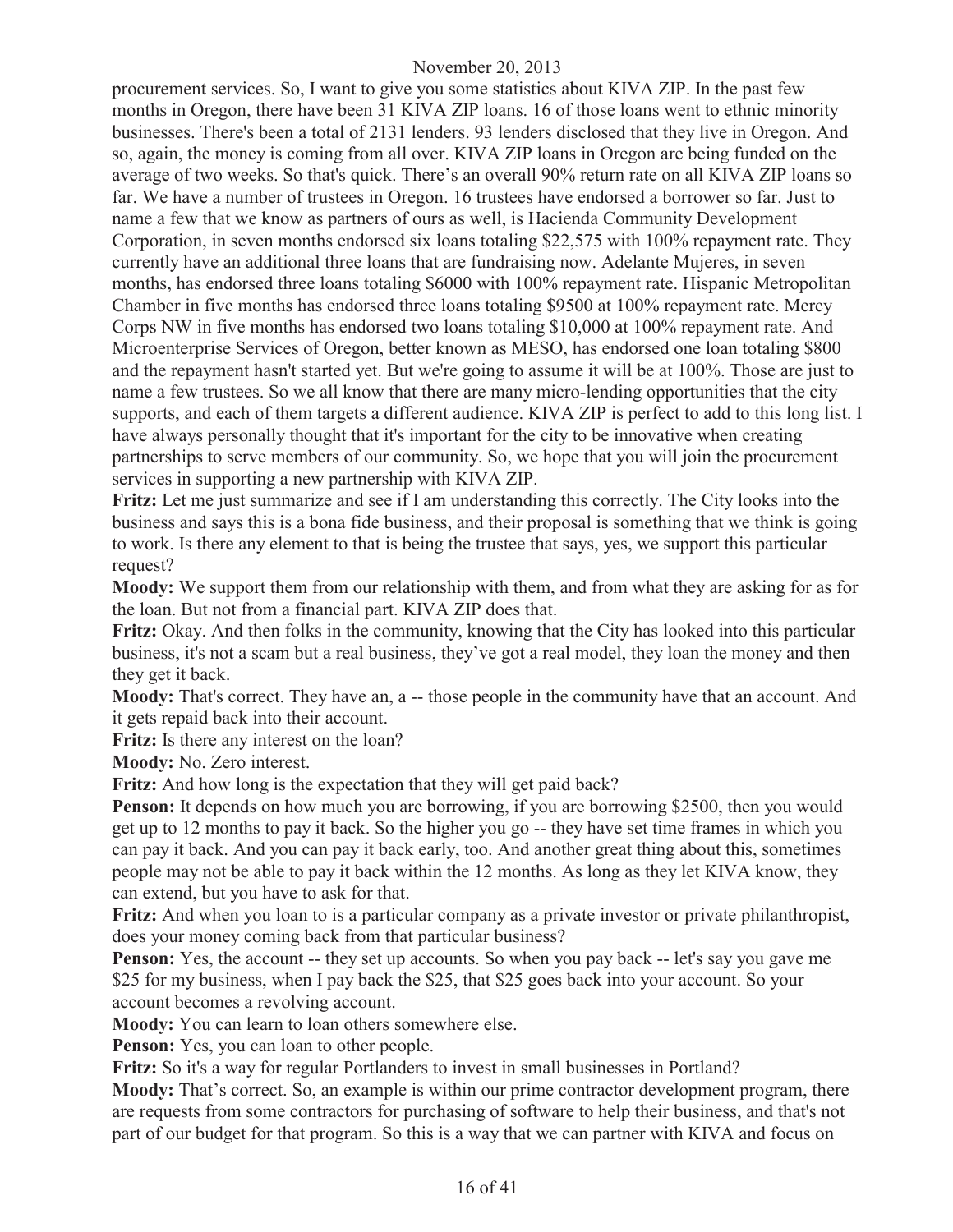some of those contractors, where they can have access for that software at a 0% interest. And so, that's one of the reasons why we're wanting to embark on this because it's, I think, it's a good partnership in a way that we can recommend businesses for those business needs.

**Hales:** That really is innovative. That's great. Other questions?

**Saltzman:** Were you through with your presentation?

**Moody:** I have one more slide. Do you have questions about this?

**Saltzman:** No, I can wait until you're done.

**Moody:** Okay. As far as wrapping up, and what we have on the horizon, the fair contracting forum began in 1997 and has been involved with the City contracting issues over the years. Most recently, the fair contracting forum was engaged to solicit input on the City's procurement practices based upon the disparity study report. The resolution today continues with the fair contracting forum and its oversight role in city contracting, and allows for flexibility to add interested organizations as needed. Over the next year, we will be working on updates to the good faith effort program and we'll provide updates to council on the progress of what we made with that. I also want to thank the work my team in procurement services and the support of my director, Bryant Enge. As you see, there's been a lot of progressive thinking and a lot of work over the past year, and they have worked very hard to make it all happen. I also want to commend the partnership with the bureaus BES, water, parks, transportation, and facilities, and in particular, the office of equity and human rights. Dante James has been helpful in providing the equity lens perspective when moving forward with these policies and procedures. At this point, I will turn it over to council, if we have any questions, and we also have invited testimony from some of our fair contracting forum members.

**Hales:** Great. Further questions for Christine or Tiffani?

**Saltzman:** Explain to me the commercially useful function review. What does that mean? **Moody:** The commercially useful function review is, as far as what we did with the prime contractor development program, is actually going out and looking at the places of business and making sure that they are true business owners, and what they have told us on the application -- they have things in place that show that they are true business owners. Equipment leases, leasing of office space, that type of thing. So, it was a part of making sure that the businesses that we brought into the program were the true certified businesses that they said that they were. **Saltzman:** Okay. Thanks.

**Hales:** Thank you both. We have some folks signed up to testify?

**Moore-Love:** Invited speakers first?

**Hales:** Yes, invited. Come on up. Good morning. Welcome.

**Connie Ashbrook:** Good morning Mayor, commissioners. My name is Connie Ashbrook, I'm the director of Oregon Tradeswomen Inc., and a member of the fair contracting forum. I am also here on behalf of my partner agency, Constructing Hope. And they had a really great article about them in the Daily Journal of Commerce today that I hope that you get a chance to check out. They do fabulous work. And I want to thank all of for your support for the social equity contracting strategy and I want to appreciate the work of Christine and her team. Thanks in part to the City's strategy here and support for social equity, Oregon Tradeswomen will graduate about 80 diverse women from our preapprenticeship program this year. 47 of them have gotten into apprenticeship this year. And that's a 27% increase from last year. We will, as I said, we'll graduate about 80 diverse women, about 28% women of color, and place about 80% of those that graduate. Currently, about 34% of current female apprentices are our graduates, so you could see we're having a strong impact on availability of women in the trades. In the new strategy, the journey level goals were very important to tradeswomen, so that they can have a lifelong career, not just work as apprentices and then not find work again. The education of project managers and the community benefit agreements were all critical parts of the City's strategy that made sure that work on city projects was available for all of the city's residents and makes our training possible. So, in closing, I wanted to invite you to our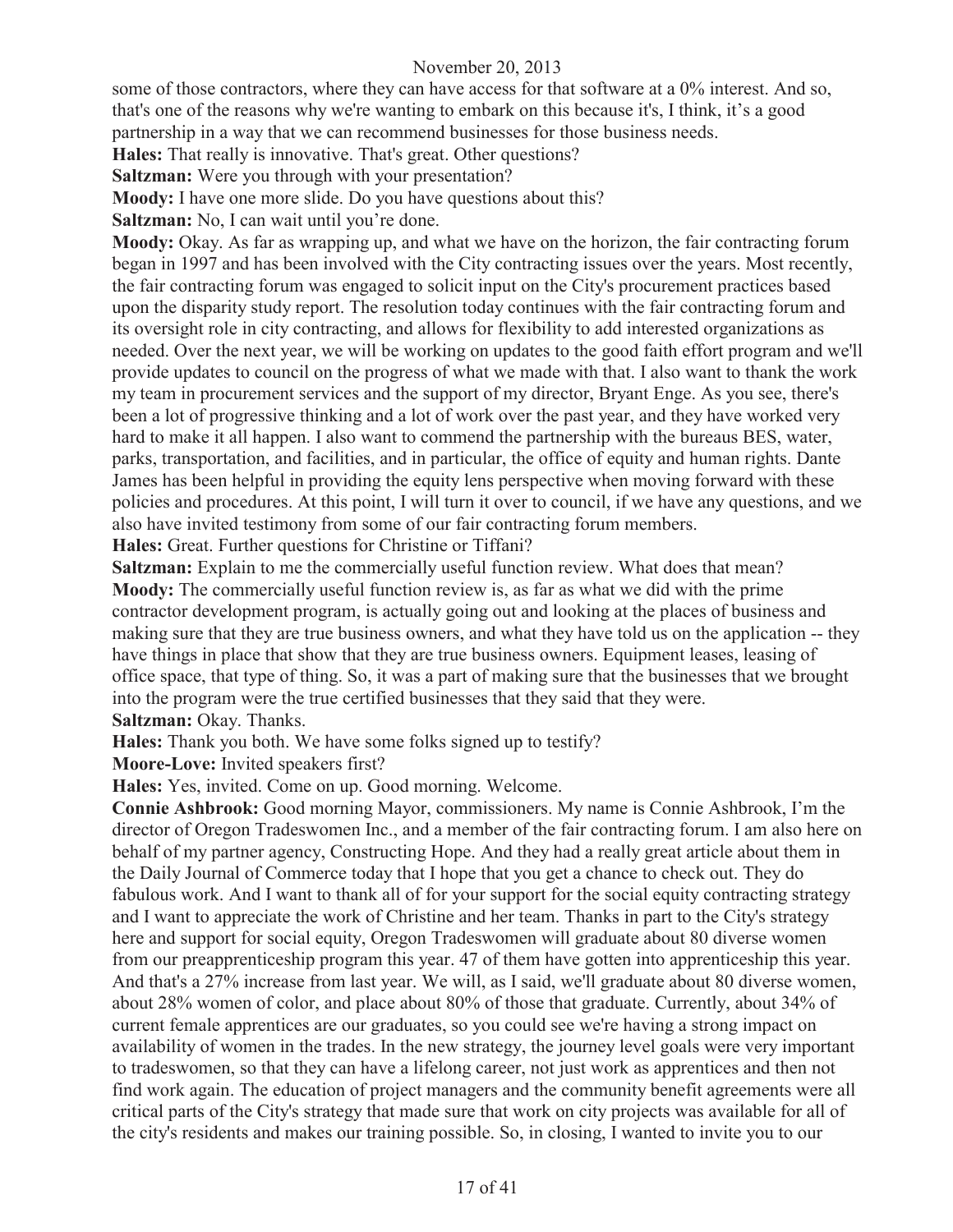women in trades career fair in 2014, where you could see the celebration of women working in the trades, and you have a report from this year's event, And then, finally, again, I just wanted to thank Christine and her team for her great work with the strategy, and with the fair contracting forum that brings community members together to help develop the strategy. Thank you.

**Hales:** Thank you. Good morning.

**Herb Fricke:** Good morning, Mayor Hales and commissioners. My name is Herb Fricke, I am the president of the Oregon Native American Chamber. I am also owner of a small consulting engineering firm business based in Portland. It was my honor to be member of the fair contracting forum and part of the professional and technical expert services work group. We helped to establish the basis for the new professional, technical, and expert procurement manual. And as a member of the minority business community, we are happy to see that our recommendations have been fully implemented and are making a difference in the professional services work to minority women and emerging small businesses in Portland. These changes are helping to level the playing field and breaking down barriers for small businesses to access professional services work not only through subcontracts, but as prime contractors. Historically, MWESBs have only obtained subcontracts, but one goal of this program is to increase prime contracting opportunities, which is an important step, of course, in growing any business. I also believe that the new PTE manual does an excellent job at implementing the new policy and gives the bureaus a straightforward and clear path contracting PTE work. Raising the thresholds for both direct contracting and open procurements will open up significant opportunities to MWESBs. Several bureaus are already using the program successfully, including the bureau environmental services, planning, and parks. Also, in addition, now to the pointed a locations for the diverse points, which we used to call diversity, now corporate responsibility. Now that they are better defined, mainly for the large procurements, this should open doors for MWESB firms as well. Especially those entering the market and developing new relationships with other prime contractors and large businesses. And for that matter, better access to city bureaus as well. And I think that they also encourage relationship building between large businesses and MWESBs, establishing better teaming arrangements, which is really important in today's competitive world, and cementing long-term working relationships especially as we move on to other projects and down through the next budget areas. In this way it allows MWESB firms to grow and thrive. So, again, we are proud of what the procurement bureau has accomplished, and being part of that process for the past two years, thank you and I look forward to seeing the success of the program in the upcoming years.

**Hales:** Thank you. Thanks. Good morning.

**Vijay Deodhar:** Good morning. Mr. Mayor, good morning, commissioners. My name, for the record, is Vijay Deodhar. I am a small, owner for the last 12 years, my company name is 3D infusion. We provide drafting support as well as architectural engineering support services. My professional background, I am an architect and urban designer. And I call Portland my home when you were commissioner, Mayor, in the Parks. I am so proud of place, which I thought I would be for a year or two, I ended up being here for 20 years, and that speaks for itself that the city listens, and which is what I am very proud of. And, of course, not all things may be perfect yet, but this is a great start. I think the reason which I truly sincere believe, professional services, the idea of the business is such that we are architectural engineers and we can resolve problems. And at the end of the day, I think that it matters business is business, no matter whether you are in product services, construction or professional services, if you cannot make profit -- as the president of OAME always says, if you are not making profit, you are slowly and surely going out of business. I am an active member of OAME, and so are other organizations as well, which represent the interest of certified businesses, including minority, women, and emerging small businesses. We, as a group, under the leadership of the city and, f course, Christine Moody, which worked so hard for this -- the best thing that I can say is, is, you know, that we thought somebody is listening and making a difference, and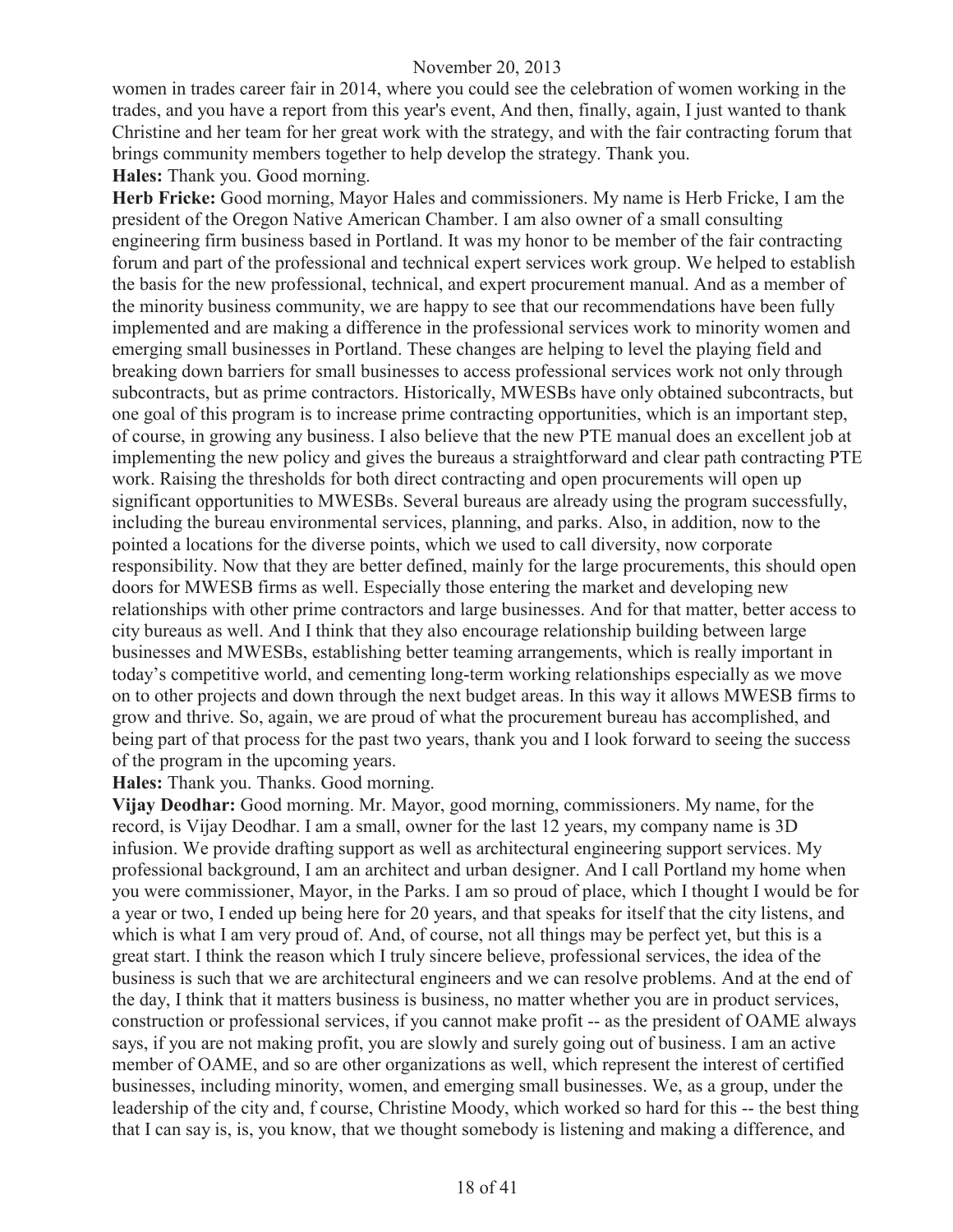that's what key of this whole discussion is. And I think among the several topics we talked about or the barriers which we discussed, I think that a couple of those, which we took as priority, and you know, that moved forward under the plan, which Herb just mentioned is one of those is the dollar threshold. And that number, 23,000 some odd change, was really a ridiculous number. I mean, I don't know how it came, I wanted to work with that but then again, that number is not going to give us a chance to really prove, because as Herb was saying, in order to prove our merit, we need to have a little larger size of a contract. Then our capacity can be tested, and can be seen by the larger firms, by agencies, by potential customers. And I think that really has helped, I am very optimistic about that. And I can speak for myself, why it helped our firm. It's not just the city of Portland alone, but Trimet, and many of the local agencies, ODOT, they have been working, and we mentioned, the threshold by these regional agencies, have always been 150,000 or so. We are 100 so that's a big achievement and has helped, and it has helped us to achieve jobs and projects outside Portland, and that's what the intent is of this whole certification is, and I think that it's working, so I can really be proud of what the city and the committee we were able to accomplish. Second thing, out of multiple things, what we discussed were -- and that was brought as a priority discussion – was the diversity criteria in RFPs, bringing a uniformity of language criteria in the RFP process. I think that was lacking, and it was confusing in many ways, so, this has really done a remarkable job in streamlining those things. So, I am very grateful. Yes, there is a way to go, and I think that we have done remarkable as a group. Thank you.

**Hales:** Thanks, very well said. Questions for this panel? Thank you all. Appreciate working in collaboration with Christine and our team. Thank you.

**Moody:** Thank you very much.

**Hales:** Do we have anyone else signed up?

**Moore-Love:** Yes, I believe we have at least two more.

**Hales:** Come on up. Good morning.

**Mark Matthews:** Good morning, Mayor. Mark Matthews, pacificmark construction. Worked on the fair housing -- in the fair contracting forum. And part of working there, being a part of that group was so unique that we have a little issue with prequalification. And with the disparity coming out and nobody really addressing that, bringing that up to Christine Moody and her group, and making everybody aware that there is one little glitch here that is missing, it was really great to see that the City stepped in and started listening on what the small business people were saying. As far as the contractors, how hard it is to work in the city of Portland. And I think that we came a long way and turned that around by the city listening to how we can be transparency of taking away all of the pieces of the puzzle that they put on as making it simplified. And I think that -- I'm kind of grateful for being in that committee and helping to work out the details. And as a small business today, it's really made us thrive. Again, I like to appreciate the city for the hard work. **Hales:** Thank you. Good morning, Dante.

**Dante James, Director, Office of Equity and Human Rights:** Good morning, Mr. Mayor, council. Dante James with the office of equity and human rights. I really just wanted to come in, and as you heard, express my appreciation and support for the strategy. I think the changes will have a significant impact on the improving of the opportunities for minority and women-owned businesses as they gain work with the city of Portland. I hope you appreciate the difficulty and probably the very hard work of Christine and her staff in putting this together. Having done some of that work, many times, the majority community and even the city employees are not happy and think this goes too far. And many in the community that this is focused on doesn't think it goes far enough. So, there is always a push and pull, and I would suggest she deserves hazardous duty pay for the work that she has done in getting there accomplished. The changes in some of the language in the rps, and increasing the percentage of the corporate responsibility language is very important because it creates weight for this. And you can't win a contract without doing this anymore. And so, that's an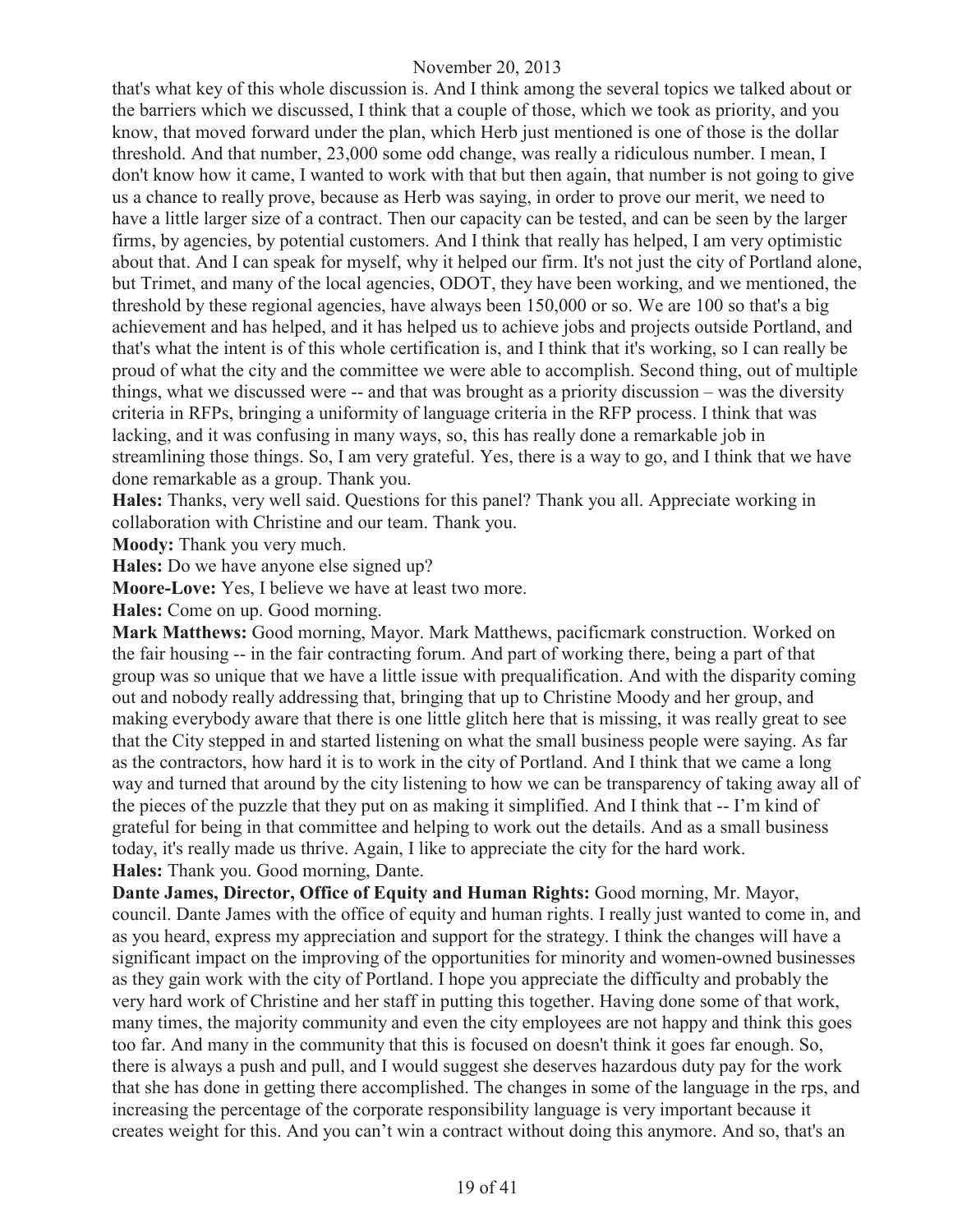important piece. Project management providing opportunities for project managers to better understand how to unbundle some of this and create more opportunities for small businesses is very important. So, I'll stop now and just say that I truly appreciate and encourage the support for this strategy on the part of the procurement in the city. Thank you.

**Hales:** Thank you. Good morning, Charles.

**Charles Johnson:** Good morning again. Charles Johnson for the record. Currently in the local press, there is some flack. You guys always get -- flack always comes up whenever there is a problem with any kind of procurement or public expenditures, and it's an honor to be at the table with these two gentlemen and to have seen that the Native community got a voice here. And one thing I think you will want to consider is also recruiting more businesses and consultants from across the minority spectrum to be involved in the accountability process. Because whenever there is a procurement, whether it's a mainstream contractor or a minority contractor, there is a public perception problem. So, I hope that minority and women-owned businesses will also be put into a conversation with the Urban League, the Hispanic Chamber, and talking about ways to, to do image and quality service protection work. Thanks.

**Hales:** Thank you. Great. Thank you all. Was there any questions? Thank you. Anyone else signed up to testify?

**Moore-Love:** I believe that's all who signed up.

**Hales:** Okay. So, let's take a roll call on the resolution, which is the first item.

**Moore-Love:** 1092 is the report.

**Hales:** Sorry, that's right. Motion to adopt the report.

**Fritz:** Move to adopt the report.

**Saltzman:** Second.

**Hales:** Further discussion? Roll call on the motion.

#### **Item 1092 roll.**

**Fritz:** Thank you, Mayor Hales, for bringing this, and chief procurement officer Christine Moody for all your work on this. I worked about 16-hour days for the last five years and sometimes it's hard to see that we are actually making progress. And this is something that Mayor Adams started work on day one in January of 2009. His appointment of Christine to lead there work was inspired -- and the community partnerships, as Dante James said this has not been easy at all. It has been very complicated, it's something that the council made a commitment to working on in 2009, and continued to do so. Commissioner Leonard and his work on the community benefits agreement. Again, not perfect. But, a good step and something that we have worked through and worked really hard with environmental services and water to try to figure out how do we provide equity in contracts and jobs and services. And so, this is really great to hear that it is making a difference. Christine, thank you for your very well laid out report, and also, for all your work on this. It takes true leadership. And it's a 16-hour job day for you, too, I know, because you are at a lot of community events, inviting members to sit with procurement services in different settings, and your team with Tiffani and all of the rest of your staff, outstanding work. And still more to do, and I know that you would be the first to say that. That we're not there yet but are making progress. And I am very pleased that there is a continued effort, and I appreciated in particular your acknowledgment of the work of the office of equity and human rights. There is also often question in the community, what did those people do? And this is part of the answer, is that the staff there work with city bureaus and with community members to puzzle through extremely challenging problems, which historically Portland has not done a good job of dealing with. And that's why we came -- we come to the state of black Oregon report, and recognize that we are worse than we were 17 years ago in terms of the fairness. I hope that when we get to the next state of black Oregon report, which won't be another 17 years, that efforts like this are the nuts and bolts of how we're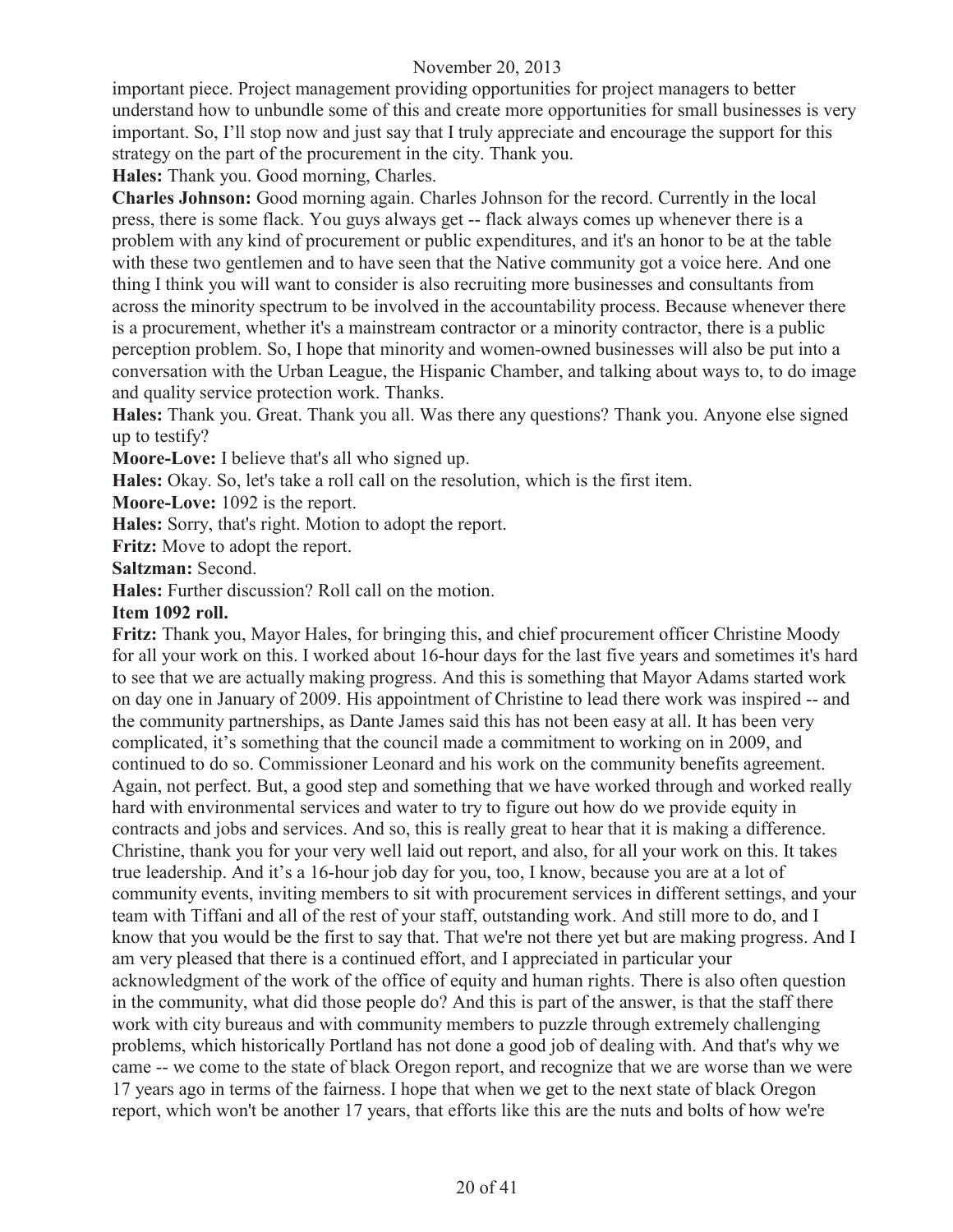going to make progress in equity and providing opportunities for everyone in this great city that we call Portland. Thank you very much for your work. Aye.

**Saltzman:** Thank you for this update, and the social equity contracting strategy that we have is remarkable. It's ambitious, and aggressive and it's working. And it's really nice, you know, I can see, I've been to other council meetings where we wouldn't have the harmony on this issue that we have had today from some of our business partners that we do business with as a city. And I really want to thank the procurement services, Christine, Tiffani, everybody there and Dante and the office of equity of human rights for really keeping us, I think, on the cutting edge here of an ambitious strategy to have more prime contractors who are minority or women, to have more consultants, professional and technical experts, and also to have our own project managers get it and how they can do more to break up contracts to get more diverse contractors. So this is really ambitious, and it would not be happening without the leadership at the top so I want to thank Christine Moody for really taking this mandate, taking a mandate that can often be sort of construed as vague and obtuse and really giving it very concrete definitions and meanings in our strategy. And that helps everybody to see that we're being fair, but we're also being ambitious and aggressive. So, good work. Aye. **Hales:** Well, Christine Moody, Tiffani Penson, Dante James, thank you for excellent public administration. You made this look easy. As you've heard from other members of the council. You made it look like this was the natural outcome, but, that's not the case. It actually took collaboration like what we have heard from here, groups like the Native American Chamber and Oregon Tradeswomen were at the table helping you to develop policy. And you have done such a good job of it that we have business people like mark and Vijay coming in here saying one, government listened; two, we're making a difference; and three, we're making their businesses more prosperous. So, you made this look effortless, but actually the easy outcome would be to have a polarized room full of unhappy people. And cities have been in that place on these issues at other times. So, you have gotten us to better place, a place of collaboration and progress and a shared agenda for how we're going to keep making that progress, and I really appreciate the work, it is work very well done. Thank you. Aye. [gavel pounded]

**Hales:** Ok, now the resolution, itself, for the forum.

# **Item 1093 roll.**

**Fritz:** Just going to read the title of this resolution again. Establish the City of Portland fair contracting forum to support and promote accountable, transparent, fair, effective and efficient contracting practices. I am very pleased to see the reestablishment of this committee and the strategy, since 1977, was the last time that I think that we had this. It's going to work very well in connection with the city's efforts to create opportunities for people of color and women in the construction trades. And as Mr. Johnson said, oversight and community input and feedback is critical and crucial in promoting accountability and transparency, and this again should be a model that helps to establish these fair and effective contracting practices that we all hold at good values and principles. Aye.

#### **Saltzman:** Aye.

**Hales:** One more comment on this front, we started our budget process with some excellent presentations about how the Portland economy is changing, how we're entrepreneurial, and how our demographics are changing, that we are a more diverse city, and becoming even more so more quickly now. So, the importance of this work is increasing. We have to be an inclusive community for a much more diverse Portland than was the case the last time that you put this kind of strategy, or that we put this strategy together, so, in the right place at the right time. Aye. [gavel pounded] **Hales:** Ok. And the KIVA pilot program resolution.

#### **Item 1094 roll.**

**Fritz:** Thank you, Mayor Hales, for bringing this forward. This is somewhat similar to the parks foundation where people get to give money to provide a particular, some things in particular, parks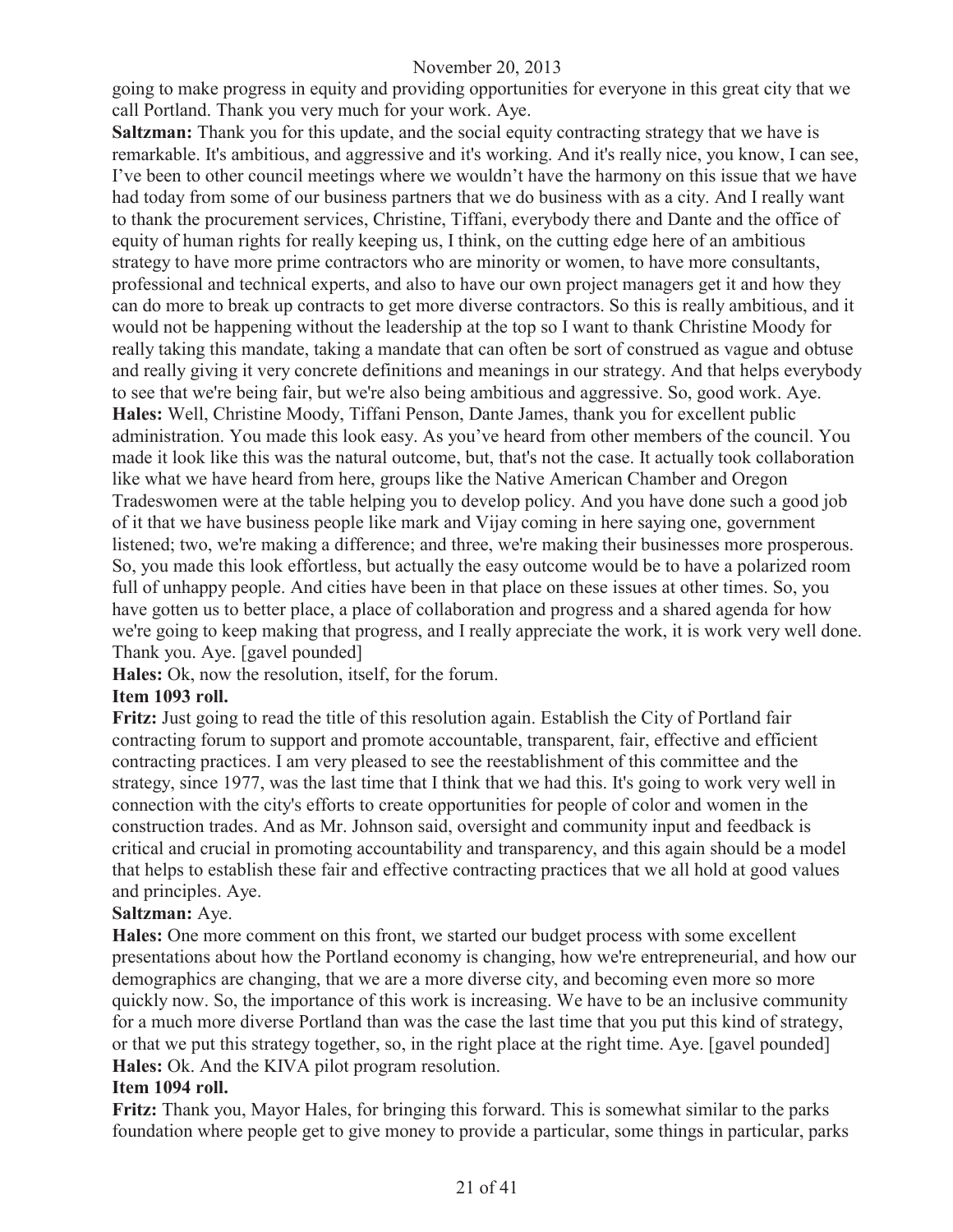near their homes or ones that they particularly enjoy, so there was a project fund through the parks foundation in piccolo park to provide a fountain. And people who used that park could give to that particular project, and lo and behold the fountain got done, thanks to the partnership between parks staff and good citizens working on the project. This is very similar for small businesses, with the added bonus that you get your money back. So that you can invest in a small business that you particularly value, and know the City has acted as the trustee to vet that business and say it's a legitimate project. And then you can give money and then once the business accomplishes the purposes, you get your money back. So, it's a terrific project. Thanks to Tiffani and others who looked into this, providing this strategy -- [coughs] excuse me -- for the micro-loans, which everybody talks about as being so necessary, just that small few hundred dollars can make all the difference to a small business, and provides an opportunity for the community members to show how much they value our local small businesses. Aye.

**Saltzman:** We are a state and a city with a small business ethic and we have lots of small businesses. It's great to see that KIVA ZIP and crowd funding provide individuals a way to really step up in addition to supporting small businesses through doing business with them. This is a way to support small businesses by providing small investments. So, it's great that the city is stepping up and playing a role here, acting as a trustee for businesses that will help them, in turn, get the loans. So this is great. Aye.

**Hales:** You know, government has to run fast to keep up with the burgeoning creative environment that we're in. You know, apps, crowd funding. We're running as fast as we can, and I think that we might be running fast enough. Thank you. Aye. [gavel pounded]

**Hales:** Ok. Good work. Thank you all. Now, we'll move to our next time certain, 1095.

**Moore-Love:** Did you want to read all three?

**Hales:** Yes, please.

#### **Item 1095. Item 1096. Item 1097.**

**Hales:** Great. We have a panel of our own bureau of revenue and leadership of the Lloyd district, so welcome. Who is on first? Are you on first, Terri?

**Terri Williams, Revenue Bureau:** I am. Good morning, mayor and commissioners, I am Terri Williams, tax division manager and deputy director for the revenue bureau. Before you, as you heard you have three items today. Portland city code 606280 requires city council to conduct a public hearing in 2013, and then every ten years after to determine whether the Lloyd business district property management license fee and that district should be terminated. The resolution before you today is the trigger for that hearing. Representatives from the district are here to provide with a report on the accomplishments of the district over the last ten years, and attached to that resolution is a report of the outreach done in anticipation of this renewal process. The revenue bureau believes that there is overwhelming support to continue the district, and passage of the resolution will do just that. If council renews the district, the next item before you is an ordinance to make amendments to Portland city code 6.06, specific to the Lloyd district. These amendments include changes to the fee calculation formula, such as increasing the assessment per square footage and the assessment year to determine the value of improvements, adding an annual escalator to help offset the inflation, increase the fee cap for an individual property manager, and a new fee cap for a nonexempt residentially zoned property, and to add a methodology to calculate at no time fee when you have got more than one property manager in a single property. Finally, a new code section is being added to allow the district to request that the annual escalator be lower than the codemandated 2.3%. And this is similar to a code section that council approved for the clean and safe district two years ago. The final ordinance authorizes the new agreement with the Lloyd B.I.D., Inc. and their subcontractor, the Lloyd TMA. The bureau and Lloyd believes it is appropriate to have the contract and its renewal on the same time line as the district itself. Currently, we actually did the contracts two years ago, and so it gets it out of sync. So we would like to get them back on sync to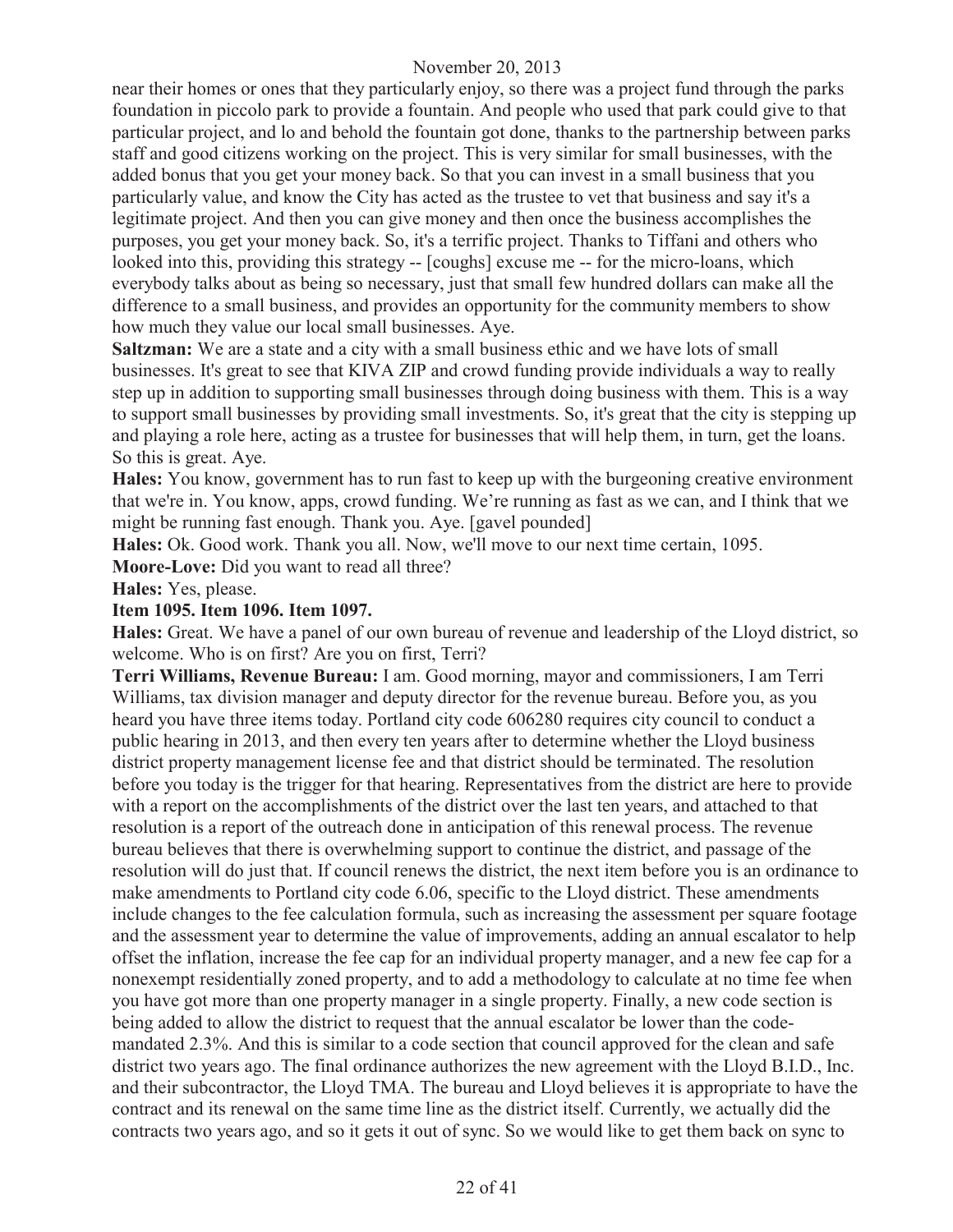the same time line, we also have two current existing contracts which are easily served to put together and combine it into one, so we're only dealing with one contract. So that's what this third ordinance does, is to do that. It was the bureau's intention to file both those ordinances with an emergency clause. But, due to the absence of two of your commissioners, we had to remove the emergency clause off of the ordinances. We don't actually need one on the contract ordinance, but the bureau respectfully requests that the ordinance that amends PCC 6.06, that we amend that to add an emergency clause, so that at the second reading next week it would be immediately effective. Having it immediate effective it allows the bureau to properly calculate the January bills for the upcoming license year. Since the contract goes into effect in January 2014, we don't need it but we need it, because we do need to get all of the changes into the code so that we can calculate the bills because they have to be mailed on January 5. Because they are due on February 15. So, we would appreciate being able to amend it for that clause for next week. So, I would like to turn over - unless council has questions about those -- I would like to turn over the presentation to Rick Williams, who is the executive director of Lloyd TMA, and he's going to you walk through the accomplishments of the district, and maybe a little bit of what's the future holds for them. **Rick Williams:** Thank you, Terri. Mayor Hales and commissioners, thanks for taking the time, it's great to be back and talk a bit about the last 13 years of the Lloyd enhanced services district former known as the Lloyd business improvement district. Hank Ashforth from the Ashforth Company is here with us, he's the chairman of Lloyd B.I.D., Inc. He'll have a few words after I give my PowerPoint. And owen ron kelly to my right, who is our program director, who is here if you have any technical questions about the changes that we're proposing, he's here to do that. I also just passed out a letter to you from a group payors, some of whom are here today and some couldn't be here today. As a result, because they could not be here today, they want to express their support for the district by letter. Again, as I said, we've been -- the Lloyd enhanced services district has been in place since 1999, officially in effect in the year 2000. The board of directors is on the slide in front of you and includes Hank, as I said, is our chairman but also a group of both public and private sector interests. One of the unique things about our district is we have about 25% of the budget, actually, comes from voluntary commitments from our public sector partners at Bonneville power administration, the Oregon Convention Center, Portland Development Commission, and Trimet. So, it's a really unique combination of partners. And what is an enhanced service district? It is an assessment of a property management license fee and all properties within a defined district, in our case the Lloyd district. The assessment is made to the property manager and is calculated using building value, square footage of building area, and square footage of land. And as Terri mentioned, some of those calculations for the new district, we're asking be changed. And they're not significant, but it allows, we believe, more stability over time in the district. Particularly, the escalator, which we have never in the last ten years. There is about 120 taxable properties in the district, and that breaks out into about 80 payers. Because some have multiple taxable properties in the district. Currently, the district raises about \$250,000 annually and that has been consistent, that number has been stable, static since the year 2000. So, the district has operated on \$250,000 for the last ten years. And as I said, we have our public sector partners pay at an equal rate, so they agreed to the same rates that the private sector has and they've done that voluntarily and represent about 25% of the budget. The boundary is the Lloyd district. As you could see on the south we have i-84, we have the river on the west. And, then Broadway to about 9th on the east, and then it drops down along Halsey to 15th avenue. And, as I said, there is about 120 taxable properties within that district. The changes that some of the -- as we move forward the things that we want to do is continue to provide programs and services that enhance the economic vitality of the district. We do that through public safety, transportation, economic development and, and actually maintenance and landscaping of the public right-of-way in the Lloyd district on Holladay street. And we oversee the management and implementation of the services through the Lloyd business -- Lloyd B.I.D., Inc., which is the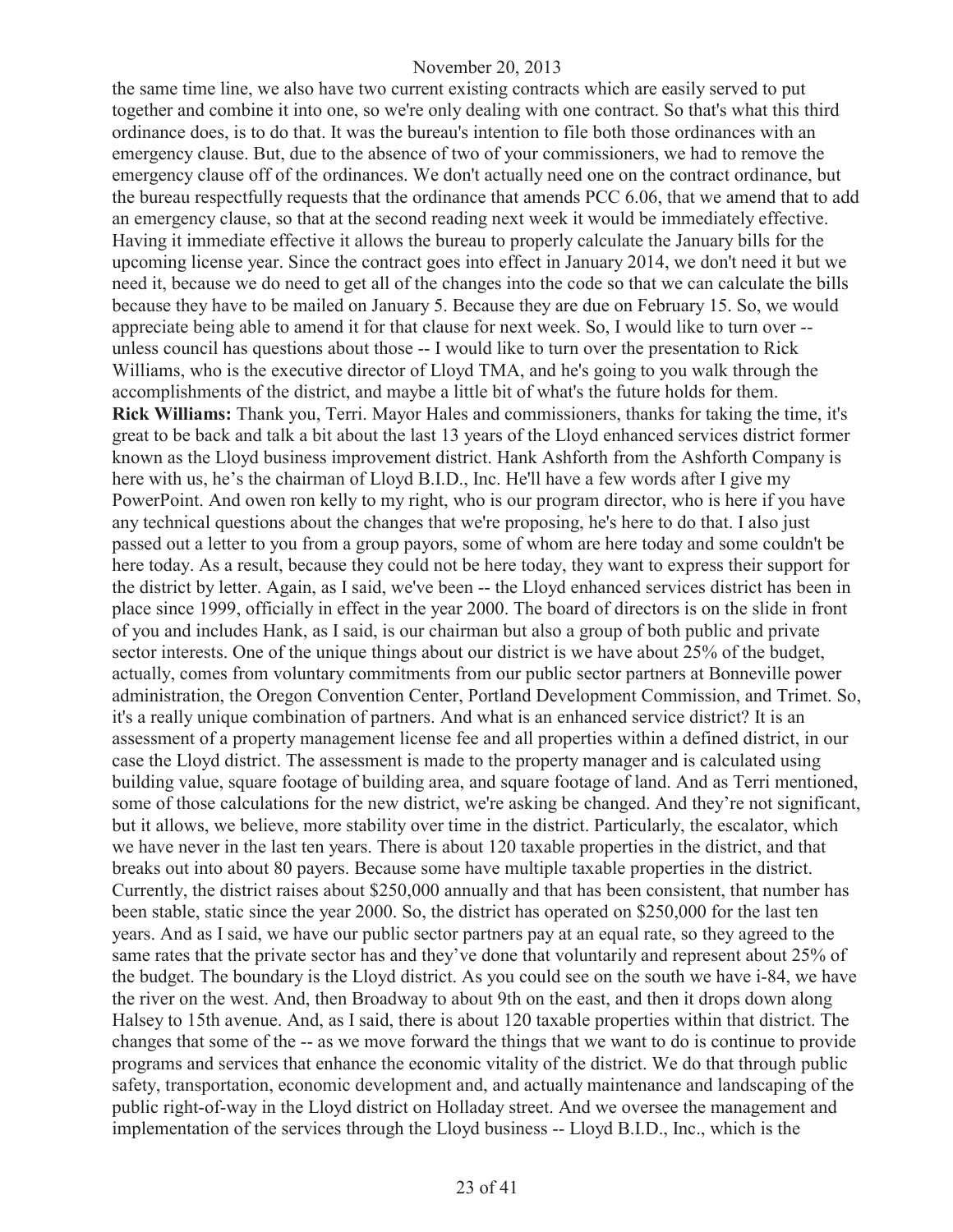organization that oversees the funds and the distribution of programs. This is how we break out, as you could see, the Lloyd B.I.D., Inc., is the oversight group representative of the stakeholders in the district, and they disperse the esd funds to the TMA and to our partnership of Multnomah County, and the Portland Police Bureau, for our district attorney, public safety program, and a new program that will be operating and going forward, is the Lloyd eco-district. And as you could see, the TMA manages the third party contract with the landscaping firm to provide landscape maintenance and streetscape services on Holladay street, basically from the Rose Quarter to the light rail platform at 13th avenue. A history of the district. As I said, we began -- the actual effort began in 1990, and it was a consortium of businesses and property owners who began in 1990, and every year voluntarily, would provide funds to the district in lieu of public funds. So we began a private effort to provide transportation services, to provide maintenance services, cleaning services, and outreach services. We incorporated all of that into the first B.I.D. in 1999 and in 2000. The services we provided at that time were primarily the neighborhood district attorney program and the public safety program, which we think is a model for the country. District security issues and transportation services, which at that time included both the Lloyd district TMA and co-funding for fareless square. In 2000 we established the Lloyd B.I.D. that provided stable funding for the district. It allows us to meet regularly with the partners in the district, and it provides funds and staff to do outreach services to the district. And a more formal process to continually partner with the city, partner with the transit agencies and other stakeholders in the district to map out the long-term economic development strategy for the district. Some of the things that we have done between 2000 and 2013 is the owner investments, I said, are about \$250,000 to \$260,000 a year. And the four programs provided there, the district prosecutor, Holladay street maintenance, Lloyd TMA, and then the small amount of money that we do for special projects. The interesting thing about our esd or b.i.d., is the amount of money we leverage with that small \$250,000 a year that we have been collecting over the last ten years. Generally, that averages somewhere between \$600,000 and million dollars a year in money that we can use to match other partners in the district. The Portland Development Commission has provided money to us as a match to what we do, the city and the partnership that we have with PBOT provides a match of money to us through the revenue sharing program. We, through other sources, the Lloyd TMA have provided money back to the city. We have used business energy tax credits, for instance, with the b.i.d. to buy and improve services in the public right-of-way. For instance, the TMA provided transit shelter upgrades along Holladay and the district transit trackers. We widened the sidewalks and added lighting on the east end of the district at the I-5 Multnomah under-crossing. Our partnership with the County, the eid, the b.i.d. and the esd is being used to allow us to get \$100,000 of extra DA services every year from the county, and the city and police, of course, match us \$80,000 to provide a contact office in the district for security services. I think even more importantly, at the programmatic level, is the amount of money we're saving our tenants in the district. Through the TMA, we provide a district transit pass called the u-pass. It's a Lloyd district upass, it's different from all the other u-passes in the Trimet fair system. But we can provide a discounted transit pass to employees of tenants in our district. At point of purchase, that's a \$6.4 million savings every year for those businesses that buy their passes through the TMA versus what they would have to pay individually if they were not in the u-pass program. And as we move forward, we're working with the PDC on -- there's \$3.2 million in the urban renewal budget that has been identified for the eco-district, and we can match that now with the Lloyd eco-district board of directors and other funds to carry the district forward. Leverage is a big part of what we do, and we think the amount of money that comes through the esd into our organization, and how we can use that money to leverage it for district projects, both in the public right of way, or on public property, and within the private right of way on private business is a -- we think is stunning and it is about a \$2.36 dollar match for every dollar that we generate through the esd is matched in other funds. We're very proud of the fact that right now we have 100% compliance. There are no delinquencies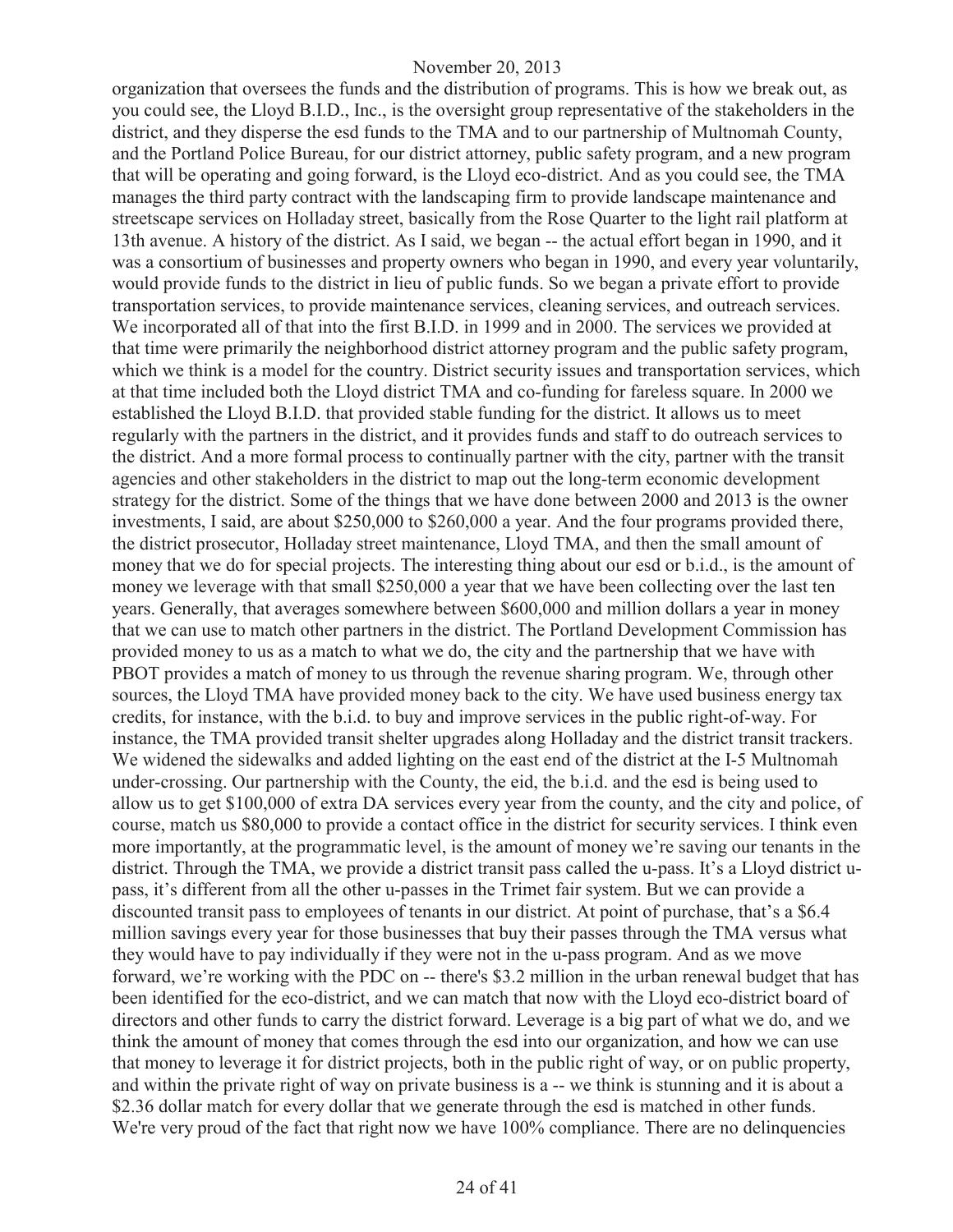in the property payers who pay into the program. I don't think there's another esd, b.i.d., in the country that has a zero delinquency rate. So we're very proud of that. And we have an 83% participation rate from all of our public sector partners and properties in the district that include Bonneville, Oregon Convention Center, Trimet, city PDC, and Metro.

**Hales:** Who is the other 17?

**Williams:** The state of Oregon. State of Oregon. But we're very proud of our public sector partners. **Hales:** Work on those guys.

**Williams:** Thank you, Mayor. We're trying. Program highlights. I'll go through them quickly. You are aware of some of them. We are very proud of the neighborhood DA program, and Jim Hayden, our new DA, is here today. That's a partnership that resulted in reduced crime in the district. We've addressed directly issues that we've seen over the years in Holladay Park. We have a quick response to issues of safety in the district. Wayne, now Jim, will be overseeing our Lloyd district public safety committee that includes all sorts of representatives from within the district, citizens, residents, businesses in the public sector. And as you can see in 2009, as an example, there were 166 gang arrests in the district. And since 2009, when Wayne and Jim and the Portland Police began to focus on it through the partnership, only 14 arrests in 2012, a 92% reduction. It shows what this type of partnership can do and again that public and private leverage of funds to make this happen. District economic development. 6000 new jobs have been created in the district over the last 10 years. That was through the recession. That was through the bubble, and that was through hard times. We can't take credit for all of that. But we also have about a four percent vacancy rate in our properties. We believe that the eid investment has contributed to that and I think that common forum of people working together has translated into the district. And we're bringing forward new projects as you know in partnership with you and others, with the Oregon Convention Center hotel. We have private sector investment just now beginning to hit the district in a big way with the aat development at what's now going to be Hassalo at 8th. We have had new ownership with the mall who are becoming very, very active in the district and want to make investments in the district and in Holladay Park. So we're very proud of that and accomplishments that have been made over the last 10 years. The value of the district has increased nearly 50% over the last 10 years. Property values have gone up, jobs have gone up, and I don't know if a lot of business districts can make that claim. The TMA has now been in existence since 1994 and is now funded with esd money. We've had a significant decrease in drive alone commute behavior in the district since we initiated the program and used these funds to do that. Our transit rate is up to 39%. Our employee bicycle commute rate is up to 6%. And our walk -- 6.7% today. And people are starting to walk to work. We've had a 46% increase in the number of people walking to work in the last several years. We provide an amazing amount of outreach through the TMA in terms of events and public education and employee, personal one on one employee trip planning assistance. 25 district events in a year. In the last couple of months we have done 300 trip plans of employees who have come to the office asking for help to get out of their cars and get to work in a different way. The TMA invests its money back into the district in infrastructure improvement, bus shelters, bike racks, district lighting upgrades, Holladay Park improvements that we've done with the Parks bureau in partnership. And as I told you about the u-pass, the TMA u-pass saves businesses a lot of money and puts a lot of people into the transit system. The Lloyd eco-district a new program for the last three years. It's been funded voluntarily by a group of businesses in the district, who have put \$10,000 a year each on the table to raise \$100,000 a year each year for the last three years. That program is becoming successful. It is hitting the road. We're moving forward with sustainability programs. One-on-one assistance to business on how they can become more energy and water efficient. And we're partnering with the PDC to identify a list of premier projects and projects that we can initiate early that can be put into the ground and that have a business return to those participating. And so that's underway. The b.i.d. board felt that after three years that we wanted to add the eco-district to the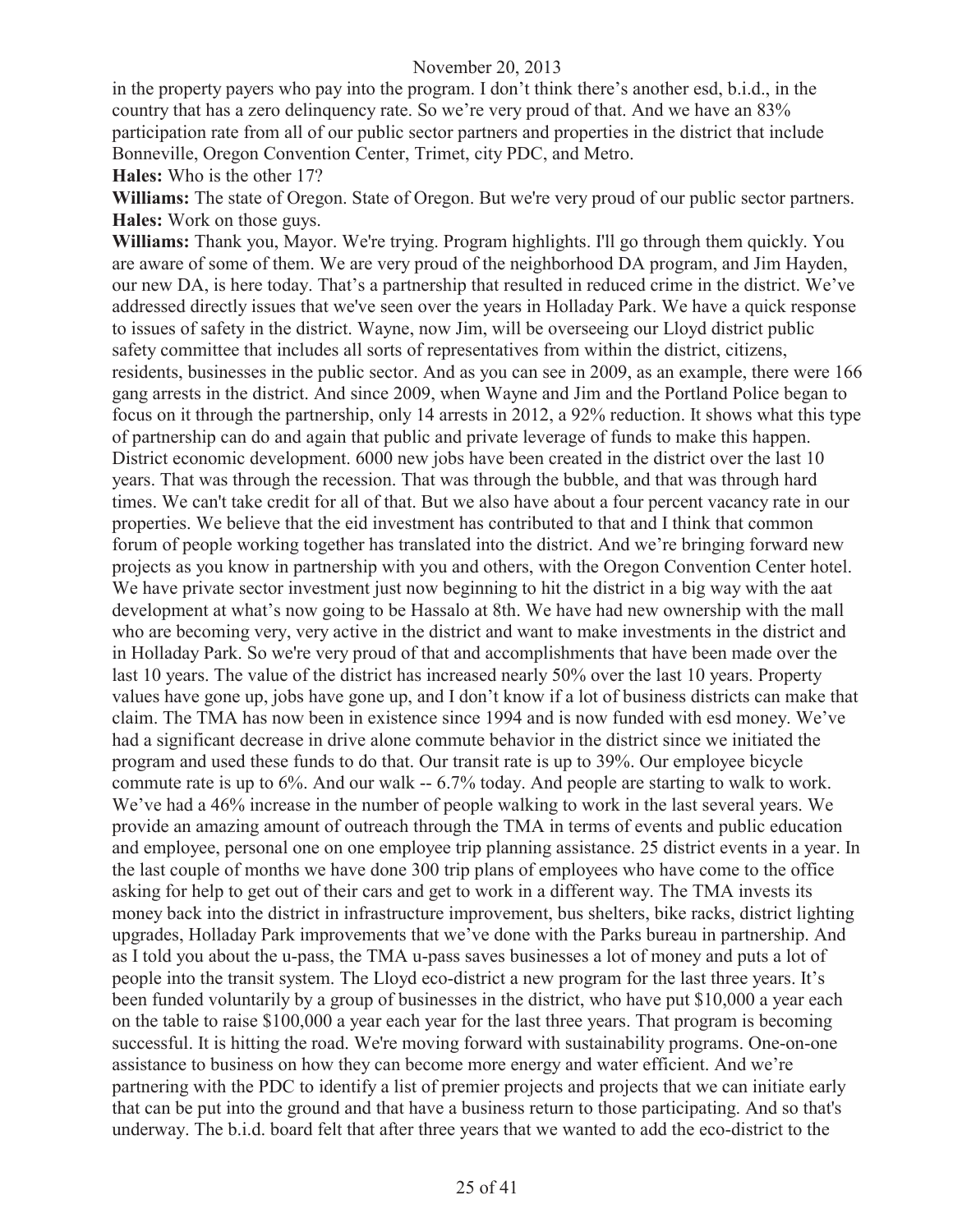esd, rather than the voluntary program. Because it has a board of directors, it's formed as its own 501 c-6 business association and is up and running. Holladay Street maintenance, this is something that we're glad to do. Holladay Street long was a problem in terms of keeping up the landscape and keeping it looking good. B.i.d., esd stepped in about 2004 and took over that responsibility from the city. And for a mere \$17,000 a year, from the photos, you can see the difference we've made. We weed, re-landscape, water, and we keep it clean and make sure that that environment from the Rose Quarter to the light rail platform looks the way it does today. Moving forward, as I said, the core programs will be maintained. The TMA, the public safety program, Holladay Street, and our advocacy and economic development program. We want to add the eco-district to the esd portfolio. As Terri mentioned, we want to bring the property value year of assessment forward from 1999 to 2010, add an annual escalator to cover the cost of inflation, create a new cap on property managers. The current cap is 20,000. We want to raise that to 35,000. There is also a new cap placed on residential property on residentially zoned land, capped at \$8500. That would take our current budget from about \$250,000 to \$260,000 a year to a \$408,000 in the first year off of the b.i.d. beginning -- the esd beginning in 2014. We've received support from 76% of those who have to pay into the district. 66.2% are represented in that letter that I just gave you. We do believe we have overwhelming support. We have tried really hard to contract and outreach to those involved in the district. We had two public open houses in August. Mailings to all payees from the list of payees, addresses that was given to us by the bureau of revenue. We've done additional mailings because properties have changed, addresses have changed, ownerships have changed. We have tried hard to get out all of those as we learned how properties have changed since last year's billings. We've had one on one meetings and offering one on one meetings with affected property owners. We've had meetings with revenue staff, we've had meeting with you and thank you your staff, and we met with the Mayor's office last week. We think we've done as good as we can in public outreach. We have had very little in opposition come back particularly as a percentage of the total value of the district. With that I would like to turn it over to Hank.

**Hank Ashforth:** Thanks a lot, Rick. I just have some quick comments. Again, I'm Hank Ashforth, the chair of the B.I.D., and actually I've been the chair since its inception 13 years ago. And I really thank you for your time. I really want to thank all of our members, public and private, that have been a part of this effort. Because it has been successful. B.I.D. really is the glue that binds our neighborhood together on many fronts. So, our board remains committed, driving positive change in our neighborhood, to increase the economic vitality by increasing value at every opportunity. We use our existing programs that focus on safety and transportation, and we're adding obviously the eco-district effort to further enhance value by using a triple bottom line formula and solid baseline data. This neighborhood scale effort is already poised to bring forward some new tools to help the Lloyd district's ownership increase their value in the areas, as Rick had mentioned, of power consumption, waste management, and water use. We've certainly come a long way, but our focus programs, as Rick pointed out, have really added a tremendous benefit. You saw with the 92% reduction in gang arrests, and increasing in property value over 55% and 6000 new jobs to the Lloyd district. This came about because we are dedicated. We are focused. And we have shaken hands with the city on a terrific partnership. This past success, though, did not come without some setbacks, I have to tell you. And specifically towards the DA program. It remains, certainly from my vantage point, one of the best community policing programs in the country. And I can say that it was almost defunded at least twice. At least twice. And as it went through the city's budget process. Now, however, it has found a permanent home at 1201 northeast Multnomah. And I can only say that I hope more of these programs are started across the city, because they truly do work. I raise this example because at its inception, the DA program was new, it was untested, it was untried, but it worked. And each time it was on the city's chopping block, our B.I.D. said no. We worked out a way to get it funded. It took, as I said, perseverance and dedication, but we prevailed. And with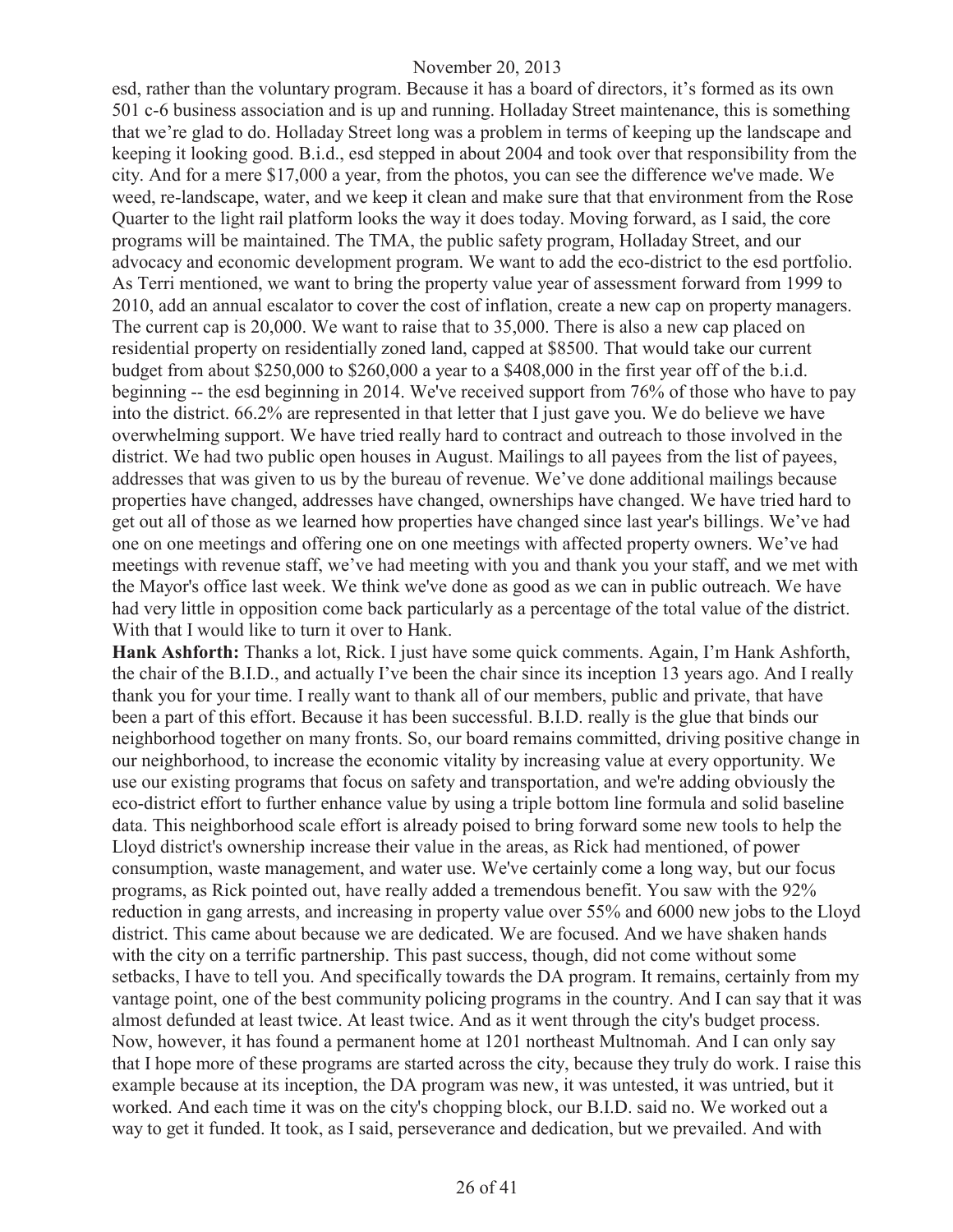great thanks to the police bureau, for sure, obviously the county, and our members. It survives today. And it is truly the model of community policing. So, this brings me to the future of our neighborhood in the next 10 years. The future looks extremely bright. The momentum that Rick mentioned that is building behind the new development. Hopefully we will have a convention center hotel one day. But regardless, there is new development, there's new redevelopment, there's all sorts of positive things happening currently underway. So, we could not be more excited. The Lloyd B.I.D. is right in the middle of all of this positive change. And as we move forward, we will continue to push for creative solutions. We're going to bring you suggestions. We're going to help you move ahead to find ways to add value by reducing environmental impact and helping our fellow neighbors. So be advised. We will be back for sure. We will come with suggestions. We'll come with solutions to tough questions, all communicated by our passionate owners. So, please make room for us when we come. I'm confident that we will be back to you with successful solutions just like the community policing program. So be ready for sure. Finally, this public/private partnership has worked and I-- over the next 10 years, I can only see it improving. Thank you very much. **Hales:** Thank you. Okay. Any questions for the team? Thank you very much. Good presentation. We will see if we have others signed up.

**Moore-Love:** Two more people signed up. Charles Johnson and Pete Robedeau.

**Hales:** Come on up, please. Go ahead, Charles.

**Charles Johnson:** I've spoken a lot. And Mr. Robedeau's letter is exhibit b in your documentation, so I will let him go first.

**Pete Robedeau:** My name is Pete Robedeau. Thank you for allowing me to speak. My wife and I own a building at 401 northeast Weidler. It's 9000 square feet. 3300 square feet of it is retail, and 5700 of it is parking. With this new scheme, for lack of a better term, our annual assessment will more than double. It will be up just over 150%. And quite frankly, in the 14 years that we have been involved with this, we've gotten exactly nothing out of it. I talked to the DA once, and he said he would look into it. I never heard from him again. I talked to all of the restaurants around there, lock their restrooms. So, in order to create parking for our building, I had to put it inside the building. And it's -- I think I pretty well got this problem solved, but all the homeless, I guess is the connect term nowadays, were using our area as a restroom. And it is expensive to power wash it and you clean up all of the water and all of that kind of stuff. And I went to the police department, talked to an officer trainer who informed me that he wasn't going to do anything about it because this was my fault. And it was the city of Portland's fault because these people had to go somewhere, and no facilities were being provided for them. It's -- I'm here, I guess, as the only dissenter. I would like to see you vote no on this. Or the alternative is that I would look for would be to get us out of it. And that would involve just extending the Halsey street boundary from 7th where it currently is, to MLK, and take that out of the district and that would get us out. We are having to take care of our own problems anyway. It just – that northwest corner of this district is neglected. I was sitting here thinking, listening to Mr. Williams talking about all of the things that's happening elsewhere, and we in that portion of the district have had nothing. And I don't really want any improvements. I would just have liked a little bit of help with the problem. Our corner is -- I guess it's owned, for lack of a better term, by a street gang. Which, as the Christmas season arrives and the panhandling gets better, there's one guy who panhandles that corner every day. And with the arrival, especially last year when I was down there doing a lot of work and I was able to identify the corner supervisor and what they do, is they do MLK and Weidler and MLK and Broadway. And nobody else is allowed there. They store their signs in the building. They throw their garbage in the building. They use the building for other things, and it just is intolerable like I said. I think I've got it all resolved, but for the price I'm paying for this, it costs about \$150 every time I have to pressure wash and pick up the water with a firm I hired to do that because you have to keep cleaning the garage for what it's being used for. So, I would either like you to vote no on this whole thing or get us out.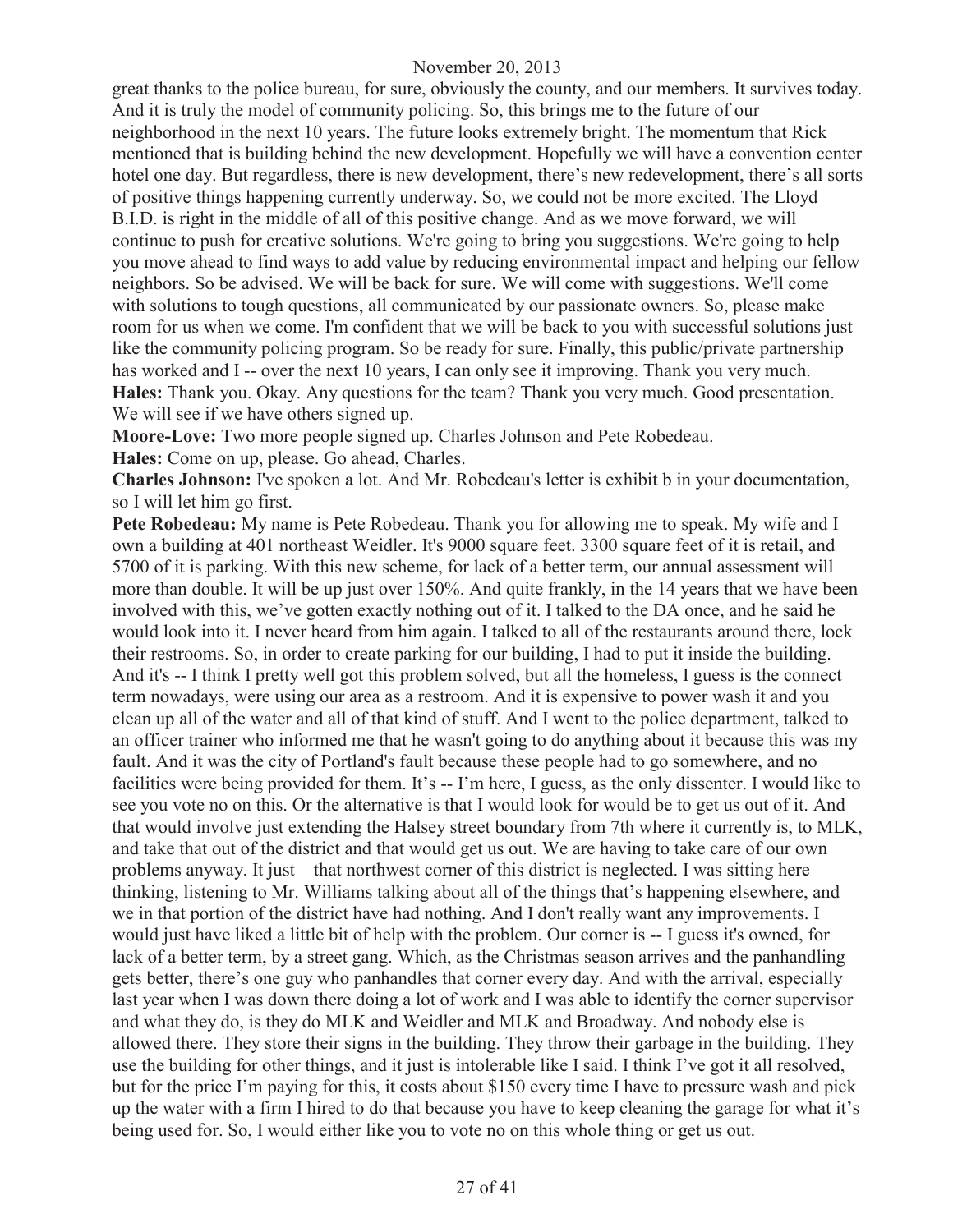**Hales:** Thank you. Thank you much. Charles.

**Johnson:** Thanks again. For the record, my name is Charles Johnson. And I've only been in Portland about 18 months. So, I don't maybe know the more unfortunate part of experiences that people in the Lloyd business district have had. I do know in the Lloyd district within the past 13 months, because it's a well-serviced Trimet frequency area, we had an extreme police presence with motorcycle cops blocking the streets and high school students being sprayed with mace. I don't know if that came from the general police budget or special district funds. Not very many of us remember Mr. -- I assume there is a Mr. Lloyd somewhere in the history. To me, it's really more of the Otis and Cisneros memorial district. I believe that both Keaton Otis and United States military veteran Mr. Cisneros died in the district. Fortunately not in violence that involved people going about their daily lives, but it was the police department that had used lethal force against those two individuals. One was probably a distressed veteran having a suicide by cop incident. So, we want to make sure that if the district continues, there's strong engagement with the public, especially the residents. We haven't talked about mixed use, live-work in this district. We want to make sure that a portion of the district's revenue goes into community engagement that talks about if there's a special financing district, are those things going to be borne more and more by the revenue and less by the revenue fund revenue. Thank you.

**Hales:** Thank you both. Anyone else signed up to testify?

**Moore-Love:** That's all who signed up.

**Hales:** We're ready for council deliberation and vote on the resolution itself. 1095.

**Item 1095 roll.**

**Fritz:** Thank you for the presentation. I heard the concerns from one of the property owners. The point of this district is that it is about the whole district. And the Lloyd district has been a place that my family has enjoyed visiting over the 13 years of this project and has seen tremendous improvements in the facilities, in the feeling of safety that we have, and in just the vibrancy of the district. And I appreciate that this is seldom a situation in which everyone is happy. This one does seem to be a reasonable extension and I very much appreciate the work that's being done. And obviously there's still more that can be done in addressing particularly areas on the outskirts of the district that might need a little extra attention. I appreciate the community coming together with businesses and residents and others and I'm pleased to vote aye.

**Saltzman:** I think the Lloyd B.I.D, I guess now the Lloyd enhanced services , has really been a remarkable development in terms of providing increasing public safety, providing more pedestrian amenities, bicycle amenities, transit usage, keeping the sidewalks looking nice. So I think overall the benefit far outweighs the cost. In fact, I'm amazed that all you do for a budget of some \$260,000 a year. Although the leveraging is very important, I understand. I think you're doing a great job. I think it is a very dynamic area. There's a lot of things going on in the Lloyd district that we're all excited about and keeping your enhanced services district strong and robust is very important to everybody within the district, and to people within the city, too. Pleased to vote aye.

**Hales:** I was here 13 years ago when this district was created and some things have certainly changed and things are changing now. But I guess there are some things that haven't changed. I want to note those and appreciate them. One is that this district from the beginning has been grounded in property owners coming together, organizing themselves for neighborhood improvement. It's their idea with city support, not the city's idea with their meek obedience. So, I like the model. Secondly, it has been innovative from the beginning. A lot of focus in the early years on transportation. That continues. It's still paying off. The district is transitioning from being an auto-oriented place to being truly part of the central city and that progress needs to continue. The pie chart shows how well you're doing. Third, it has been innovative all along. Looking for the next new opportunity or idea, and that continues as well. So, I think the philosophy or corporate culture of this little nonprofit has been pretty consistent and very healthy. And I appreciate that. I think, you know, it is easy to say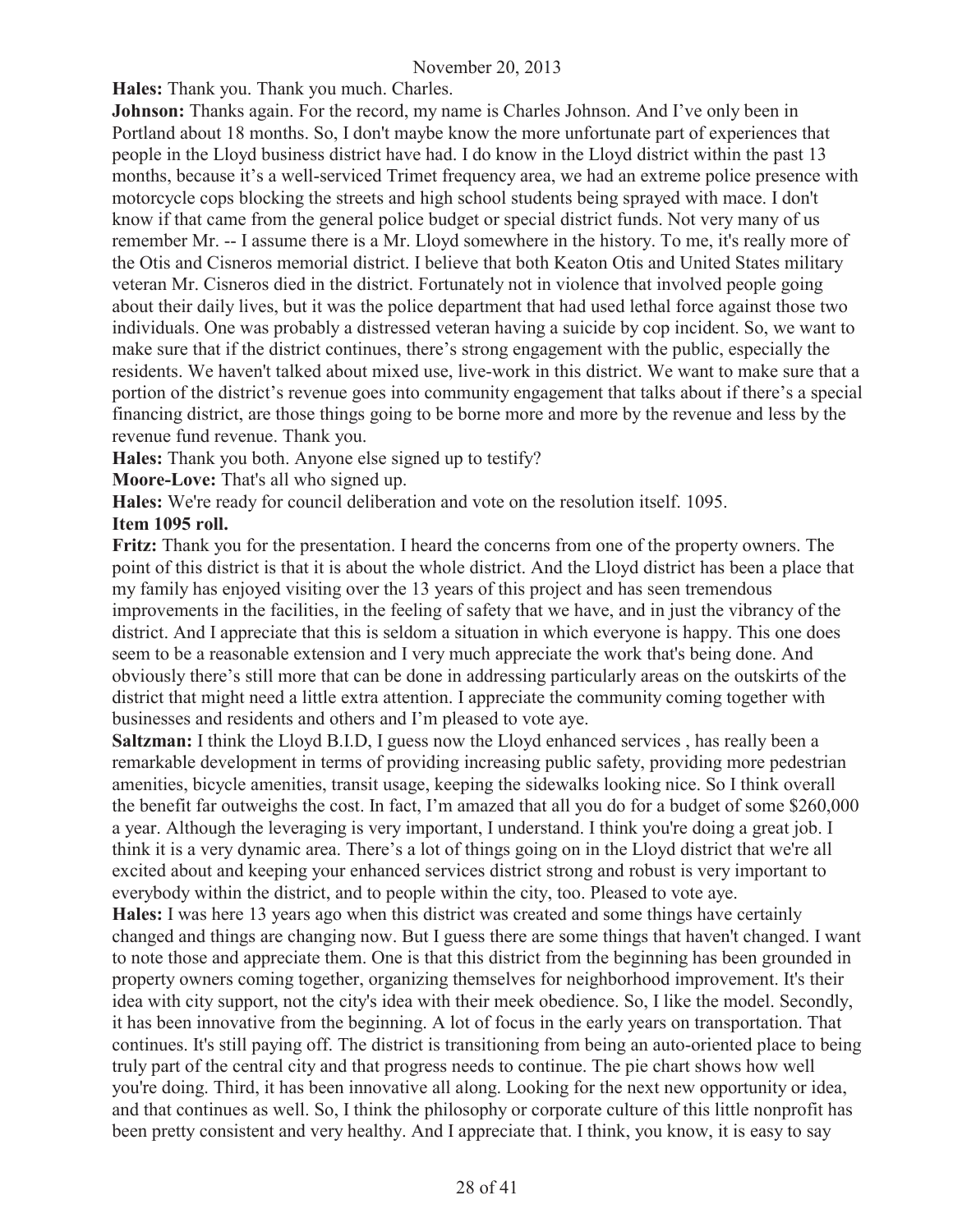we're at a turning point. There are really big things changing here and fill in the name and place. Really that is happening right now in the Lloyd district. Combination of the American assets trust investment, you know, they are tearing up a parking lot and building some urban paradise there, pretty impressive investment. I met with john fainter who is the new cyprus investments representative for that purchase of the Lloyd center, and they have very ambitious plans. In fact, I think they're having a charrette today to look at ideas on how to remodel the physical plant of the Lloyd center to better embrace Holladay Park, and to what you have done to make the park safe by also making it lively, which will make it safer. I'm very excited about that. And then, your neighborhood will play host to the first American international sporting championship since the Atlanta Olympics when the 2016 world indoor track and field championship welcomes 212 nations to your neighborhood. So get ready, please -- or, help us get ready for that because there are going to be a whole lot of visitors. We might need an international signage program in addition to everything else that you are doing in order to have people feel welcome and find their way around the district. But I really do think this is a good chapter, and boy, a lot of results for not much money. So, keep up that good work. Very pleased to support this. Aye. [gavel pounded]

**Hales:** Okay. Next item, I believe we need to consider the addition of an emergency clause, right? This is the one.

**Moore-Love:** Did you want to do it next week?

**Hales:** Yeah -- well, can we add the clause today and it shows up on -- can three people add the emergency clause?

**\*\*\*\*\*:** You can amend the ordinance to add the emergency clause this week and pass it to be voted on next --

**Hales:** Put it on consent next week.

**Saltzman:** I would move to add the emergency clause to ordinance 1096.

**Fritz:** Second.

**Hales:** Roll call.

**Moore-Love:** We have the language for that, correct, Terri? Okay. Thank you.

#### **Motion to add emergency clause.**

**Fritz:** I think that the reason for the emergency clause is to expedite the proper collection of the proper taxes. Aye.

**Saltzman:** Aye.

**Hales:** Aye. [gavel pounded] That will be on consent calendar next week.

**Moore-Love:** It will be on the regular.

**Hales:** It has to be on the regular?

**Moore-Love:** Yes.

**Hales:** Okay, sorry. 1097. That passes to second reading. [gavel pounded] Those come back next week on second reading. Okay. Thank you all very much great work. Another 10 years and more. All right. Next item.

**Item 1098.**

**Hales:** Second reading.

**Fritz:** Aye. **Saltzman:** Aye. **Hales:** Aye. [gavel pounded]

**Item 1099.**

**Hales:** Roll call, please.

**Fritz:** Aye. **Saltzman:** Aye. **Hales:** Aye. [gavel pounded]

**Item 1100.**

**Hales:** Roll call.

**Fritz:** Aye. **Saltzman:** Aye.

**Hales:** One could joke that the principle problem with the streetcar is getting it to go faster, not slower, but we nevertheless still need to do this, aye. [gavel pounded]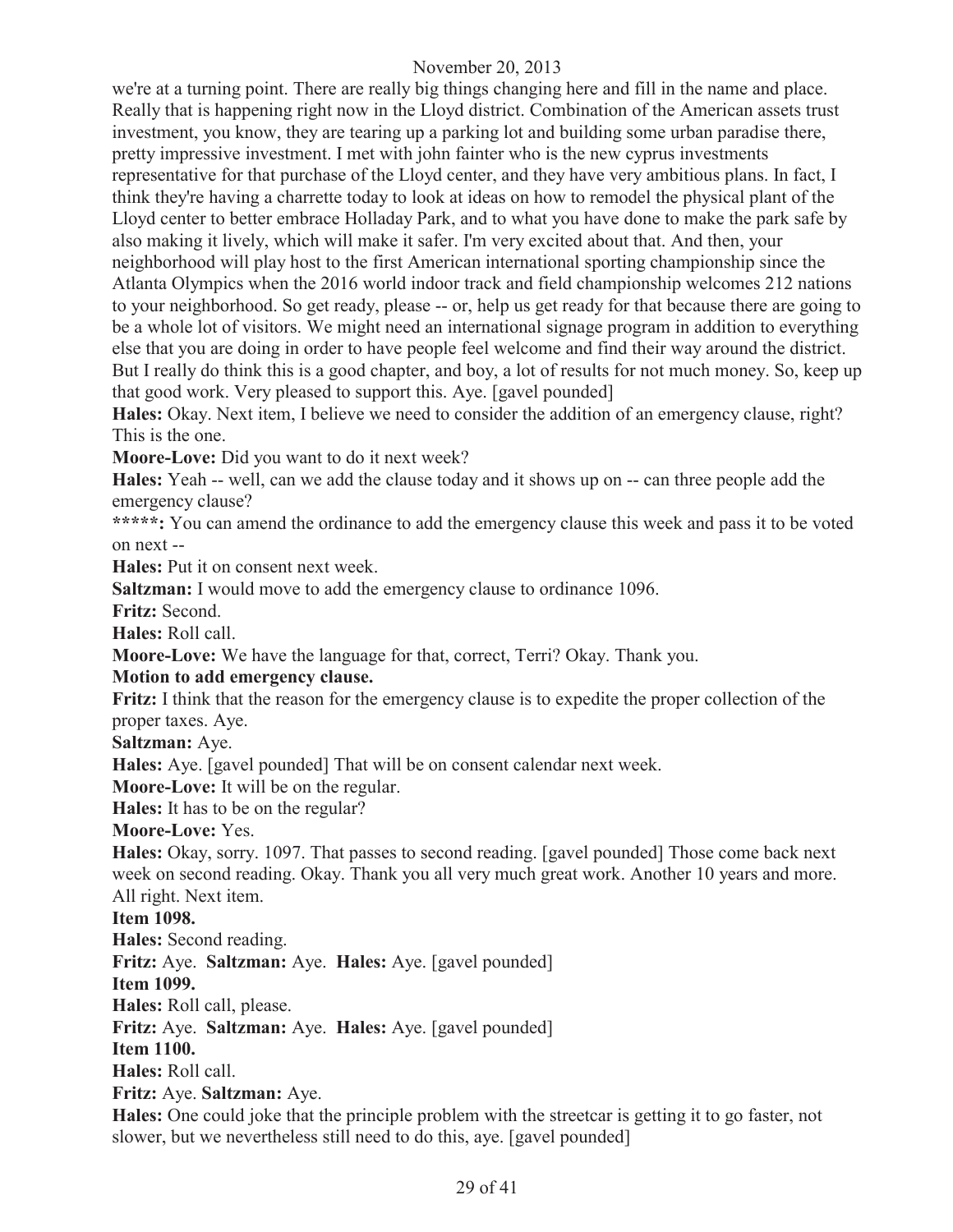**Item 1101. Hales:** Roll call. **Fritz:** Aye. **Saltzman:** Another example of great work on the local improvement districts. Aye. **Hales:** Yes, thank you, Andrew, well done. Aye. [gavel pounded] **Item 1102. Hales:** Second reading, roll call. **Fritz:** My understanding from Commissioner Fish's office is that they met with the person who pulled this off consent last week and everything is now copacetic. Aye. **Saltzman:** Aye. **Hales:** Aye. [gavel pounded] **Item 1103. Hales:** Roll call. **Fritz:** Aye. **Saltzman:** Aye. **Hales:** Aye. [gavel pounded] **Item 1104. Hales:** Second reading, roll call. **Fritz:** Aye. **Saltzman:** Aye. **Hales:** Aye. [gavel pounded]. **Item 1105. Hales:** Roll call, please. **Fritz:** Aye. **Saltzman:** Aye. **Hales:** Aye. [gavel pounded] **Item 1106. Hales:** Roll call. **Fritz:** Aye. **Saltzman:** Aye. **Hales:** Aye. [gavel pounded] **Item 1107**. **Hales:** Roll call. **Fritz:** That's great that we're getting nearly \$1.5 million from the state for this project. Aye. **Saltzman:** Aye. **Hales:** Aye. [gavel pounded] **Item 1108. Hales:** Roll call. **Fritz:** Again, thanks to Commissioner Fish's office for briefing my staff about this. Aye. **Saltzman:** Aye. **Hales:** Aye. [gavel pounded] **Item 1109. Hales:** Roll call, please. **Fritz:** Aye. **Saltzman:** Aye. **Hales:** Aye. [gavel pounded] **Hales:** And we are recessed until 2:00 p.m. tomorrow. Thank you.

At 11:31 a.m., Council recessed.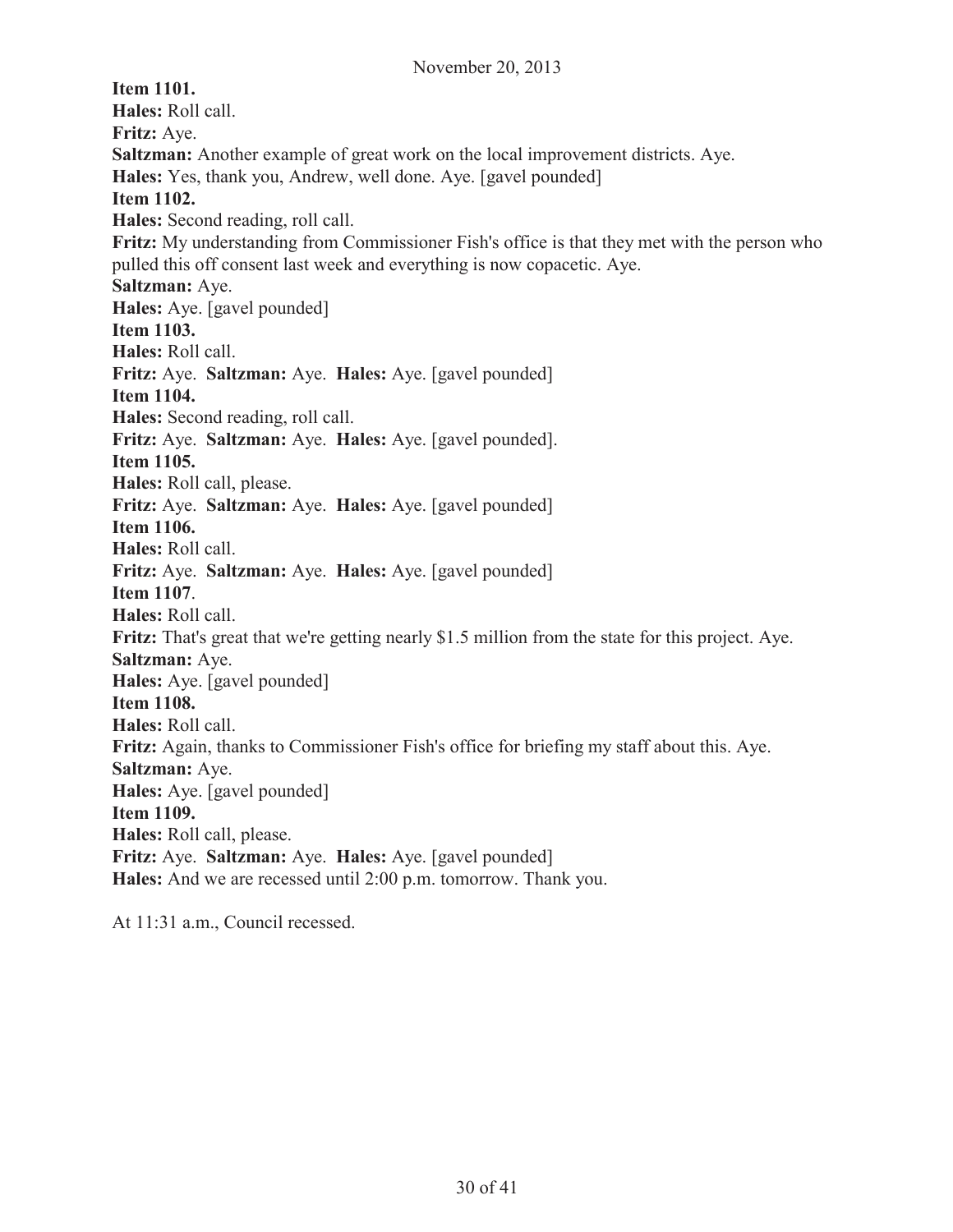#### November 21, 2013 **Closed Caption File of Portland City Council Meeting**

This file was produced through the closed captioning process for the televised City Council broadcast and should not be considered a verbatim transcript. Key: **\*\*\*\*\*** means unidentified speaker.

# **NOVEMBER 21, 2013 2:00 PM**

**Hales:** Council please come to order. This is the November 21st session of the Portland City Council. Would you please call the roll?

**Fritz:** Here. **Fish:** Here. **Saltzman:** Here. **Hales:** Here.

**Hales:** We have two items which I think you can read together.

#### **Item 1110. Item 1111.**

**Hales:** Okay. Ms. Beaumont.

**Kathryn Beaumont, Chief Deputy City Attorney:** Good afternoon. I have several announcements I'm required to make by state law before we begin the hearing. These have to do with the kind of hearing we are having today, the order of testimony, and some guidelines for presenting evidence. This is an evidentiary hearing which means you may submit new evidence to the council in support of your arguments. The council will be hearing testimony concerning the hearings officer's recommendation and it will be heard in the following order. We'll begin with a staff report by BDS staff for approximately 10 minutes. Following the staff report, the council will hear from interested persons in the following order. The applicant will go first and will have 10 minutes to address the council. After the applicant, the council will hear from individuals or organizations who support the applicant's proposal. Each person will have three minutes to speak. Next, the council will hear from persons or organizations who oppose the applicant's proposal and each person again will have three minutes each. If there was testimony in opposition to the applicant's proposal, the applicant will have five additional minutes to rebut testimony given in opposition to the proposal. The council will then close the hearing and deliberate. The council has before you two items today, one is the hearings officer's report and recommendation and the second is an ordinance to implement the hearings officer's report and recommendation if you accept it. The ordinance is a nonemergency ordinance. It needs to be carried over to second reading, and my recommendation is that you carry over the hearings officer's report as well so that you're voting on both items at the same time. So there will be no final decision making today on those items. In terms of presenting testimony, any letters or documents you wish to become part of the record should be given to the council clerk after you testify. Similarly, the original or copy of any slides, photographs, drawings, maps, or other videos or other items you show to the council during your testimony, including a PowerPoint presentation, should be given to the council clerk to make sure they become part of the record. Testimony must be addressed to the approval criteria as must your arguments, and if you believe there are approval criteria that should be applied that weren't applied, you should make that clear in your presentation. BDS staff will identify the applicable approval criteria as part of their staff report to the council. Any issues you raise today must be raised clearly enough to give the council and parties an opportunity to respond to the issue. If you don't, you'll be precluded from appealing to the land use board of appeals based on that issue. Finally, if the applicant fails to raise constitutional or other issues relating to proposed conditions of approval with enough specificity to allow the council to respond, the applicant will be precluded from bringing in action for damages in circuit court. That concludes the announcements I'm required to make.

**Hales:** Thank you. Does anyone have any ex parte contacts or potential conflicts of interest to report?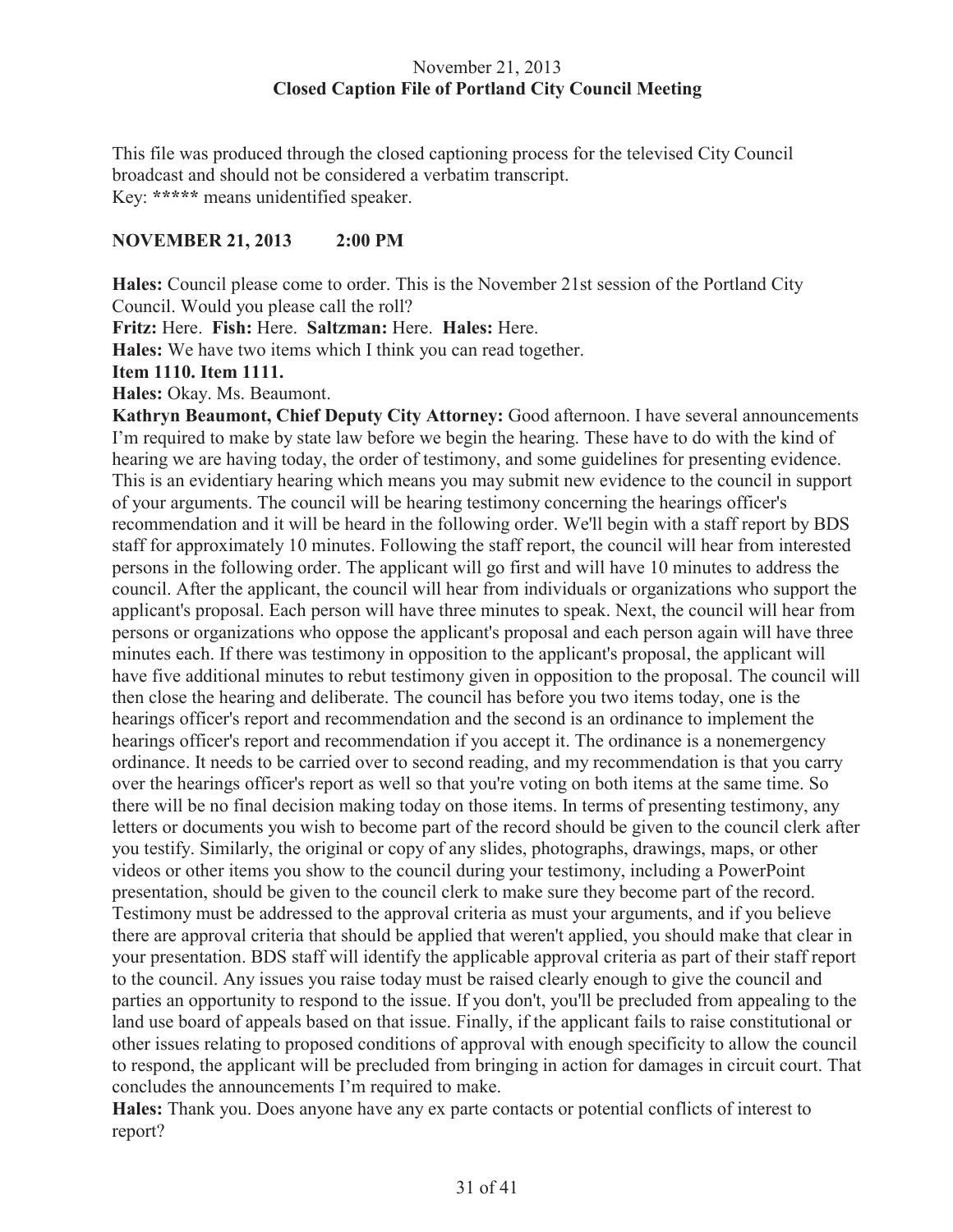**Fish:** I have none.

**Hales:** Hearing none, then I think we're ready to move the staff report.

**Fish:** Sylvia, this is becoming a weekly ritual.

**Sylvia Cate, Bureau of Development Services:** It is. But I have news for you. We set a record this year with six of these types of applications, and this is the last one for this year.

**Fish:** The Mayor set a record the last time were you here, it was one of the shortest hearings we ever had.

**Cate:** We can shoot for that again today.

**Hales:** We're on a roll.

**Cate:** Well, good afternoon. I'm Sylvia Cate, I'm the assigned planner for this review and I'm here to explain to you the hearings officer's recommendation in this request. I also want to let you know that both Kurt Krueger and Fabio de Freitas are here representing PBOT, and the applicant's traffic engineer Mike Coleman from Kittelson & Associates is also here. I bring that up because there is a small transportation policy issue which I'll describe in my presentation. So if council has questions, you've got the experts here to answer them. The applicant is requesting a comprehensive plan map amendment and concurrent zone change amendment to change the current designation and zoning on this site from R5A to R2.5. The applicable approval criteria are listed. This application involves a request to rezone R5 residential lands to R2.5. There are specific goals and policies of the comp plan that the hearings officer gave weight to in analyzing the request. In his conclusion of his recommendation to you, he notes that otherwise all the policies and goals of the comp plan and meeting those are very straightforward, however, there are two policy issues regarding parking under goal six that inherently have a conflict when applied to this particular situation. The first is policy 6.26, and that essentially says, preserve as much on-street parking as feasible in older neighborhoods. And this site is located in an older neighborhood. The very next policy, 6.27, says consider eliminating off-street parking in areas where there's high-quality transit available. In this situation we're in an older neighborhood, very close to and very well-served by transit, so these two policies have an inherent conflict in this situation. But the approval criteria seeks for, on balance, does the application supports comprehensive plan and policies. The hearings officer heard some testimony from four neighbors at the previous hearing. Concerns were raised very much about onstreet parking availability, and you will see some pictures of those conditions during the day as I go forward. In short, the hearings officer determined that because these policies conflict, there needs to be a balance between them. And he recommends a condition of approval that future redevelopment of these properties will include off-site parking, so any redevelopment doesn't put additional pressure on street parking, but he's also recommending that when these properties are redeveloped, that there will be shared driveways in a very specific dimensional sequence which will preserve as much curb length as feasible, and therefore preserving as much on-street parking as possible given those anticipated future curb cuts. The alternative is not shared driveways, but multiple curb cuts, which would eliminate more on-street parking. You received a letter I believe yesterday from a citizen who testified at the hearings officer's level about these concerns, and her letter -- she recommends a similar condition that is to pair the driveways together to help ensure as much curb length as possible between them to preserve as much on-street parking as possible. **Fish:** Could I ask you to clarify, what are examples of off-site parking?

Cate: Garage or a driveway long enough you can park your car –

**Hales:** Off-street, you mean.

**Cate:** Yes, off-street, on-site.

**Fish:** I thought you said off-site.

**Cate:** On-site.

**Fish:** On-site, off-street. Okay. It sounded like we were talking about a parking structure down the street.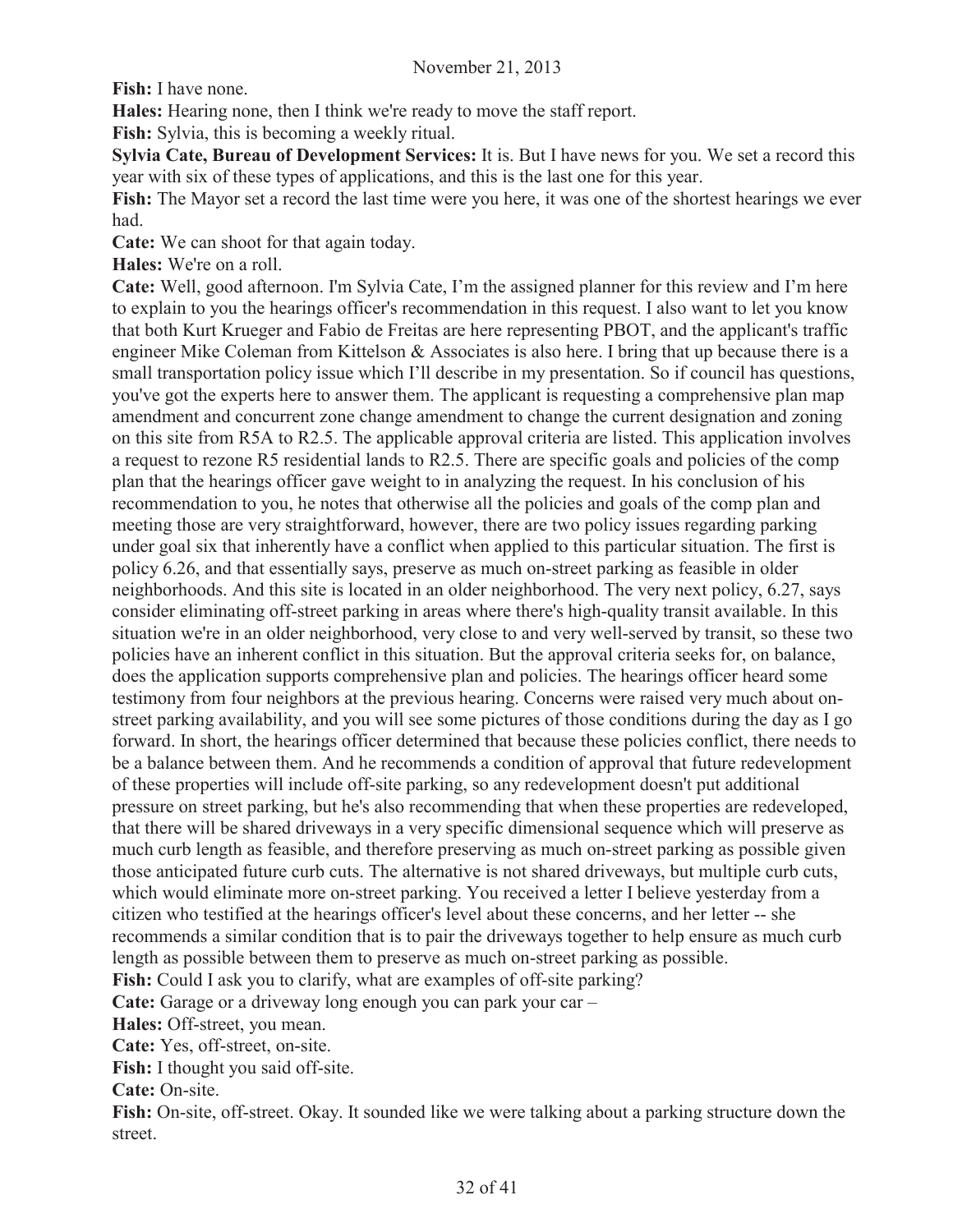**Cate:** I'm sorry, no.

**Fish:** Thanks for the clarification.

**Cate:** Sure. This map shows the existing zoning map. You see the four lots of this application highlighted. And this zoning map shows the proposed rezoning in place. Just a quick tax map to reiterate what the site is. The applicant has suggested that this is not an actual proposal, but this is an example of potential future development that could occur on each lot with an approval. Essentially attached housing. You see in this example that the garages are separated. I believe the applicant is very comfortable with the condition and will reconfigure their development to meet the condition about shared driveways. The hearings officer has findings determining that on balance the proposal remains supportive of the comprehensive plan goals and policies and meets all of the other applicable approval criteria, so he is recommending approval with the one condition regarding the size and location of future curb cuts. We're now doing a virtual site visit in our virtual helicopter. This is obviously an aerial view, you see the site highlighted. Just to the east you see a large commercial rooftop. That is a small commercial center located at northeast 15th and Fremont. It is anchored by Whole Foods grocery. It includes a number of other shops, a local branch of Multnomah County library, and the building has a second floor which has 13 residential units on the second floor. And directly south of this site you'll see there's CN1 zoning at northeast 14th and treatment, that's the second small node of commercial development and uses. We're looking north, up northeast 14th from Fremont. You can start to see the backside of the commercial center on the right here. And you can see part of the CN1 commercial development to the left. This image is looking east along northeast Beech street, which is the more northerly street with the site having frontage. The site is behind the photographer, and you can see to the right the beginning of the loading dock for Whole Foods grocery. This view is roughly mid-block on northeast 14th avenue. The subject sites to the left, the back of the commercial center is to the right. In the background you can see trucks unloading goods for the grocery store right next to their loading dock because there were two trucks already occupying their loading dock. These pictures were taken midday, and pretty much at the peak of the grocery receiving goods and deliveries. This view is looking south. You can see the corner lot has an existing house. It is the first of the four residential lots.

**Fish:** Can you go back to that picture for a sec? Does PBOT have an opinion as to parking on the sidewalk? [laughter]

**Cate:** I'll defer to them.

**Hales:** So that's an existing house that is part of the subject property.

**Cate:** That is correct. You can --

**Hales:** That's the corner lot.

**Cate:** Correct. And you can see just south of there the next two lots are vacant.

**Fish:** Seriously, it looks like that truck is not only parked on the sidewalk, it's blocking a handicap access. Can we zero in on the license plate on that truck?

**Cate:** I think it would be helpful to have PBOT come up and describe some of their findings when they -- we actually did multiple site visits because the amount of traffic midday caught everyone's attention. And in particular when notified neighbors brought to our attention they had concerns because there is so much activity during the daytime associated with the commercial center. Here you can see those two vacant lots. And then we're looking southwest, you can see the fourth lot there. And again, this is fairly typical of the on-street parking during midday. Fairly well parked up but there were still available spaces on the street even with that demand, every site visit I did, and I believe that's also the case when PBOT went out. This concludes my presentation. If there are any questions or if you'd like to call PBOT up to talk a little bit about their site visit and the loading zone and the recommended condition.

**Hales:** I guess I just have some more global concerns that maybe you and the applicant can address. That is, there were a couple of existing single family houses on the portion of the site that --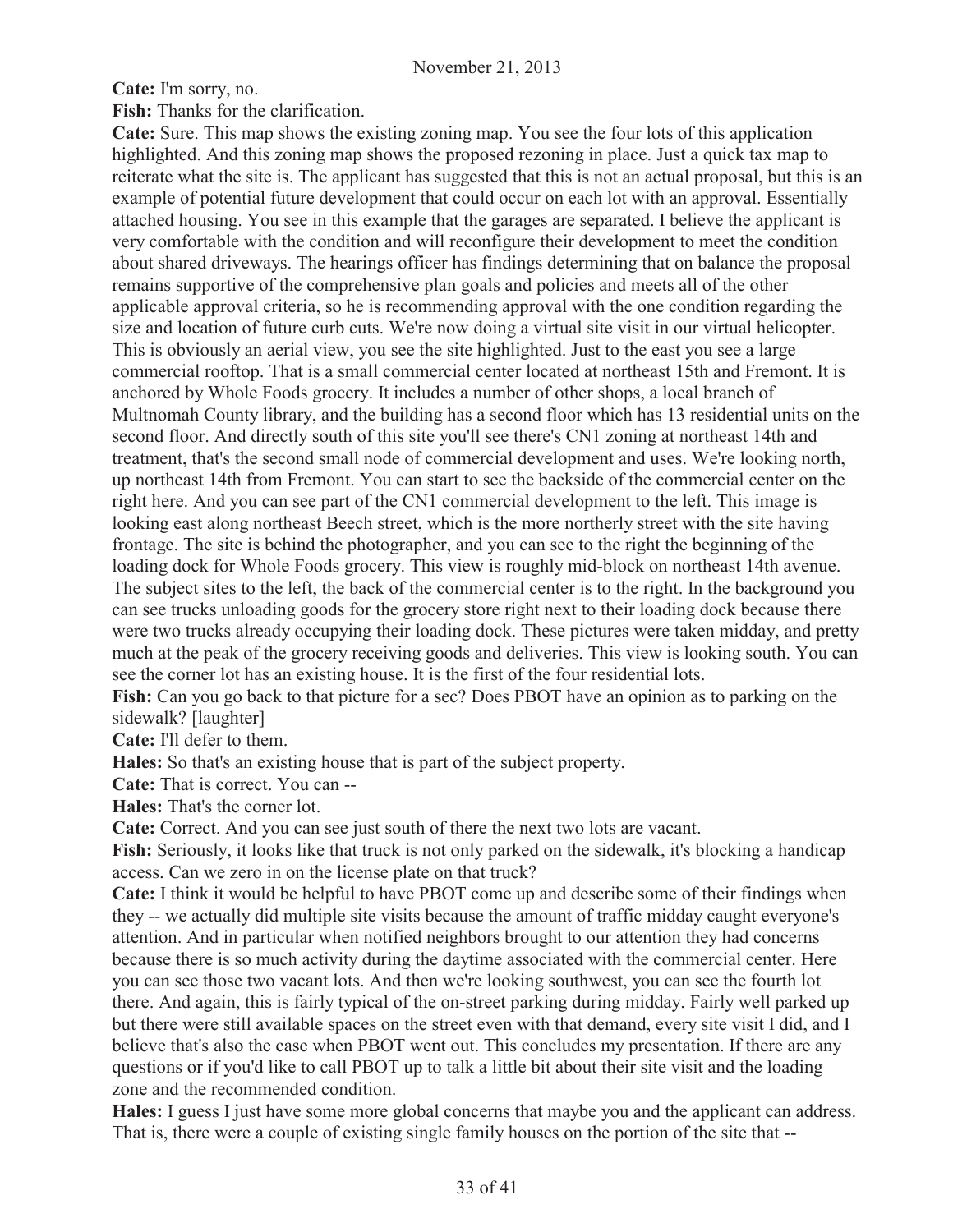**Cate:** That is correct --

**Hales:** -- that is now shown as vacant. I guess they were demolished before those photos were taken or before the application was filed. The house you showed on the corner, I didn't do a site visit, but it looks like it's in pretty good condition. That's going to be demolished and replaced with one of the four row houses?

**Cate:** That is currently a dwelling for one of the applicants. I don't believe that that lot is necessarily going to redevelop any time soon. Obviously the two vacant lots in the center of the site are shovel ready at this point.

**Hales:** So -- and maybe I should have reread that section before asking the question. But what's the policy argument for changing R5 to R2.5 in a situation like this? In other words, the fabric of the existing single family neighborhood starts on that side of the street, starts on the first block north of Fremont, so there's an existing single family character to that neighborhood. This will change that to attached row house development.

**Cate:** Correct.

**Hales:** What's the public policy rationale for why here, and if not -- if here, what's to prevent us from spot rezoning very large swaths of the city?

**Cate:** Let me -- those are excellent questions. Let me go back here a minute. First of all, because there is such quality transit in the area that's very supportive of the additional density. Secondly, the developer actually met and worked with the neighborhood association before submitting the application, before even coming in for the preapplication conference. And the Sabin neighborhood association was very supportive and suggested to this rezoning when the applicant came to us for the pre-app we said we understand the desire for R2.5, but we'd like to see the whole block face rather than just -- initially the two vacant lots were the original site. The developer understood what our goals were, got all the homeowners aligned and came in with an application and the most southern 5000-square-foot lot, that homeowner early in the process decided, they didn't want to participate so we've got that one lot hanging out, otherwise we would essentially have the full block face at R2.5. My zoning map doesn't quite go over if we went over about half a block you would see there are large swaths of R2.5 very close to this area. So it is fairly consistent with the zoning pattern.

**Hales:** Which direction?

**Cate:** To the west. I believe your packet -- let's see. Yeah, our zoning map in the packet doesn't quite go far enough west to show that T2.5 zoning, but there's several blocks starting from Fremont going north.

**Fish:** So in answer to the Mayor's question, you said that there's pretty good transportation there, so -- we have obviously on Fremont and I think also --

**Cate:** On 15th.

**Fish:** You've got transportation, pretty good transportation. To what extent does the proximity to a grocery store and a little commercial hub like that influence our thinking?

**Cate:** Well certainly in terms of location, everything is very walkable. That was one of the points that the Sabin neighborhood association raised in their three letters of support. They have been tracking this application very carefully through the process, and as a change, for example, with the one homeowner dropping out, they reevaluated the application formally and still came to supporting that, submitted a second letter and recently summited a third letter to city council. They note in there that not only do we have frequent service transit here, but in the neighborhood, this location, there's open space nearby, there are very good pedestrian facilities throughout the neighborhood, and some bike facilities throughout the neighborhood. So they felt that this made a lot of sense because it's so close to the node of commercial and to bump up a little bit the density which would go from four to eight. Interestingly enough, the difference in actual development standards, aside from being able to have attached houses on this lot, all of the development standards are the same in terms of setback,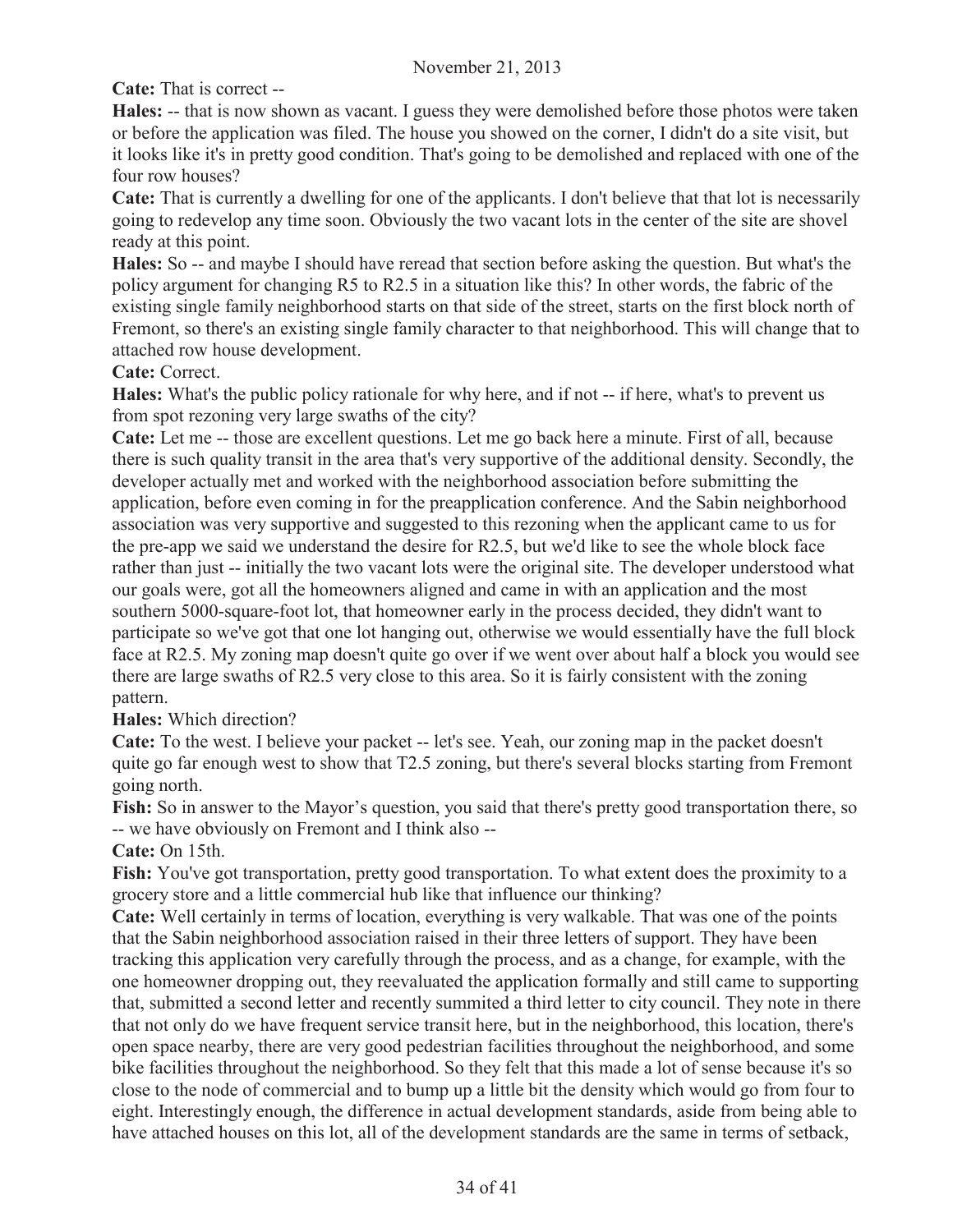building coverage, except for height. They get five feet additional height to accommodate the more narrow lot.

**Fish:** One of the conversations we've had historically in situations like this is, what's the precedential effect. The answer you've given us, these are all intensely fact bound, they're based on the unique circumstances, so here, this location and all the factors you've described. So we are theoretically setting precedent, but the decision stands on a set of specific findings.

## **Cate:** That is correct.

Fish: And so -- so I'm clear, because I think the Mayor raised an interesting point, we're not giving wholesale license to doing this wherever. There are unique qualities of this particular location that make it, plus you have the neighborhood being supportive.

#### **Cate**: Correct.

**Hales:** I'm still wary of this recommendation, because you could find those conditions in a very large portion of the eastside neighborhoods of the city, or the westside neighborhoods, for that matter, where access to transit and proximity to commercial development are both factors. So it's not a new issue for some of us. But I'm wary of where we're going here. So I need some more reassurance.

**Fritz:** At least we're actually doing it in a process rather than the skinny lots issue, where it's happening everywhere just because of the historic lots. And it's R5 to 2.5, they're not asking for a 10-story building with highly intense development.

**Fish:** Commissioner Fritz, it also appears to be a design that's faithful to some of the aesthetics of the neighborhood. That strikes me as a difference. As I was listening to the presentation, I was also struck that while this is not a town center, what we're talking about is building some additional density around these commercial hubs. And we have, you know, I know what a town center is. But I also know that we're creating throughout our neighborhoods places where there's a grocery store and some other amenities, we're going to put density somewhere, it seems to me this is a preferred outcome than being in a traditional R5 neighborhood that is not approximate to commercial services.

**Cate:** That's correct. And also the development style, as Mayor Hales noticed, is somewhat different. You're getting attached houses, but this is still considered a single dwelling zone. The development style is different from a single house on a 5000 square foot lot, but it's still -- the comp plan considers it single dwelling zone still. It's not a multi-dwelling zone. So that, and the location, the set of circumstances. I'm sympathetic with the Mayor's concern that theoretically you could go throughout the city and find a very similar set of circumstances where transit's good, pedestrian facilities are well developed, etc. But realistically here we have someone who is interested in redevelopment, has worked very closely with the neighborhood association, with these homeowners, and with the City to get to this point. Whereas I don't think if we just picked another random site in the city that is similarly situated, more likely than not we don't have someone in a position to actually request this and start the redevelopment process. So it seems like a very good example that our economy is not just green shoots, but we're getting tiny saplings now, and --

Fish: Why is it -- this is not I guess relevant to our decision, but why is it a vacant lot now? **Cate:** The two interior lots did have houses on them. I suspect the applicant can speak more directly to this, but my examination of the records, by the time -- when I got out to the site visit the demo had already occurred. But even from aerial photographs you could tell that neither of these homes were in particularly good repair, frankly, and just the condition of the lots, just from the aerial, I suspect the applicant again will -- can provide you details, but it was fairly evident that the structures there had not been maintained for some time, and there was -- just from an aerial you could tell they were not good solid homes anymore.

**Hales:** Thank you. Further questions for staff? Sylvia, thank you. All right. We're ready for the applicants. Good afternoon.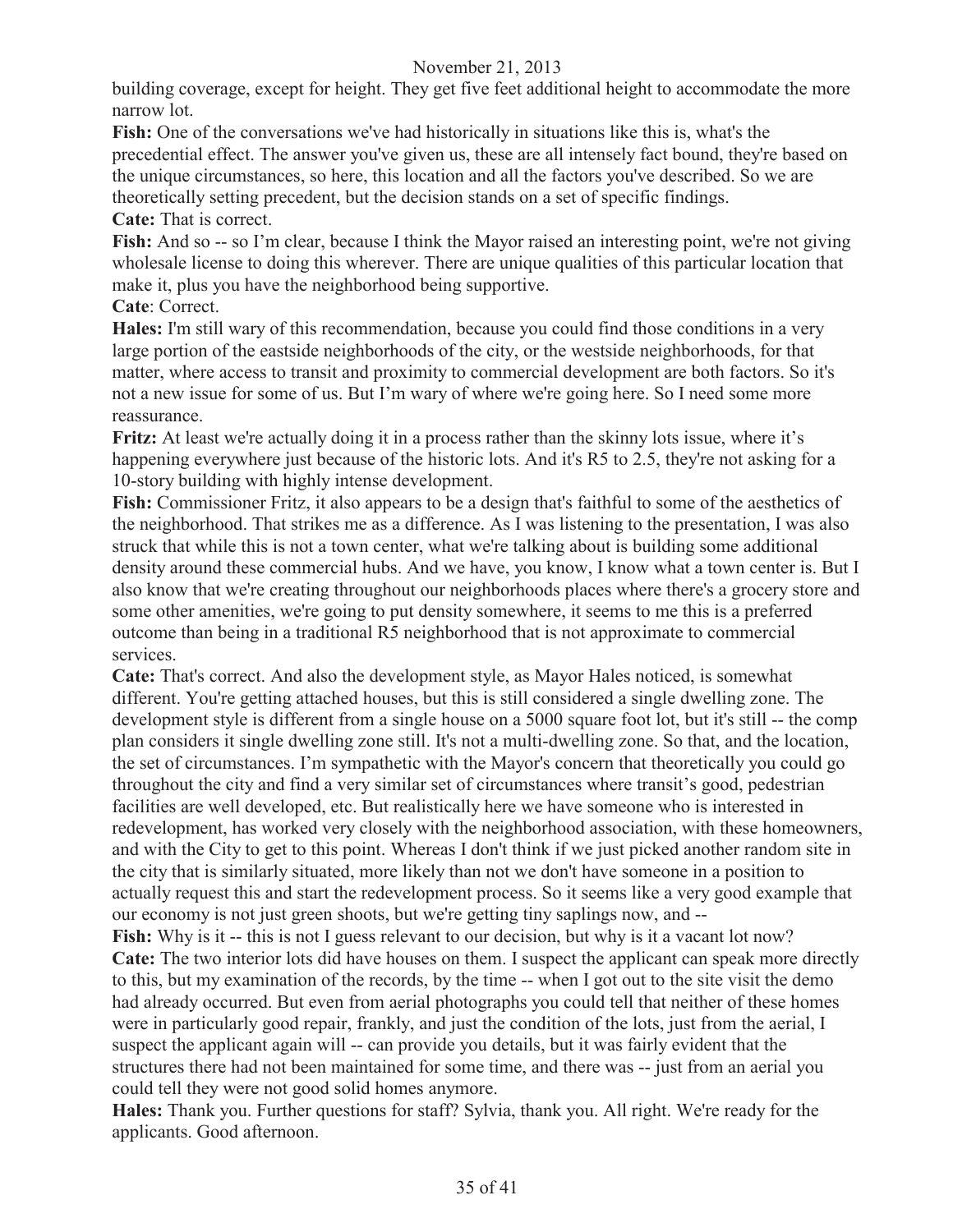**Bruce Vincent:** Good afternoon. My name is Bruce Vincent, Bedsaul/Vincent Consulting. I'm here representing Peter Kusyk and Firenze development in their request for this zone change. I will do my comments first, a brief summary of the -- my comments, and Mr. Peter Kusyk certainly will have comments of his own and if you have any questions, Mr. Coleman is here and Mr. Kusyk is here. This is Mr. Coleman from Kittelson & Associates. If you have any transportation related comments he can address those to you. We're before you today to seek approval of this comp plan amendment, zone map amendment, the requested a change from R5 to R2.5 for these four lots that Sylvia referenced on the corner of --

**Fish:** Could you push that down a little bit? The whole thing will move. Slide the whole thing down.

**Vincent:** I see. The applicant, the applicant's rep have read the hearings officer's recommendation of approval and conditions of approval and we concur with those proposed conditions. And we have summited evidence in the file record demonstrating that all applicable Metro, city comprehensive plan and zone map amendment criteria as referenced by staff and the hearings officer and as outlined in the application have been met. Planning staff and hearings officer provided findings supported recommendations to approve the request. In the file records you have a response letter from transportation, environmental services, water bureau, fire bureau, all stating they have no conflicts or objections. In addition, Sylvia referenced there's three letters from the Sabin neighborhood association in full support of this request. One from April and two from November this year. What I'd like to do is briefly summarize the key points as I see it in our request. The subject site is appropriate for R2.5 zoning because it meets all the locational criteria for increased density adjacent to commercial nodes and transit streets. Surrounding nearby lands are fully developed with a mix of commercial uses, single family dwellings, multifamily dwellings, schools, and parks. Commercial uses on northeast Fremont consist of retail and service-oriented businesses that support local residents and residents within larger eastside region. Lands south that front northeast Fremont as you saw on the map as CN1, those lots have a neighbor/commercial uses such as restaurant, pub, clothing shop, barber shop, coffee shop. To the east is CN2 zoning, that's the large commercial development to the east and that anchors Whole Foods and other tenants include Starbucks, UPS, Papa Murphy's, and Back Yard Bird Shop. And northeast Fremont is a transit access street that contains two bus stops within 500 feet of the ownership. And it's our opinion that everything that we described above is an ideal spot for up zoning to R2.5. And of course, traffic impact is a big portion of one of these -- a comp plan amendment zone change application. And in that regard, we have an enclosed traffic impact analysis by Kittelson & Associates and they demonstrate all the proposed redevelopment increased traffic resulting from this will have a minimal impact from the functioning of the four key intersections surrounding the area. Kittelson concludes all those intersection can and will operate at level of service a, b, and c, which is good, in transportation jargon. With regard to planned policy six in the TPR, the transportation planning rule, Kittelson states that the existing transportation services can adequately serve the projected demand within the requested zone change area, and that the existing public transportation system facility is capable of supporting the uses allowed by the proposed R2.5 zoning now and 20 years from now. And with regard to the parking issue, Kittelson also concludes that the requested zoning change will retain on-street parking supply that will exceed demand. And Kittelson recommended paired driveways to minimize impact to on-street parking. And when you do that, by doing that you create a space to park cars in between those paired driveways that helps to mitigate the impact. The hearings officer in fact recommended a condition of approval to that effect and of course we are accepting that condition. So in summary, we believe that the applicant's evidence in the case file combined with finding and recommendation presented by staff and the hearings officer demonstrate that on balance, that's an operative term especially in concerning policy six, that on balance all of the applicable Metro city comprehensive plan and zoning code standards for a comp plan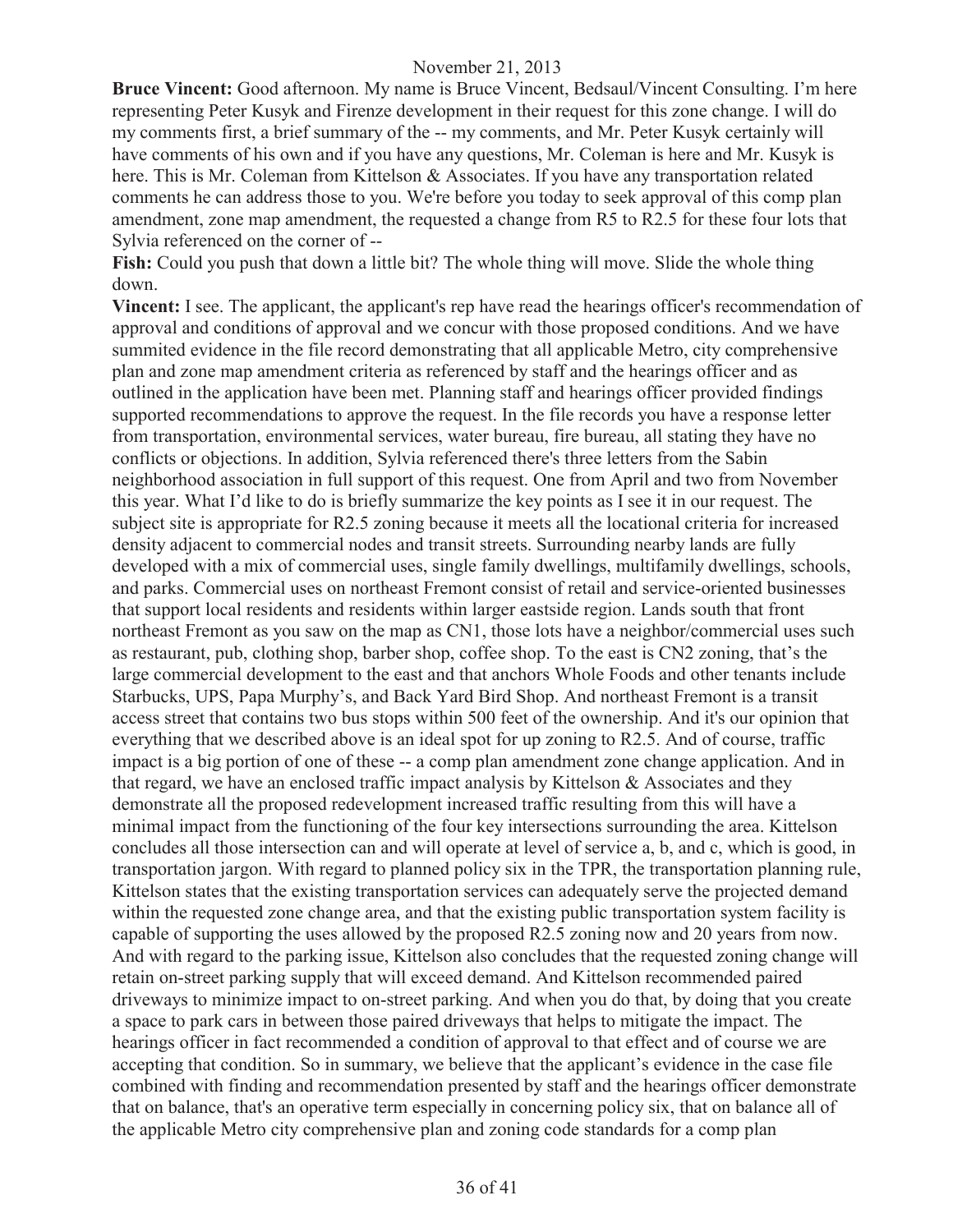amendment zone map amendment have been met. Of course we request approval. And with that I will turn it over to Mr. Kusyk for his comments.

Peter Kusyk: My name is Peter Kusyk, and I live at 7110 southwest old Wilsonville road in Wilsonville, Oregon. Mayor, council. Let me give you a brief history and there were a few questions you brought up I think I could answer for you. When the two properties, 3607 and 3617 -- I'm building reproduction-type homes in the neighborhood that the owner, one of the owners came to me and asked me if I was interested. Both of them were considering to sell. I do have pictures of the properties to show you the disrepair if you want me to bring those up. **Hales:** Thank you.

**Kusyk:** They were in quite a bit much disrepair. The first thing I did was I went to the Sabin neighborhood association and met with them, and in that meeting, it was great. They saw what I saw, that there could be a need for some denser housing here because of the transportation that was there, because of the commercial area that was there, and they have continued to support it. Also at that meeting what I learned is that they were the first northeast neighborhood to ask for increased density in their charter. So Sabin has always been on record as supporting increased density. One of the things that they asked is that in the designs that I keep the designs they had seen in the neighborhood before, that it sort of mirrors the feeling that was there of the homes. In the designs that you've seen in the packet do those have elements of the Sabin neighborhood in there. Obviously they're going to be changed because of the driveway and the cars. But after our preapplication conference with staff, we realized that there were two issues, parking and transportation impacts, if we were going to reach concurrence on the goals and codes that we were facing. At that point I hired Kittelson & Associates and froze the project until they came back with their analysis to show me that through their study that we would be able to speak favorably to these questions. That came back positively, and we went forward and here is where we are today. Mike's here, Mike Coleman from Kittelson is here if you have any specific questions, and I'm here for some questions that came up that hopefully I could answer for you.

**Hales:** So the two interior lots were obviously in -- occupied by houses that were in very bad shape. **Kusyk:** Yes.

**Hales:** With an uncompleted home-built boat project in the back yard, as a both owner I can sympathize.

**Fish:** There were going to be two boats, Mayor, one on either side.

**Hales:** You gotta watch those boat projects. The house on the corner to the north, which I guess is included in the subject application, appears to be a much nicer single family home in good condition at least from the photograph. I can't tell you what the interior looks like. Tell me more about -- **Kusyk:** Let me tell you about that. Dawn meaney, who is a co-applicant here, is the owner of the home, her grandfather built that home and the homes next door -- the one home next door. She is currently using that as a rental. And like many homes in the area, it's been a long-term rental. My opinion would be that she is going to have to do some major work on that home to bring it up to speed if she wants to do anything else going forward after these people leave. And I think that she is looking at this by getting the zoning that gives her the option of bringing this in to possibly redevelopment or keeping it there. But the home -- the photograph, that was the right day for the home to be shot for photo, to have it displayed as far as the best it could look.

**Hales:** But the immediate action following this land use action is going to be you're going to construct the four row houses on the two interior lots.

**Kusyk:** Yes. I have to go through and get the -- yes, I'm moving in that direction, yes. And I've also acquired the home between those two from the palmers.

**Hales:** I see. That's 3623.

**Kusyk:** 23. Correct.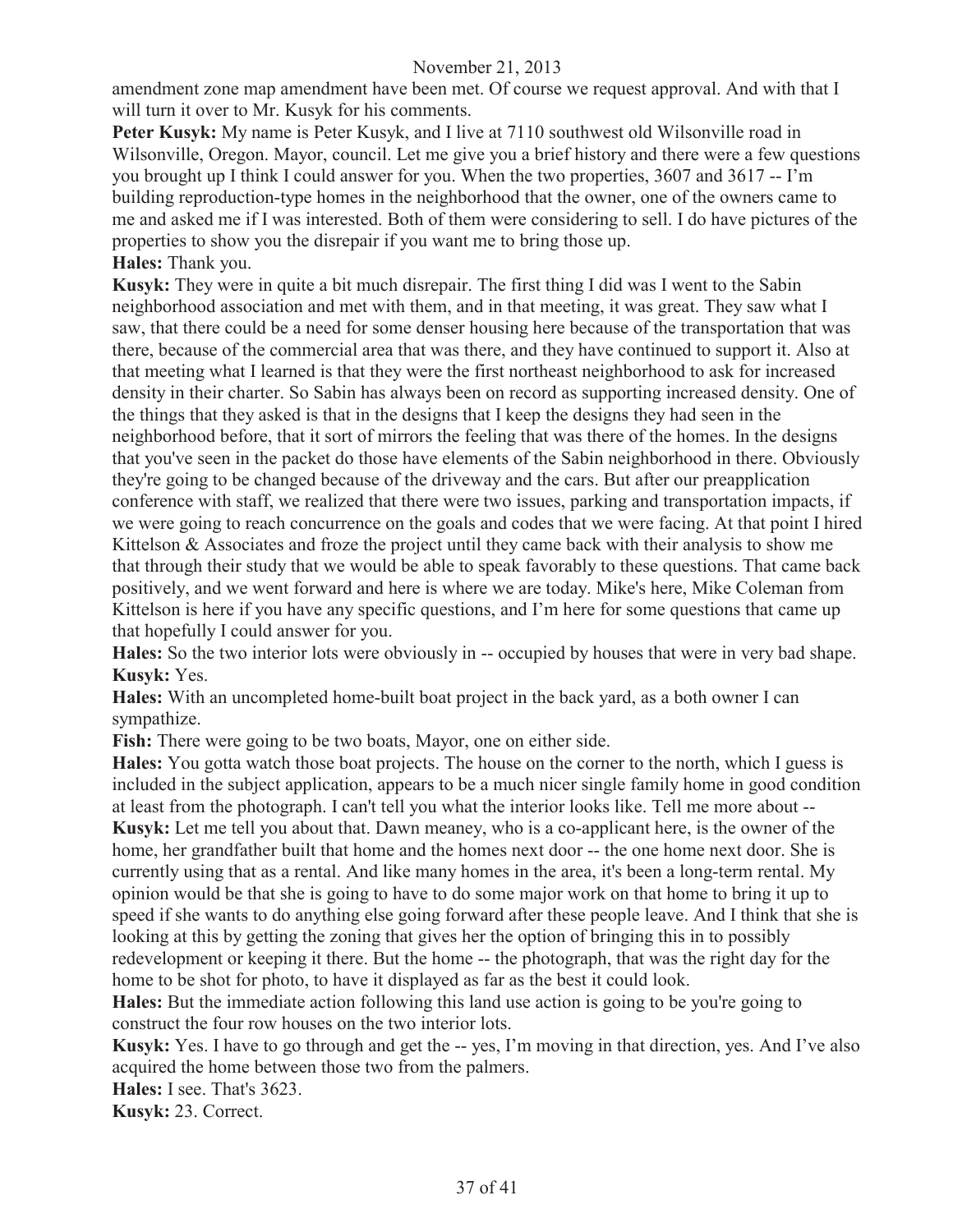**Hales:** Ok. I think I understand the situation better. Great. Thank you. Further questions for Mr. Kusyk? Any questions about traffic? Kittelson is here. Okay, I guess we're squared away. Thank you. Is there anyone here who wants to testify in favor of the application?

**Moore:** No one signed up.

**Helen Sherman:** I would like to testify, but I'm not [inaudible]

**Hales:** Come on up, it would be fine. Thank you. Tell us your name and tell us what you have to say please.

**Helen Sherman:** My name is Helen Sherman, I live at 3634 northeast 13th. I live right behind the house on 14th and Beech. I live on 13th and Beech. I had no idea my community was going this way, but there's no children anymore, there's no place for children to play, I think we're running out of space, we being too compact. But that's my own personal view because I raised my children in that house. But since I don't see children anymore, I guess there's always change. But right now my concern is the house right behind me, the garage is on my property, I think. And that garage provides privacy for my space. And so I'm wondering, what is the plan to provide me, or keep me with my privacy?

**Hales:** Good question. Thank you.

**Sherman:** And the traffic situation is horrible. All of -- most, I'd say, 75% of Whole Foods delivery come down Beech. And usually turns on 13th. And so, on top of that, before we had the hearing about the plans to rezone, you wouldn't believe how people brought their cars in, parked them, and left them for three or four days at a time. So -- and then some are feel like we're being harassed, and we don't like it. You can't get these people to speak up, and I know exactly why, because my blood pressure is the same thing as theirs. To have these kind of going on in the community, and the harassment doesn't feel good, and we're in no health -- our health is not in shape for us to be dealing with this stuff. But we don't want to move, you know. One lady had to build a fence to keep people out of her back yard. Same person all the time. Just coming in and sit in her back yard like he owned it. So, you know, I had maggots a month ago. Now, I can't go out to dinner and come back home without having maggots delivered. See, there's a lot of things going on here. Some of us have money and some don't. I happen to be one of the many who doesn't have money. But I -- and I can appreciate and I'm not jealous of people having money, you know, I just want to live. But I'm a little tired, and it's killing me also, this treatment, this harassment, because it's been going on for years. I'm a little tired of all these things that go on that we can do nothing about, and some neighbors have a little more sense than me, you see they're not here. But I feel that I need to say something. So if you go back in the records, when they rezoned Fremont between 13th and 14th on Fremont, you'll notice in the records someone got up and said that those two houses had already been torn down. So go back and check. How I know that happened is I was there at that meeting, and I left a statement. And we were being harassed then. So now I would assume and hope and pray that whomever the developers are, that they would get on a note of not trying to make Sabin a whole white community. And the way they got what they got now is a disaster. And it's shameful. These are shameful things that have happened in this community. And you know what? It shows it. You can see it. They closed the schools. Our taxes go up, water bill go up, and everything goes up and we get treated bad. So you know, we should get some kind of consideration and someone needs to look after the people that's been there for years.

# **Hales:** Thank you.

**Sherman:** I pay my taxes too. Thanks.

**Hales:** Thanks very much. Appreciate it.

**Sherman:** And where and when will I get some answers on my privacy on my property? **Hales:** I think we might be able to get some answers right here, that is what the development standards are for R2.5 where it comes up against R5. So we'll ask her that question.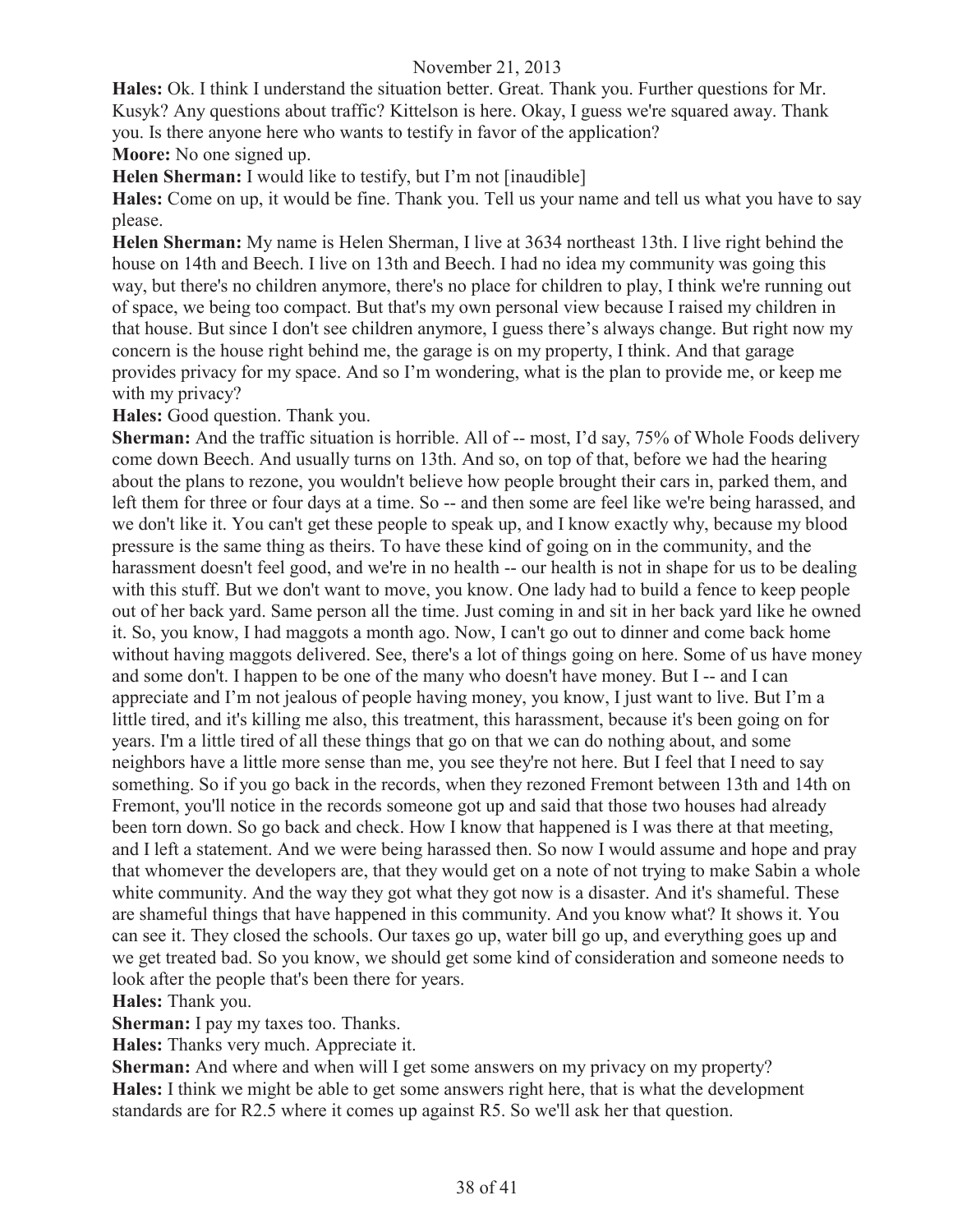**Sherman:** Would you -- I like to ask a favor. I would like for you guys to look after us, these old people my age, I'm 72. And I am crippled with arthritis. And some of us have heart conditions, so would you ask other harassers to just draw back?

**Hales:** We'll do our best. Thank you.

**Sherman:** Thank you.

**Hales:** Is there anyone else signed up? Is that all?

**Moore:** That's all that signed up.

**Hales:** No one signed up in opposition?

**Moore:** Correct.

**Hales:** Okay. So just a question, I might ask you to respond, are there particular development standards apply to R2.5 that would have any effect on screening or buffering with adjacent uses given we're going to have R5 backing up to R2.5?

**Cate:** The development standards are exactly the same for both zones with the exception that R2.5 allows five feet additional height for a structure, which is to make sure that you can get a home that meets building code requirements for ceiling heights and so forth on a 25-foot-wide lot. But in terms of -- fences are allowed always between properties, and single family zones, and fence up to eight feet tall can be built along the back property line. That generally provides typical privacy levels for urban development.

**Fish:** What would you guesstimate is the current height if you went to the top of the roof of the garage that this woman has testified to? Just roughly?

**Cate:** I'm going to guess --

**Fish:** Mr. Kusyk wants to testify too.

**Cate:** I would say it's the way we measure height, 15 feet from the ground to the mid0point-- Fish: But the structure allowed by code could go an extra five feet. You're at least going to have the circumstances someone on the third floor of this townhouse being able to look into the lot over whatever that structure is. Look into someone else's lot.

**Cate:** That would be true. That's frankly true in any neighborhood where you have a mix of development where some homes are two or three stories versus single-story. That's one of the natural things that can occur. You can look over, but --

Fish: The current -- to the extent it creates a current buffer, it's about 15 feet tall. **Cate:** Correct.

**Hales:** It looks like, and again, we may need Mr. Kusyk to answer this question, the preexisting garages that were on these lots were shoved all the way to the back of the lot. Right? **Cate:** That's correct.

**Hales:** So the new units that are built, what's the rear setback requirement on those?

**Cate:** Rear setback is five feet. With this type of development, you typically do have the garages pulled up closer to the front property line than a garage in the back. But that also results in a pretty fairly open back yard behind these homes, so there's a little bit of that back yard green space before the property line, and then the next lot.

**Hales:** Alright, okay. Mr. Kusyk, anything you want to add to that discussion about site plan here? You may not know all the details at this point. This is a land use case, not a design review case. **\*\*\*\*\*:** [inaudible]

**Hales:** Good. That might be helpful. Thank you.

**Kusyk:** Peter Kusyk. To speak to a couple questions. One, the screening with the garage that's there, it's about an eight-foot-high plate line, and going up to single pitch over that. But it's the mass that buffers, I think, is the benefit to it. All the homes that I'm doing I'm planning to do six-foot, at least six-foot fences on the property line surrounding the homes. The general area of the home, there will be a 20-foot parking area in front, the home I believe is 52 or 54 feet deep. I'm going to stagger them so there's a little privacy. So you would be at 56, so that's 76. From 100 I'd have 24 feet between the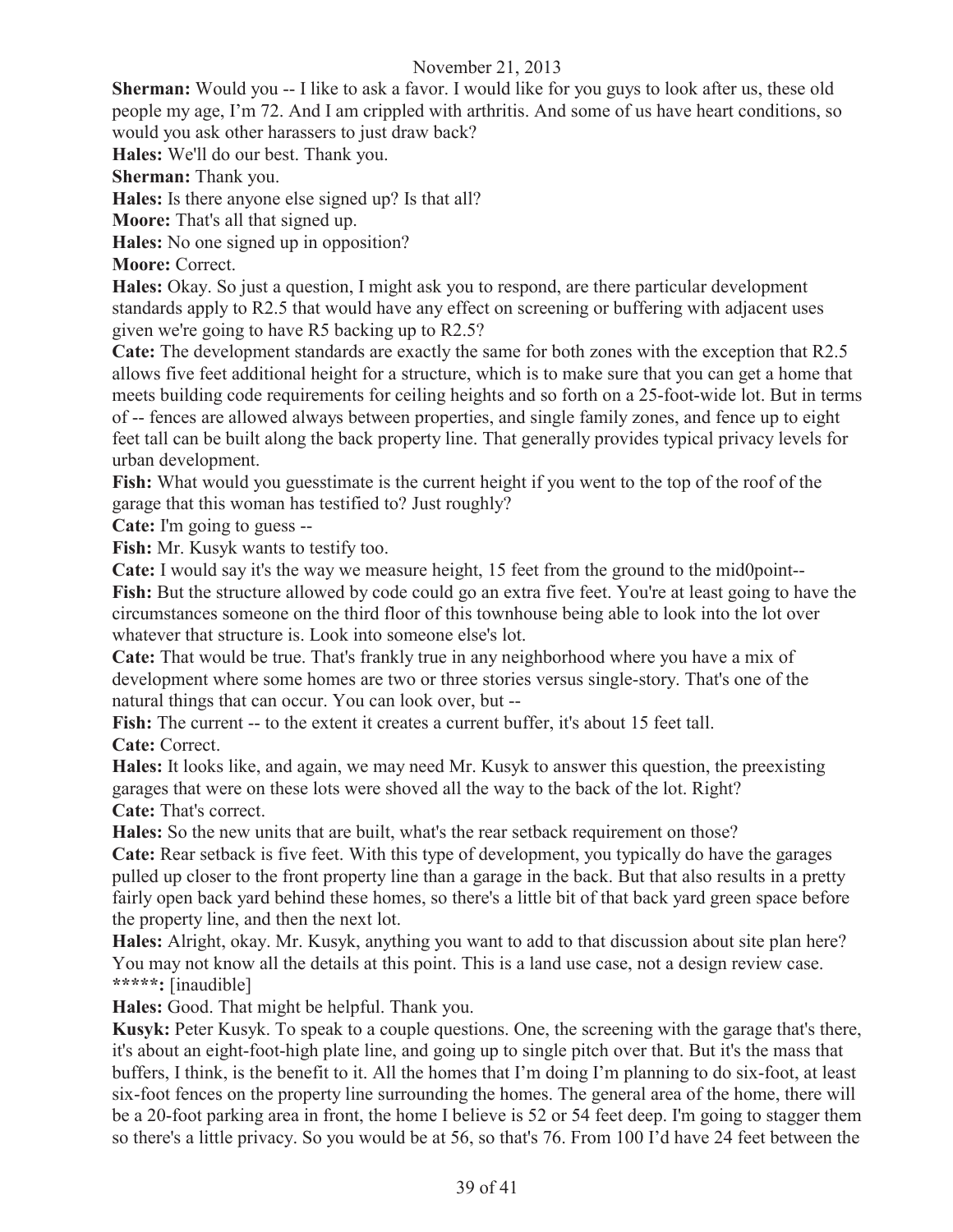rear of the home and the property line. As far as looking back into the home, if I were doing a single family home there, and it was two stories or two stories with a garage under like these are going to be, it would be the same scenario with the back as far as the privacy, but the one thing we will have is that we will be farther off the property line, as Mayor Hales picked up from looking at the pictures, both of those, or the one home had a huge two-story garage on the property line, that was in huge disrepair. So all in all there's going to be a lot more open space in that same amount of square footage because of the homes.

**Hales:** That helps. Thank you.

**Fritz:** Thank you, Mr. Kusyk. After the hearing if you could share some of your diagrams with Ms. Sherman I think that would help.

**Kusyk:** Yes, I'll give her my phone number and things when I leave.

**Fritz:** Thank you very much.

**Hales:** Thanks very much. Okay, any further council discussion? I think we're open to making a tentative decision with findings to return, right?

**Beaumont:** Yes. As to the hearings officer's recommendation, and then the ordinance would continue to second reading next week.

**Hales:** Right. Do we have a motion on the hearings officer's recommendation?

**Fritz:** I move adoption of the hearings officer's recommendation with the condition specified. **Fish:** Second.

**Hales:** Any further discussion? Roll call on that.

#### **Roll to adopt the hearings officer's recommendation.**

**Fritz:** This is another example of excellent staff work and a lot of work that's been done to get to this point, including with the neighborhood association, who was very diligent. When the proposal changed, they went back, reconsidered, and I think we'll be working with the neighbors and I encourage you to bring the challenges with crime you're experiencing to the neighborhood association, because they can help with the crime prevention staff through the office of neighborhood involvement. Thank you for being here to testify, but thank you also to the developers. It's very helpful to have, in a zone change, a concept of what is going to actually be put on the lot. That reflects Mayor Hales' concern, is this going to fit into the neighborhood, because we know what it is that you're planning to do in this particular instance that does seem to fit within the neighborhood. So I appreciate that very much. Aye.

**Fish:** Mrs. Sherman, thank you for taking time to testify today. My house is 26 blocks east of your house, I'm raising my family as we speak, and some of the concerns you raised I want to echo what Commissioner Fritz said, and if there are additional concerns you have about being able to remain in your home and want to know about programs. I did hear something about rising water bills, Mayor Hales and I are working diligently to keep the increase in the future to the absolute minimum, but we also have additional programs you may not be fully aware of, and if my office can be helpful I'd like to introduce you to George Hocker before do you and we'll get back to you on some of the concerns you've raised. Thanks for an excellent presentation and I appreciate the developer explaining also clearly his intention. Aye.

#### **Saltzman:** Aye.

**Hales:** Infill is tricky. And we have a lot of work to do in the comp plan in the months ahead to try to strike the balance between preserving the integrity of our existing neighborhoods and adding density where it's appropriate. The fact that in this case the applicant did a good job of working with the neighborhood association and getting to yes is reassuring and sufficient for me to vote yes for this application, but frankly that in and of itself is not enough for us to continue a long pattern of spot rezoning. So this one is ok, I think both the sensitivity of the applicant, the size and situation of the rezoning and the fact that the neighborhood is in agreement is enough. But I'm wary of the bargain that we're striking as a city wherein we insert little bits of additional density into otherwise